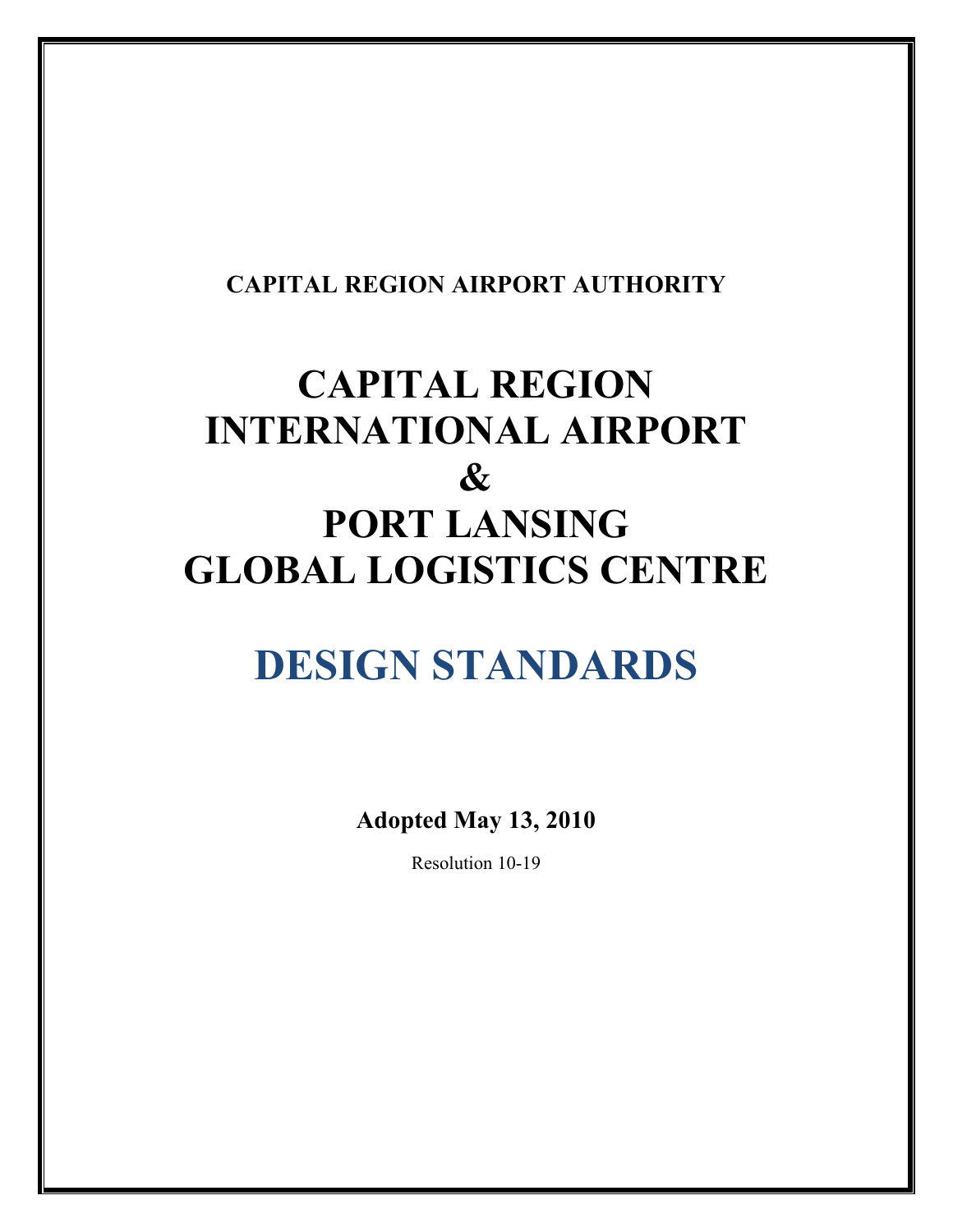# **CONTENTS**

| 1.1  |           |  |
|------|-----------|--|
| 1.2  |           |  |
| 1.3  |           |  |
| 1.4  |           |  |
| 1.5  |           |  |
| 1.6  |           |  |
| 1.7  |           |  |
| 1.8  |           |  |
| 1.9  |           |  |
| 1.10 |           |  |
|      |           |  |
| 2.1  |           |  |
| 2.2  |           |  |
| 2.3  |           |  |
| 2.4  |           |  |
| 2.5  |           |  |
| 2.6  |           |  |
| 2.7  |           |  |
| 2.8  |           |  |
| 2.9  |           |  |
| 2.10 |           |  |
| 2.11 |           |  |
| 2.12 |           |  |
| 2.13 |           |  |
| 2.14 |           |  |
|      |           |  |
| 3.1  |           |  |
| 3.2  |           |  |
|      |           |  |
|      | 3.2.2     |  |
|      | 3.2.3     |  |
|      |           |  |
| 3.3  |           |  |
| 3.4  |           |  |
| 3.5  |           |  |
| 3.6  | Setbacks. |  |
|      |           |  |
| 3.7  |           |  |
| 3.8  |           |  |
|      | 3.8.1     |  |
|      | 3.8.2     |  |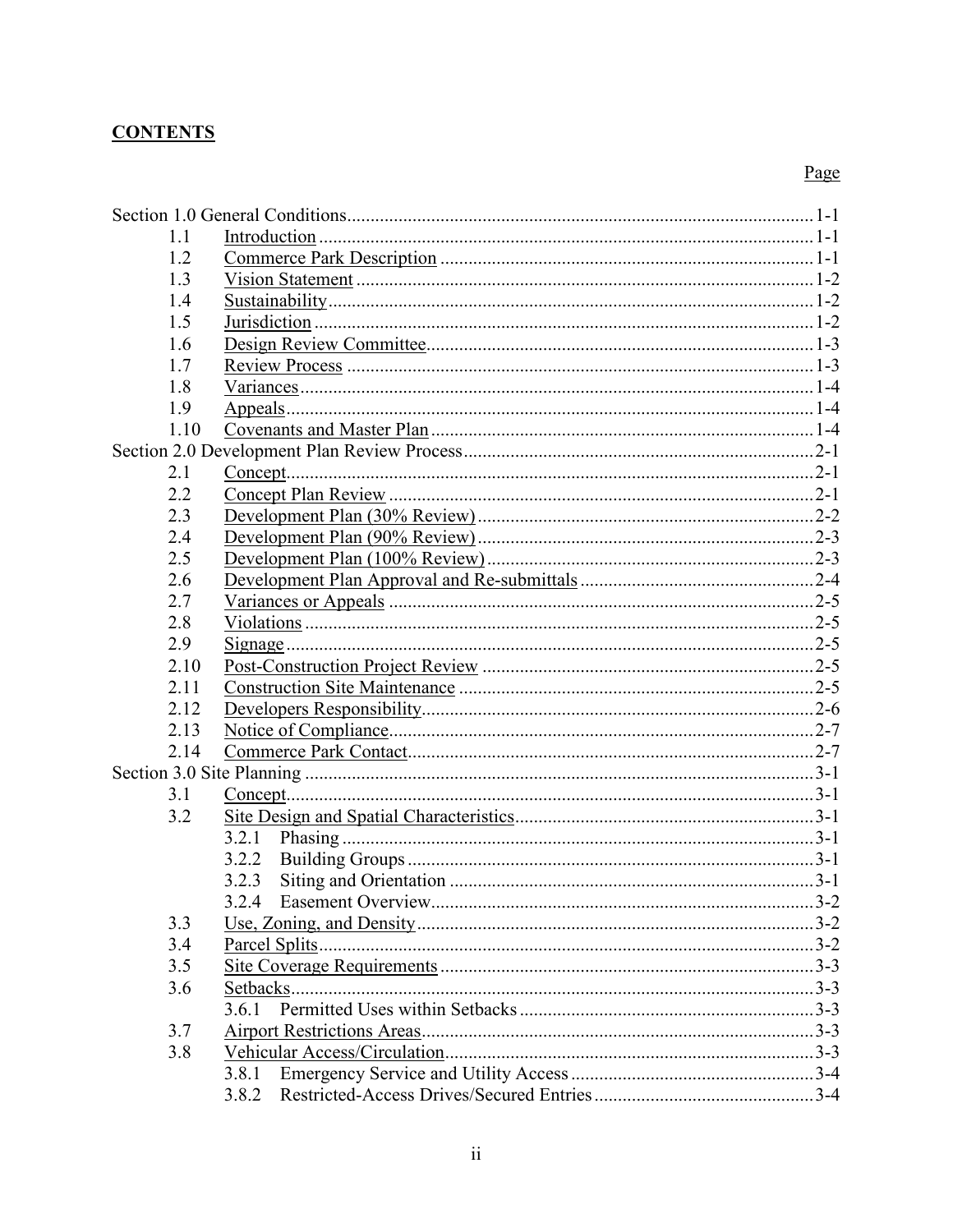|      | 3.8.3                                                                |  |
|------|----------------------------------------------------------------------|--|
|      | 3.8.4                                                                |  |
| 3.9  |                                                                      |  |
|      |                                                                      |  |
| 3.10 | Stormwater Management, Drainage, Detention, and Retention3-5         |  |
|      |                                                                      |  |
| 3.11 |                                                                      |  |
| 3.12 |                                                                      |  |
| 3.13 |                                                                      |  |
| 3.14 | Services, Delivery, Trash, and Outdoor Equipment or Storage Areas3-7 |  |
|      |                                                                      |  |
|      |                                                                      |  |
|      |                                                                      |  |
|      |                                                                      |  |
|      |                                                                      |  |
| 3.15 |                                                                      |  |
|      |                                                                      |  |
|      |                                                                      |  |
|      |                                                                      |  |
|      |                                                                      |  |
|      |                                                                      |  |
|      |                                                                      |  |
| 3.16 |                                                                      |  |
| 3.17 |                                                                      |  |
| 3.18 |                                                                      |  |
|      |                                                                      |  |
| 4.1  |                                                                      |  |
| 4.2  |                                                                      |  |
|      |                                                                      |  |
|      |                                                                      |  |
|      |                                                                      |  |
|      |                                                                      |  |
| 4.3  |                                                                      |  |
|      | 4.3.1                                                                |  |
|      | 4.3.2                                                                |  |
|      | 4.3.3                                                                |  |
| 4.4  |                                                                      |  |
|      | 4.4.1                                                                |  |
|      | 4.4.2                                                                |  |
|      | 4.4.3                                                                |  |
|      | 4.4.4                                                                |  |
|      | 4.4.5                                                                |  |
| 4.5  |                                                                      |  |
| 4.6  |                                                                      |  |
|      | 4.6.1                                                                |  |
| 4.7  |                                                                      |  |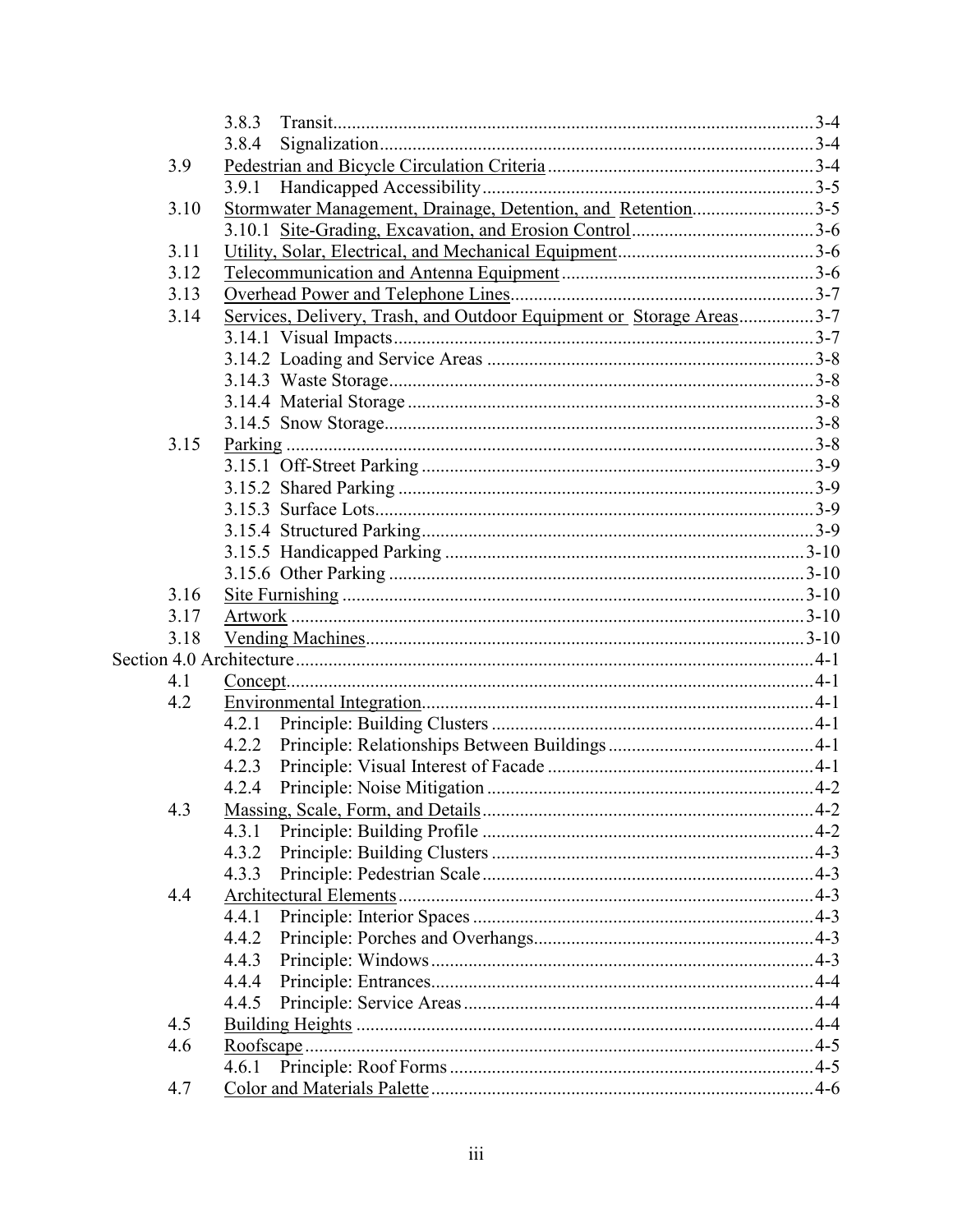|                      | 4.7.1                |  |  |
|----------------------|----------------------|--|--|
|                      | 4.7.2                |  |  |
|                      |                      |  |  |
| 4.8                  |                      |  |  |
|                      | 4.8.1                |  |  |
|                      |                      |  |  |
|                      |                      |  |  |
| 5.1                  |                      |  |  |
| 5.2                  |                      |  |  |
|                      |                      |  |  |
|                      | 5.2.2                |  |  |
|                      | 5.2.3                |  |  |
|                      | 5.2.4                |  |  |
| 5.3                  |                      |  |  |
|                      | 5.3.1                |  |  |
|                      | 5.3.2                |  |  |
|                      | 5.3.3                |  |  |
|                      | 5.3.4                |  |  |
|                      | 5.3.5                |  |  |
|                      | 5.3.6                |  |  |
|                      | 5.3.7                |  |  |
| 5.4                  |                      |  |  |
| 5.5                  |                      |  |  |
|                      | 5.5.1                |  |  |
|                      | 5.5.2                |  |  |
|                      | 5.5.3                |  |  |
|                      | 5.5.4                |  |  |
|                      | 5.5.5                |  |  |
|                      | 5.5.6                |  |  |
|                      | 5.5.7                |  |  |
|                      | 5.5.8                |  |  |
|                      | 5.5.9                |  |  |
| Section 6.0 Lighting |                      |  |  |
|                      | 6.1.1                |  |  |
|                      | 6.1.2                |  |  |
|                      | 6.1.3                |  |  |
|                      | 6.1.4                |  |  |
|                      | 6.1.5                |  |  |
|                      | 6.1.6                |  |  |
|                      | 6.1.7                |  |  |
|                      | 6.1.8                |  |  |
|                      | 6.1.9                |  |  |
|                      |                      |  |  |
|                      |                      |  |  |
|                      | Section 7.0 Signage. |  |  |
| 7.1                  |                      |  |  |
| 7.2                  |                      |  |  |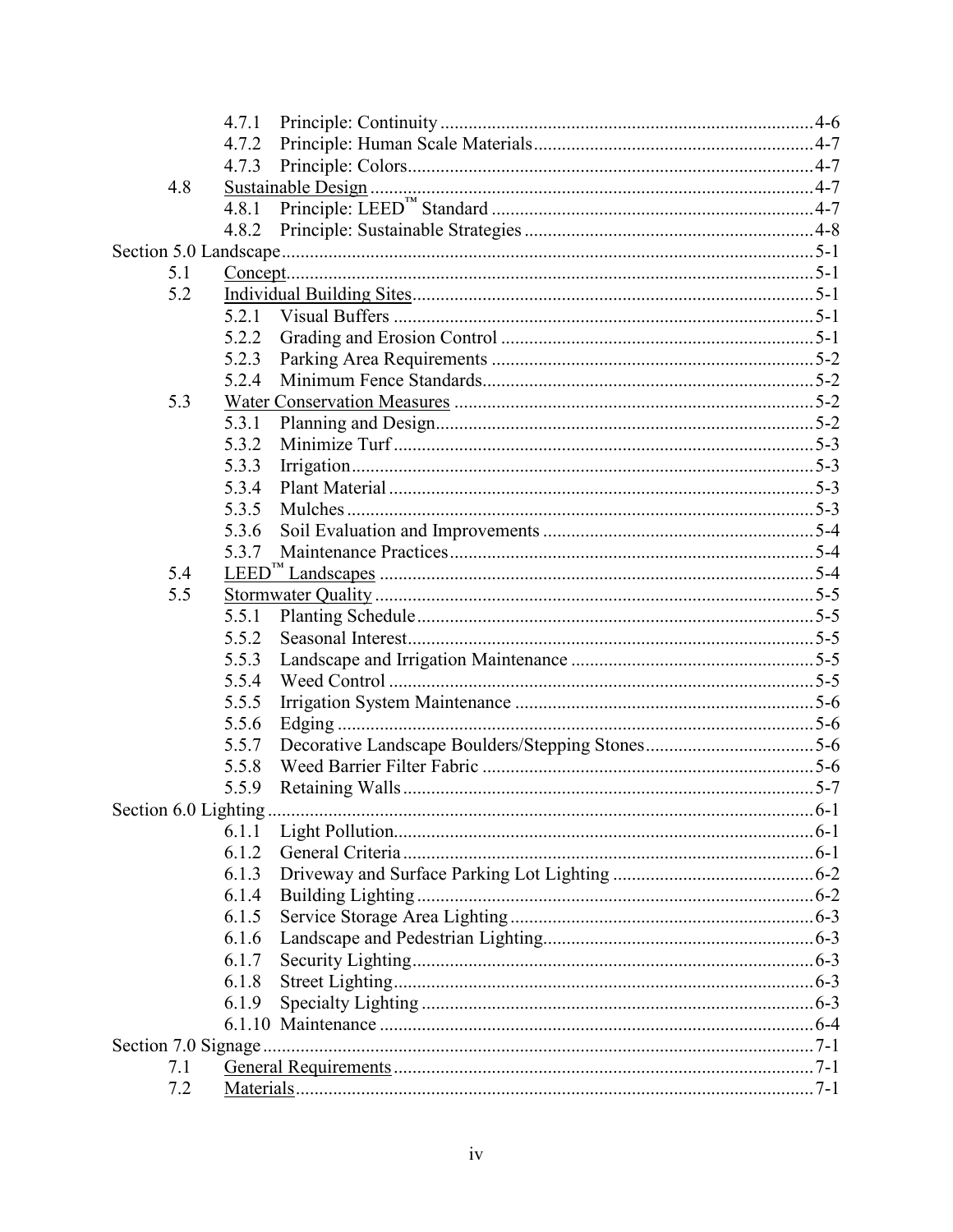| 7.3                   | Location.                    |  |
|-----------------------|------------------------------|--|
| 7.4                   |                              |  |
| 7.5                   |                              |  |
| 7.6                   |                              |  |
| 7.7                   | Retail Identification Signs. |  |
| 7.8                   |                              |  |
| 7.9                   |                              |  |
| 7.10                  |                              |  |
| 7.11                  |                              |  |
| 7.12                  |                              |  |
| Section 8.0 Exhibits. |                              |  |
| 8.1                   |                              |  |
| 8.2                   |                              |  |
| 8.3                   |                              |  |
| 8.4                   |                              |  |
| 8.5                   |                              |  |
|                       |                              |  |

#### **ABBREVIATIONS AND ACRONYMS**

| Airport       | Capital Region International Airport        |
|---------------|---------------------------------------------|
| Commerce Park | Port Lansing Global Logistics Centre        |
| City          | City of Lansing                             |
| Director      | Executive Director of the Airport Authority |
| <b>DRC</b>    | Design Review Committee                     |
| <b>ADA</b>    | Americans with Disabilities Act             |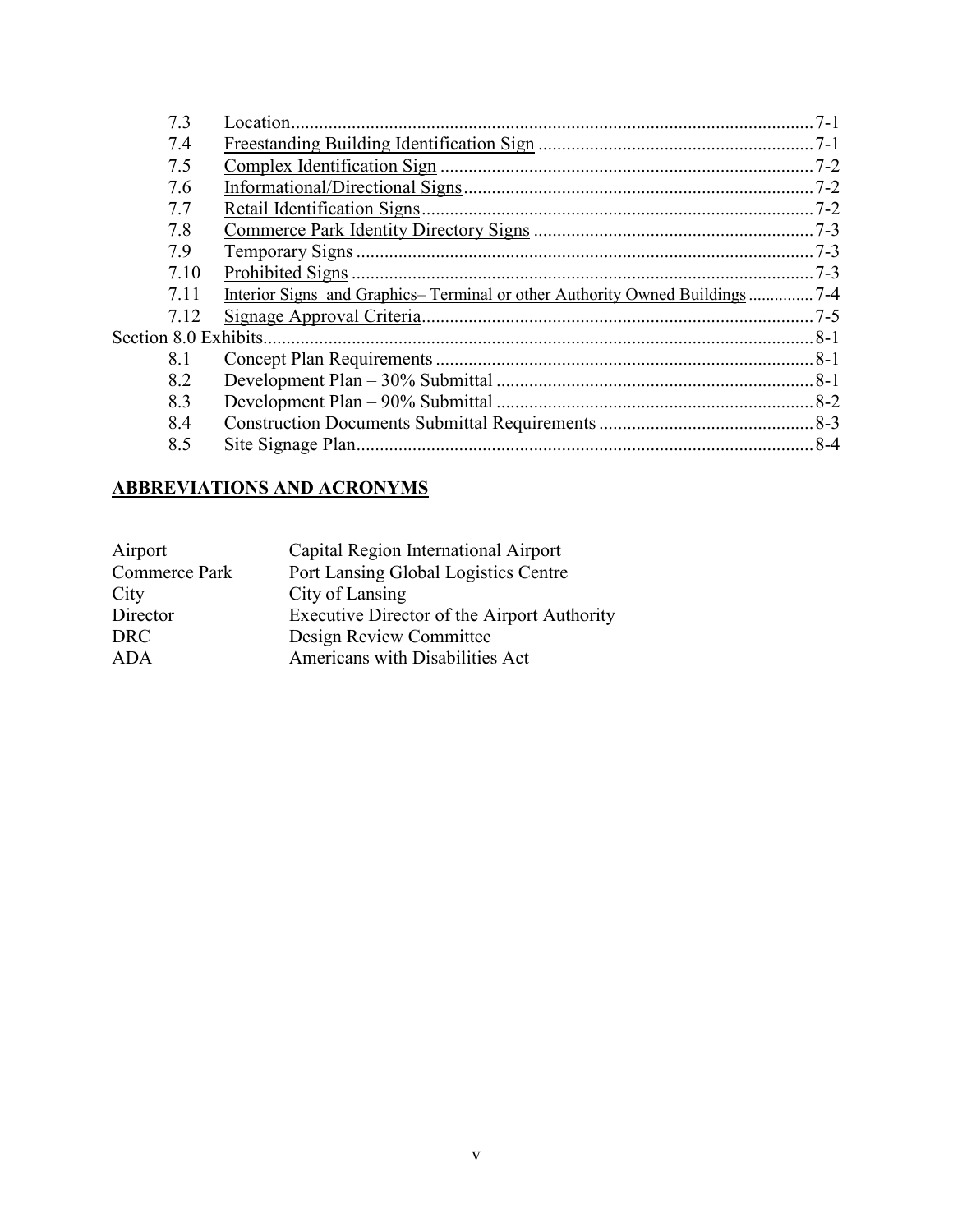# **SECTION 1.0 GENERAL CONDITIONS**

# **1.1 Introduction**

Capital Region International Airport is operated by the Capital Region Airport Authority (the "Authority"). The Authority was created in 1970 by P.A. 73, and is governed by a six-member Airport Authority Board (the "Airport Authority Board") consisting of representatives from the City of Lansing and Ingham County. All development on the Airport, including the implementation of the design review process noted below, must be preceded by the approval of a ground site lease and operating agreement with the Airport Authority in accordance with Airport Rules and Regulations.

The intent of these Design Standards is that all private development on the airport generally, and the Port Lansing Global Logistics Centre (the "Commerce Park") property in particular be subject to the design specifics contained herein. Used in conjunction with basic principles of good design, applicable jurisdictional regulations, the Airport Master Plan, the Commerce Park Master Plan and Commerce Park Covenants (if any), Airport Rules and Regulations, and staff assistance, these Design Standards are intended to expedite the approval process and facilitate the development of quality projects within the Commerce Park and on the airport. These Design Standards are intended to create standards for the character of all development on the airport. They are designed to guide and monitor development, individual sites and buildings, roadways, landscaping, and all other site improvements. A process has been established to review site planning, architecture, landscape design, lighting, and signage for conformance with these Design Standards, in addition to encouraging excellence and innovation in development.

These Design Standards are adopted by the Airport Authority Board, and may be updated and amended by the Airport Authority Board from time to time. The Capital Region Airport Authority Tenant Improvement Manual is incorporated herein and is and is hereby rescinded upon approval of this document.

## **1.2 Commerce Park Description**

The Commerce Park is intended to provide land for the development of a high quality business environment to serve the Mid-Michigan Region (the "Region"). As an international gateway, it is important to ensure that development reflects the character of the region and the special sense of place that residents of the Region enjoy. The Commerce Park is approximately 130 acres located on Airport property southeast of the Airport terminal on the Airport grounds, along Port Lansing Road. Primary access to the Commerce Park will be by way of Capital City Boulevard, Dewitt Road and Port Lansing Road.

There is approximately 720 acres of Airport property developed and undeveloped that are also subject to these standards. As areas of the Airport develop, these standards will define development standards for those project areas.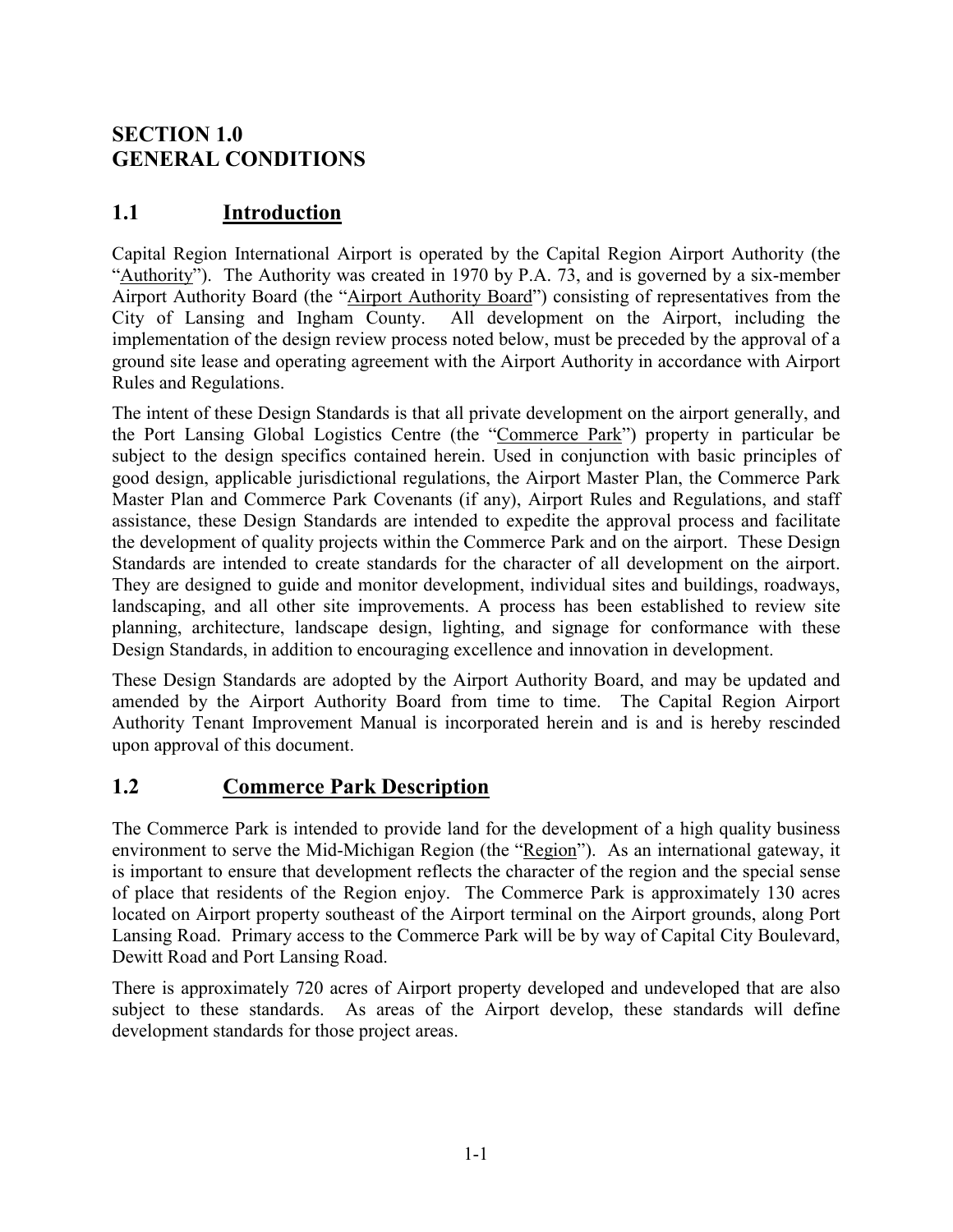# **1.3 Vision Statement**

Through the implementation of these Design Standards, the vision for the Commerce Park and the airport includes:

- Creating a high quality business community that provides international and domestic business opportunities and employment, and that is in harmony with the operation of the Airport and its primary purposes.
- Ensure a Commerce Park setting with quality improvements.
- Protect the airport against the use of improvements that would interfere with the operation of the airport, including without limitation the operation of and communication with aircraft.
- Protect building sites within the Commerce Park and other areas of the airport against improper and undesirable use of surrounding portions of the property and limit the permitted uses of the Commerce Park and airport property.
- Prevent construction or erection of improvements built with improper or unsuitable materials or design.
- Prevent haphazard and unharmonious development of the Airport.
- Provide for the appropriate location and character of improvements on all building sites within the Airport properties, including without limitation setbacks, parking areas, landscaping, graphics, and exterior lighting.
- Establish a consistent design and character of development along Capital City Boulevard, Port Lansing Road, and any other major arterial which may be established within the Airport property, and specifically, along or within the Commerce Park.
- Ensuring the Commerce Park is complimentary to the Airport terminal and other surroundings.
- Encouraging visual continuity of the architecture in terms of mass, scale, materials, and color relative to adjacent development and the existing terminal facility.
- Controlling the design of signage for the Commerce Park to ensure that travelers arriving in the Community understand the pride of the Community.

## **1.4 Sustainability**

Individual property developers within the Commerce Park and on the Airport are encouraged to consider sustainable design principals within their projects. This consists of encouraging an environment within the Airport that is:

- Sympathetic and in harmony with the natural environment.
- Sensitive to environmental and energy concerns. Use of LEED certified building techniques and materials are encouraged.
- Aesthetically pleasing for those who spend their time there and to users of the Airport.

# **1.5 Jurisdiction**

The Airport lies within DeWitt Township & Watertown Township, Clinton County, Michigan. Each individual property developer within the Commerce Park and other areas of the Airport ("Developer") is responsible for compliance with all applicable federal, state, and local rules and regulations (including all zoning) and, as appropriate, must receive authorization and permits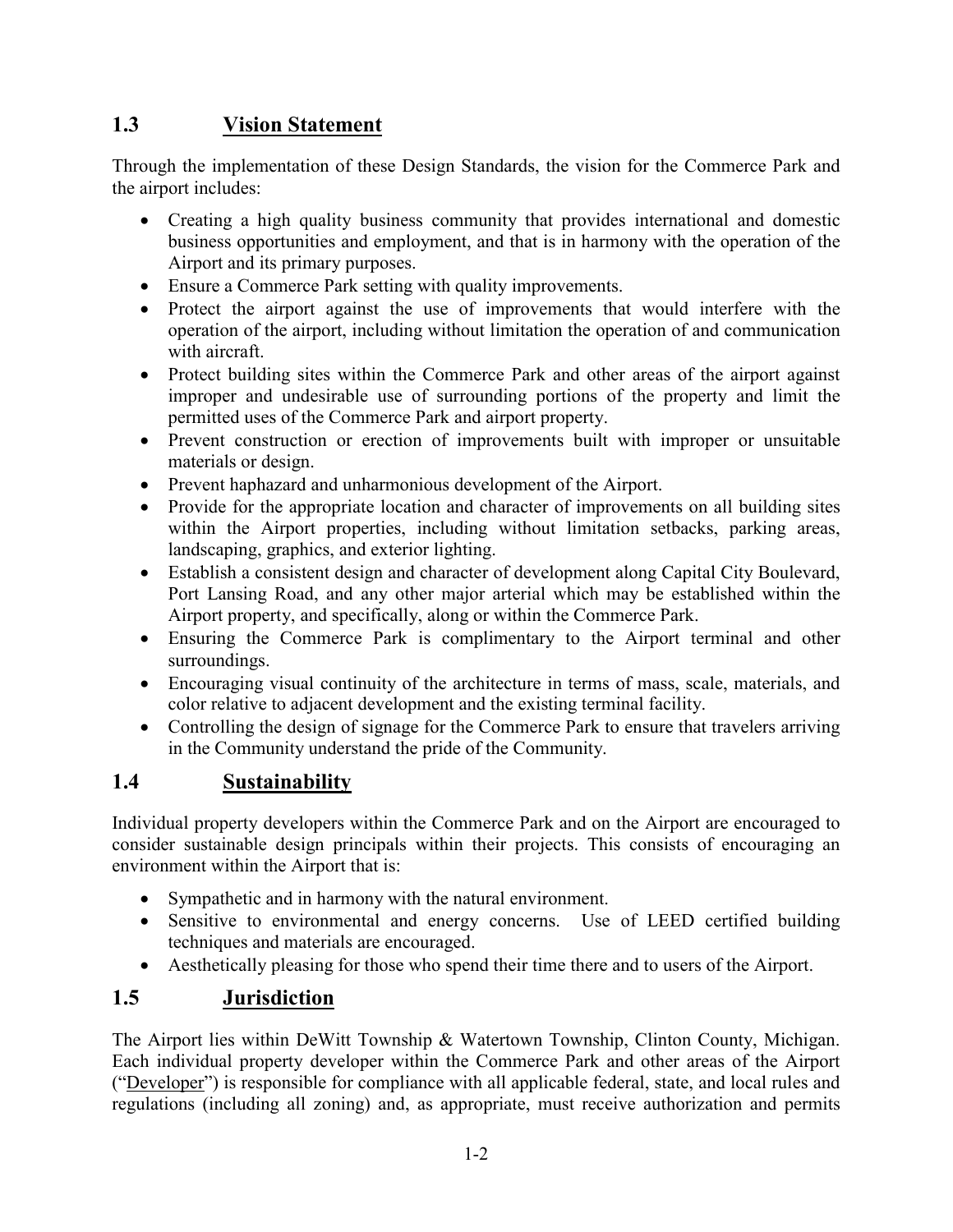from each. All structures shall be designed at a minimum to meet the State of Michigan building code as applicable.

It is the responsibility of the Developer to demonstrate that its proposed development is consistent with the applicable zoning and development regulations, in harmony with the adjoining developments, and compliant with these Design Standards, and any other law, statute, regulation, agreement, or other authority governing the Airport, the Airport Authority Board, or to which either is subject, or as otherwise required by the DRC, as below.

#### **1.6 Design Review Committee**

The Design Review Committee ("DRC") will consist of three members appointed by the Executive Director, each of whom will serve on the DRC, and who may be removed or replaced by the Executive Director at any time. The DRC members must consist of at least two persons who are employees or authorized agents of the Authority having airport planning experience, and one person with experience in the building or construction industry, or who is an architect or landscape architect. The Authority authorizes the DRC to review and approve or disapprove of all site plans, architectural plans, and other submittals relating in any way to the Commerce Park or other Airport property sites. The DRC is responsible for reviewing plans for all development or construction of any type, including landscaping, lighting, signage, and all other improvements. All plans are reviewed to determine their compliance with these Design Standards and the Covenants and Master Plan (if any). This process ensures harmony of design and compatibility of use throughout the development of the Airport.

## **1.7 Review Process**

The purpose of the review process is to facilitate quality development through evaluation and approval. These Design Standards establish consistent standards of quality to be used in evaluation of each development. As described in this document, the review procedures are intended to provide an early interface between the Developer and the DRC so that preparation of site plans can be completed in a timely and efficient manner.

The Developer should meet with the DRC early in the planning process to discuss the attributes of the site, the preliminary concept for development and Developer's intended use, these Design Standards, and to develop a schedule for the approval process. The focus of this meeting is to exchange ideas and concepts regarding the development in relation to the Commerce Park and the Airport as a whole.

All Developers must follow the specific procedures involving submittal of documents and review requirements as set forth herein. All improvement plans must be in compliance with these Design Standards.

These Design Standards may be more restrictive than, but do not supersede or modify, any applicable governmental regulations. Conformance to these Design Standards and approval by the DRC does not imply conformance to any governmental regulation or approval by any governmental agency. In some instances, governmental regulation may be more restrictive and shall prevail. No activity shall commence within the Commerce Park or on the Airport, nor shall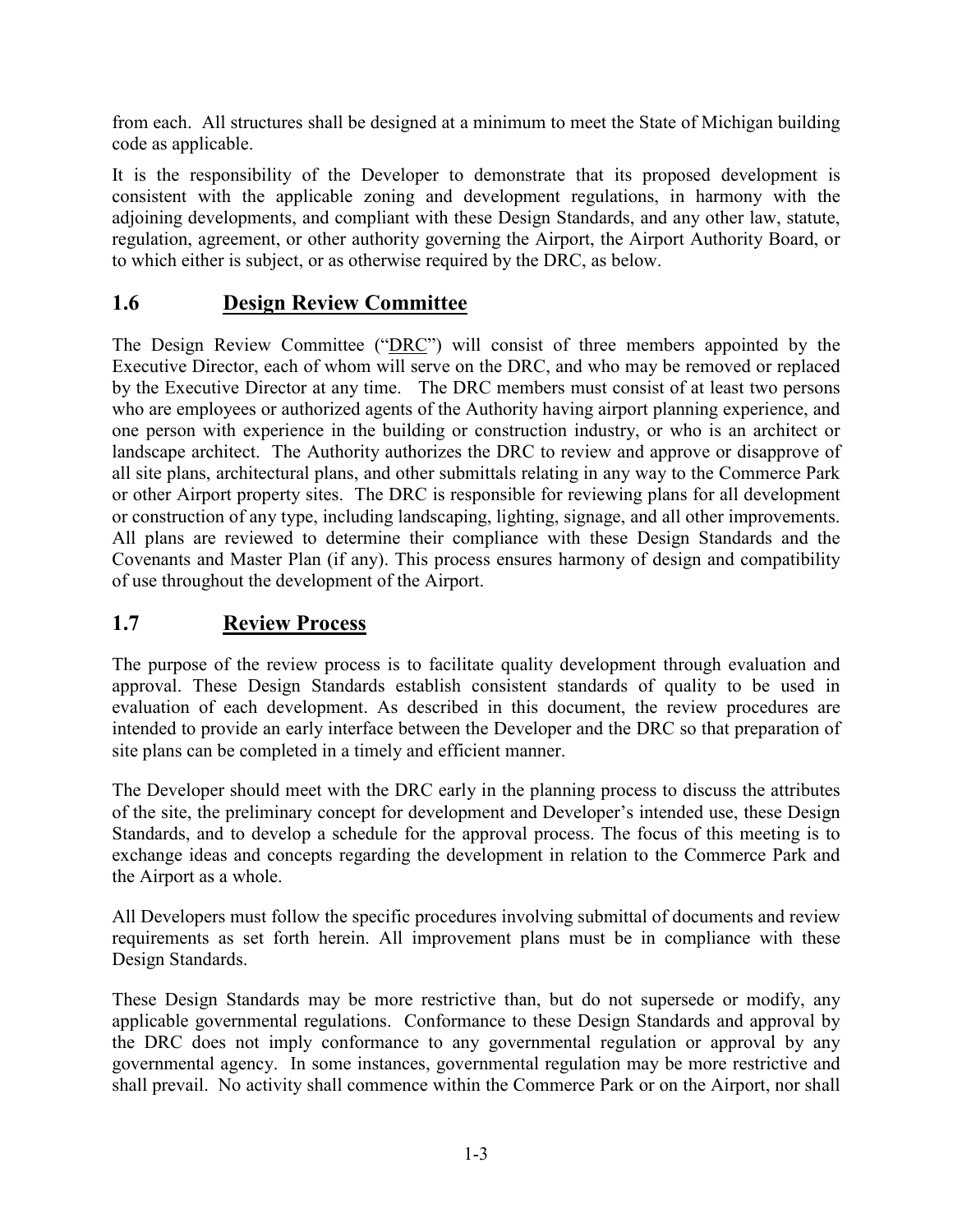any submission to any governmental agency be filed until the plans have been approved and authorized by the DRC as below. The DRC will forward recommendation of approval or disapproval to the Executive Director (the "Director"). The Authority Board hereby reserves to the Director the right to reject the DRC recommendation on any subject contained in these Design Standards.

# **1.8 Variances**

The DRC may authorize variances from the Design Standards when circumstances such as natural obstructions, hardship, aesthetic or environmental objectives, or other considerations may warrant, as long as the variances are not in conflict with zoning or building code regulations.

Variances must be approved by a unanimous vote of the DRC. The granting of variances shall not operate to waive or to render unenforceable any of the terms and provisions of the Covenants (if any) of the Commerce Park for any purpose except as to a particular property, particular maintenance and operation activity, provisions, and instances covered by a particular variance.

Where there is more than one provision within the Design Standards that covers the same subject matter, the provision that is most restrictive or imposes higher standards or requirements shall govern.

# **1.9 Appeals**

Should the DRC recommend denial of plans, the Developer may submit a written appeal to the Director. The written appeal shall address the reason for denial and provide an explanation as to how the plans meet these Design Standards and should be allowed to proceed through the Development Plan review process. The Director will review the written appeal request and make a determination as to whether the denial is appropriate or whether the Developer may proceed through the Development Plan review process. The Director will provide a written determination to the Developer. Should the Director deny the plans, the Developer may resubmit revised plans to the DRC for review.

#### **1.10 Covenants and Master Plan**

The Authority may draft or have drafted certain restrictions or restrictive covenants that, in addition to these Design Standards, will apply to and govern the use of the entire Commerce Park (the "Covenants"). Additionally, the Authority may draft or have drafted a master plan for the Commerce Park, setting forth additional standards and requirements for the development of the Commerce Park (the "Master Plan"). If the Covenants and/or the Master Plan are put in place by the Authority, each will be deemed part of these Design Standards and be binding on all Developers as a part hereof, and which may be enforced by the DRC as a part of the development plan process.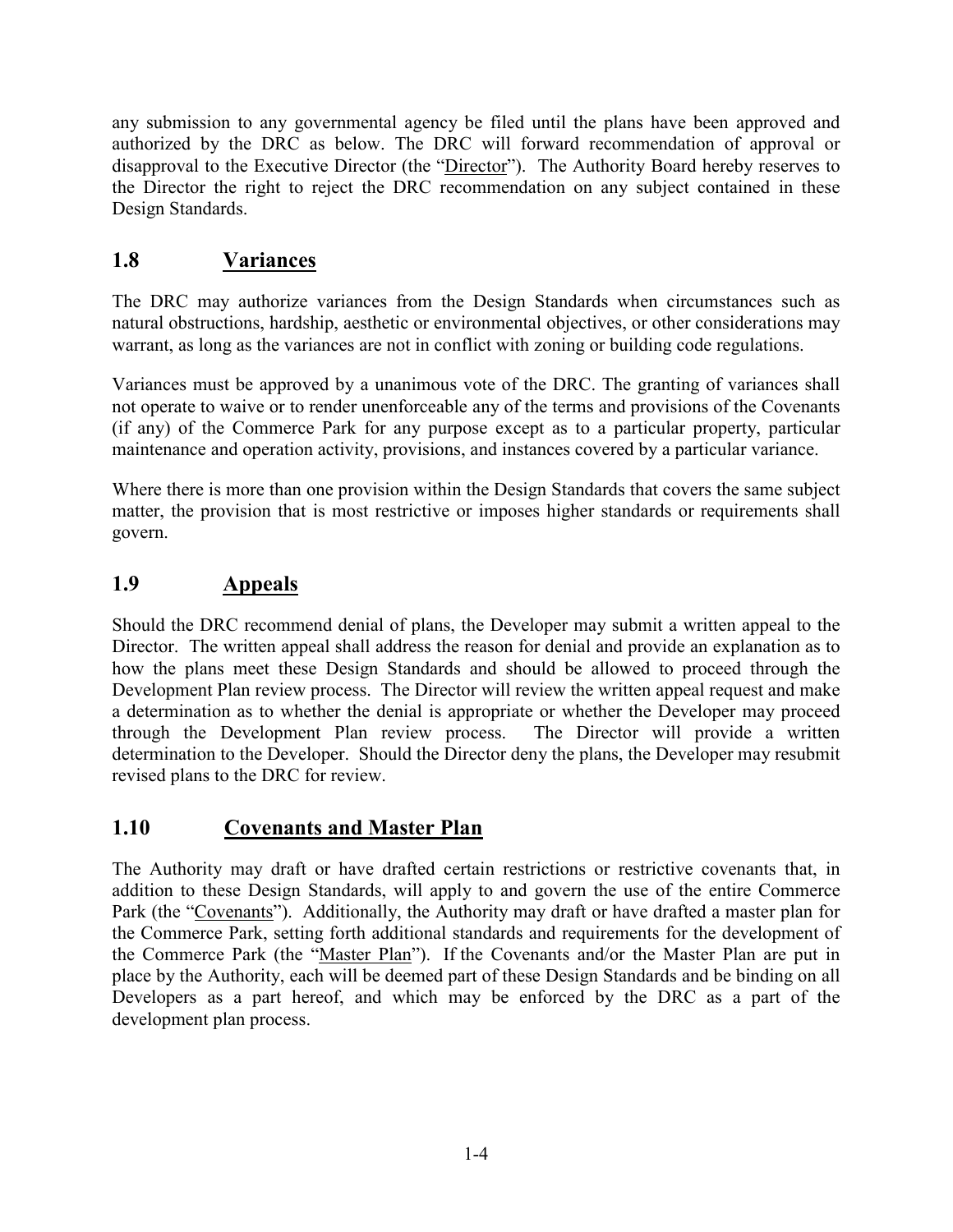# **SECTION 2.0 DEVELOPMENT PLAN REVIEW PROCESS**

# **2.1 Concept**

The intent of the Development Plan review process is to facilitate quality development through an orderly process of evaluation and approval of development plans. The review process has been established to review site planning, architecture, and landscape design for conformance to these Design Standards.

As described in this section, the review process is intended to provide an early exchange between the Developer and the DRC so that preparation and review of development plans can be completed in a timely and efficient manner.

The Developer shall meet with the DRC early in the planning process to discuss the attributes of the site, the Developer's preliminary concepts and intended use for the development, these Design Standards, and to develop a schedule for the approval process. The focus of this meeting is to exchange ideas and concepts regarding the development of the Developer's project in relation to the Commerce Park as a whole.

The DRC is responsible for administration of the Design Standards and review and approval of all plans and other submittals. The DRC shall review plans and submittals and grant approvals in accordance with the procedures contained in these Design Standards. No construction activity shall commence until development plans have been approved by the DRC and have received final approval by the Director, and have on file with the Airport Authority all applicable Federal, State or local permits required for the development.

The specific standards set forth in these Design Standards establish consistent standards of quality to be used in evaluation of each project's development plan. However, the DRC has the right to vary provisions in these Design Standards if, in the DRC opinion, such a variance creates a desirable enhancement to the project. The DRC does not have the ability to grant variances to local governmental code standards.

All construction documents (drawings, reports, computations, engineering calculations, and specifications) required in connection with the proposed construction, shall reflect the existing site conditions as well as the proposed construction work and shall be sealed and signed by the architect or engineer of record licensed in the State of Michigan. The Architect/Engineer (A/E) indicated on the proposed construction documents shall be considered the A/E of record. When the A/E of record submits documents prepared by other consultants, such firm shall be responsible for assuring that the documents from all the consultants are properly coordinated.

## **2.2 Concept Plan Review**

The first step of the Development Plan process is the conduct of a Concept Plan Review meeting between Developer and the DRC. A Developer must submit to the DRC a Concept Plan (in accordance with the minimum requirements for the Concept Plan set forth in Section 8.1) with a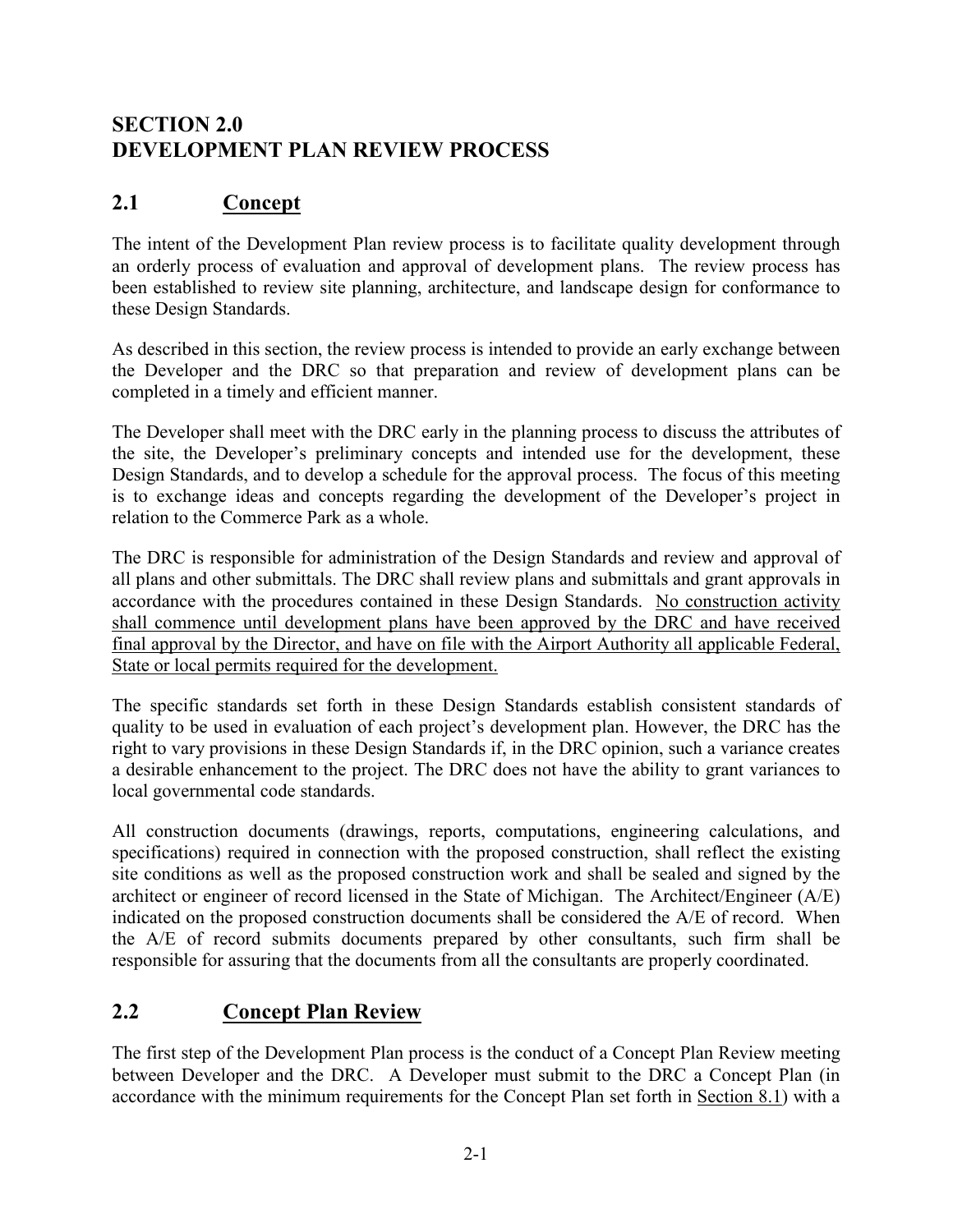request for a Concept Plan Review to schedule the Concept Plan Review meeting. The focus of this meeting is to exchange ideas and concepts regarding the development of the Developer's project to ensure the design intent is consistent with the Commerce Park vision and these Design Guideline standards. This meeting allows the Developer and the DRC an opportunity to discuss the review process and provide necessary contacts and requirements for proceeding and completing the development plan review process. Following a successful Concept Plan Review meeting, a Developer is then eligible to begin the Development Plan process as outlined in this Section 2.2 where the DRC indicates the process may go forward.

The intent of the Concept Plan Review meeting is to review proposed conceptual site organization, building size and type, parking location, site access, circulation, and conceptual grading. The Concept Plan will evaluate the major elements of the proposed project in relation to the governing documents and assure that the design is in conformance with the Design **Standards** 

The Concept Plan should include a discussion of the relationship of the proposed development to specific elements in the Commerce Park or on the Airport such as:

- Existing and future roads
- Existing and future land uses
- Existing and future utilities
- Existing and future rights-of-way and easements
- Topography and buffers
- View to and from building $(s)$
- Vehicular and pedestrian circulation
- Type and extent of parking
- Site coverage diagram and tabulation
- Signage and landscaping

The DRC shall review each Concept Plan submittal for its commitment to the overall Commerce Park vision and adherence to these Design Standards. The DRC is not responsible for reviewing submittals for conformance to any applicable codes or standards established by a governmental or regulating agency. The DRC will forward its recommendation of approval or disapproval to the Director. The Director may reject the DRC recommendation within 5 business days. Should the Director reject DRC recommendation, the Director will provide the Developer a written letter detailing the decision.

Any Concept Plan rejected by the DRC or by the Director after approval by the DRC may be revised and resubmitted in accordance with this rule.

#### **2.3 Development Plan (30% Review)**

Once a Developer's Concept Plan is approved by the DRC (and not otherwise rejected by the Director), the second step of the process may commence: preparation of the Development Plan. The Development Plan is to be created by revising the approved Concept Plan to a 30 % Development Plan, in accordance with the requirements of Section 8.2.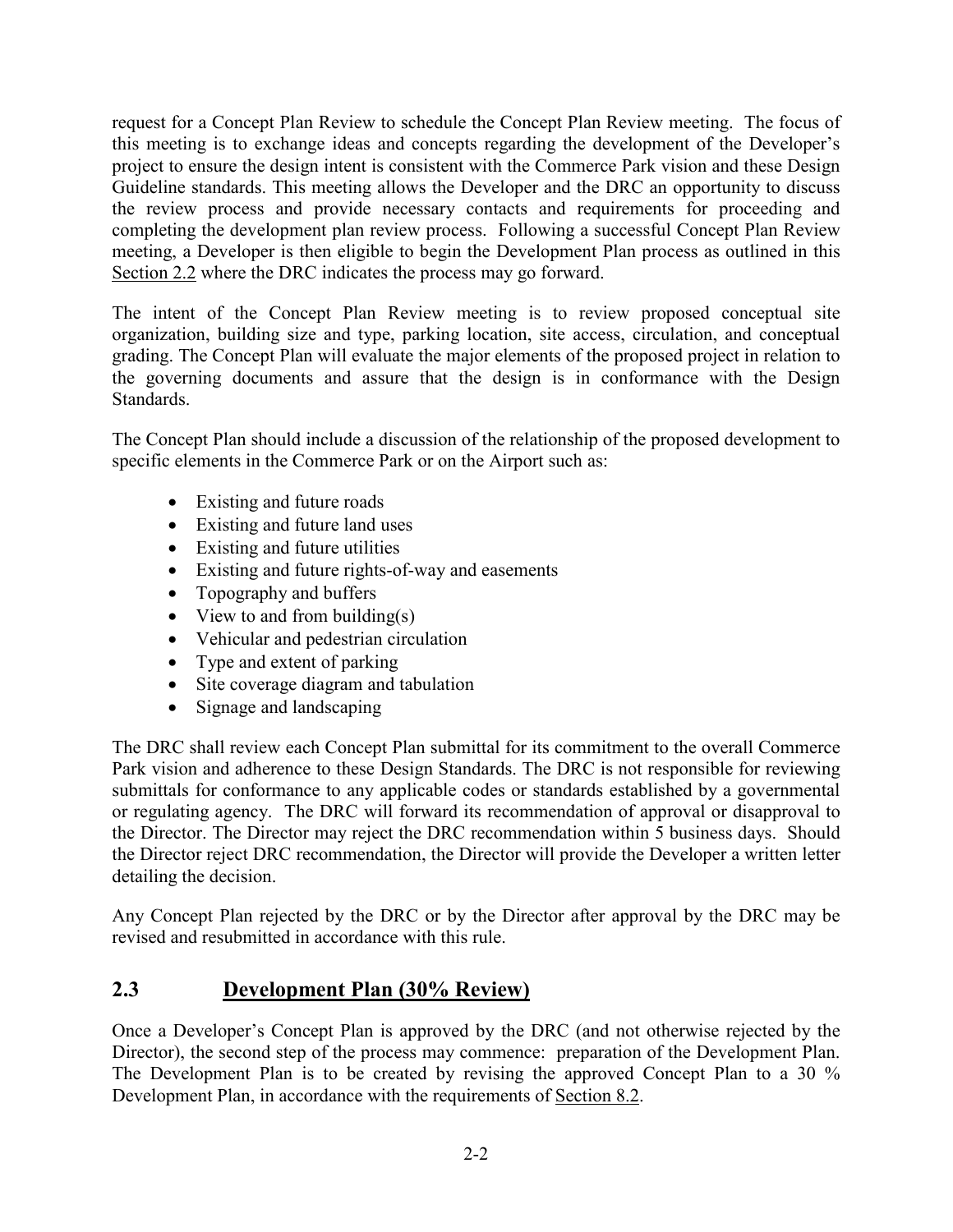The Developer shall submit 3 copies and 1 electronic copy of the 30% Development Plan to the DRC and one to the Director. The DRC and the Director may order a review of the same by the Airport staff and applicable Airport departments. A meeting will be held between DRC, Developer, and the Director or his or her representative/s where the Developer shall receive input and comments from all such parties to be incorporated into the 90% Development Plan.

## **2.4 Development Plan (90% Review)**

After the Developer has made all changes to the 30% Development Plan required by the DRC or the Director, the Developer is authorized to proceed to the third step of the process: preparation of the 90% Development Plan.

The Developer shall refine the approved 30% Development Plan in accordance with the 90% Development Plan requirements set forth in Section 8.3. The Developer shall submit 3 copies and 1 electronic copy of the 90% Development Plan to the DRC and one to the Director, together with five copies of any supporting documents, such as traffic, drainage, survey, environmental, or wastewater reports.

The Developer shall also submit (with the 90% Development Plan) all Construction Documents then available for review. Construction Document submittal requirements are outlined in Section 8.4.

The DRC and the Director may order a review of the 90% Development Plan and all Construction Documents by the Airport staff and applicable Airport departments. A meeting will be held between DRC, Developer, the Director or his or her representative/s, where the Developer shall receive input and comments from all such parties on the submittals to be incorporated into the 100% Development Plan.

## **2.5 Development Plan (100% Review)**

After the Developer has made all changes to the 90% Development Plan required by the DRC or the Director, the Developer is authorized to proceed to the fourth step of the process: preparation of the 100% Development Plan.

The Developer shall refine the approved 90% Development Plan in accordance with all prior comments of the DRC or the Director. The Developer shall submit 10 copies and 1 electronic copy of the 100% Development Plan and all Construction Documents required by Section 8.4 to the DRC and one copy to the Director, together with five copies of any supporting documents. The DRC and the Director may order a review of the same by the Airport staff and applicable Airport departments. A meeting will be held between DRC, Developer, the Director or his or her representative/s, and any interested regulatory or governmental body, where the Developer shall receive input and comments from all such parties to be incorporated into the 100% Development Plan.

Final Development Plans (100% Development Plans) shall be prepared under the direction of either a local land planning firm, or a registered architect, landscape architect, or civil engineer.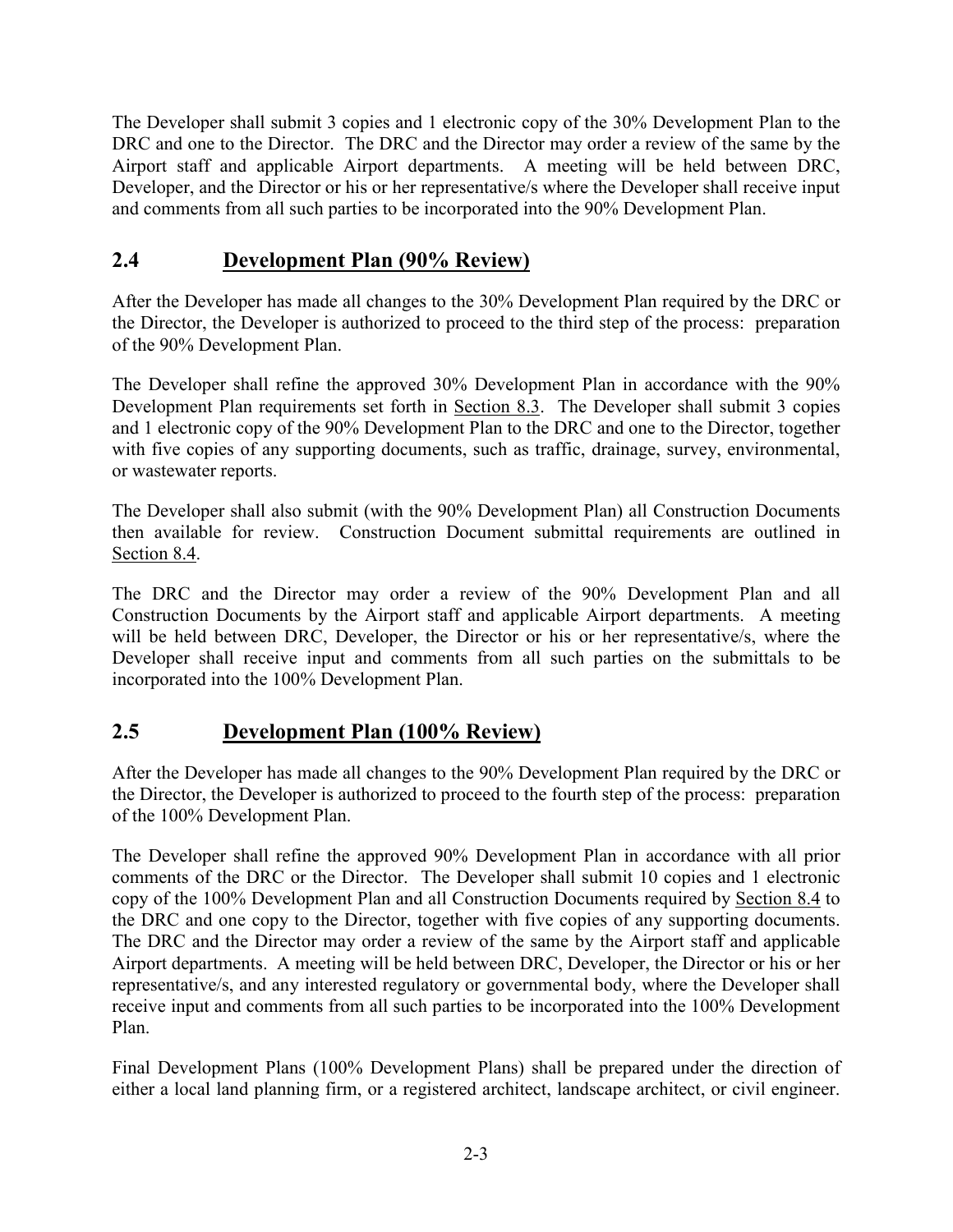Building Plans shall be prepared under the direction of a registered architect. Landscape Plans shall be prepared under the direction of a registered landscape architect.

#### **2.6 Development Plan Approval and Re-submittals**

After the 100% Development Plan is finally approved by the DRC and the Director, and is certified by the appropriate licensed professional in accordance with Section 2.5, the Developer shall obtain all required permits and approvals from any governmental or regulatory body requiring the same, and shall demonstrate such compliance to the DRC.

The Developer will submit copies of all such permits and approvals to the DRC, certifying in writing that Developer has obtained all authorizations and permits required by all applicable federal, state, and local laws, rules, and regulations (including all zoning).

All permits and approvals, together with the final version of the 100% Development Plan and all Construction Documents make up the contents of the "Development Plan".

DRC may at any time thereafter issue a Final Approval of the Development Plan. However, prior to issuing a Final Approval and initiating construction activities, The Developer must provide the DRC with evidence of a performance bond equal to 100% of the construction costs of the project, thus ensuring completion of the construction as planned. In lieu of a performance bond, DRC may, in its discretion, accept a Letter of Credit or other assurance from the Developer specifically demonstrating that the funding to complete construction has been irrevocably set aside for the project. Such determination to be made on a case by case basis. Performance Bonds or Letters of Credit, if agreed upon, must be made payable to the Airport Authority. Performance Bonds, Letters of Credit and Deposits checks will be returned upon completion of all construction and the expiration of all lien filing periods.

No construction activity shall commence until Final Approval is given by the DRC, in writing. Any field changes to the approved Development Plan must be approved by the DRC prior to construction or any expenditure by the Developer. Immediately prior to start of construction a pre-construction meeting shall be held with airport operations and authority staff. The Pre-Construction Meeting shall include discussion of the following topics:

- a. Names of designated representatives;
- b. Contractor ingress/egress;
- c. Escorting of contractor vehicles to and from the Airport Operations Area (AOA) if necessary;
- d. Staging location for contractor equipment and clean-up;
- e. Security badges: all picture badges, contractor completion of FAA required security forms, FAA fines, responsibility for payment;
- f. Contractor's safety program and enforcement;
- g. Emergency phone numbers (24 hours);
- h. Name of contractor's superintendent/supervisor in charge onsite (with telephone numbers) any time work is being performed by contractor's personnel;
- i. Identification of airport coordinator/contact;
- j. Use of construction warning barricades or signage;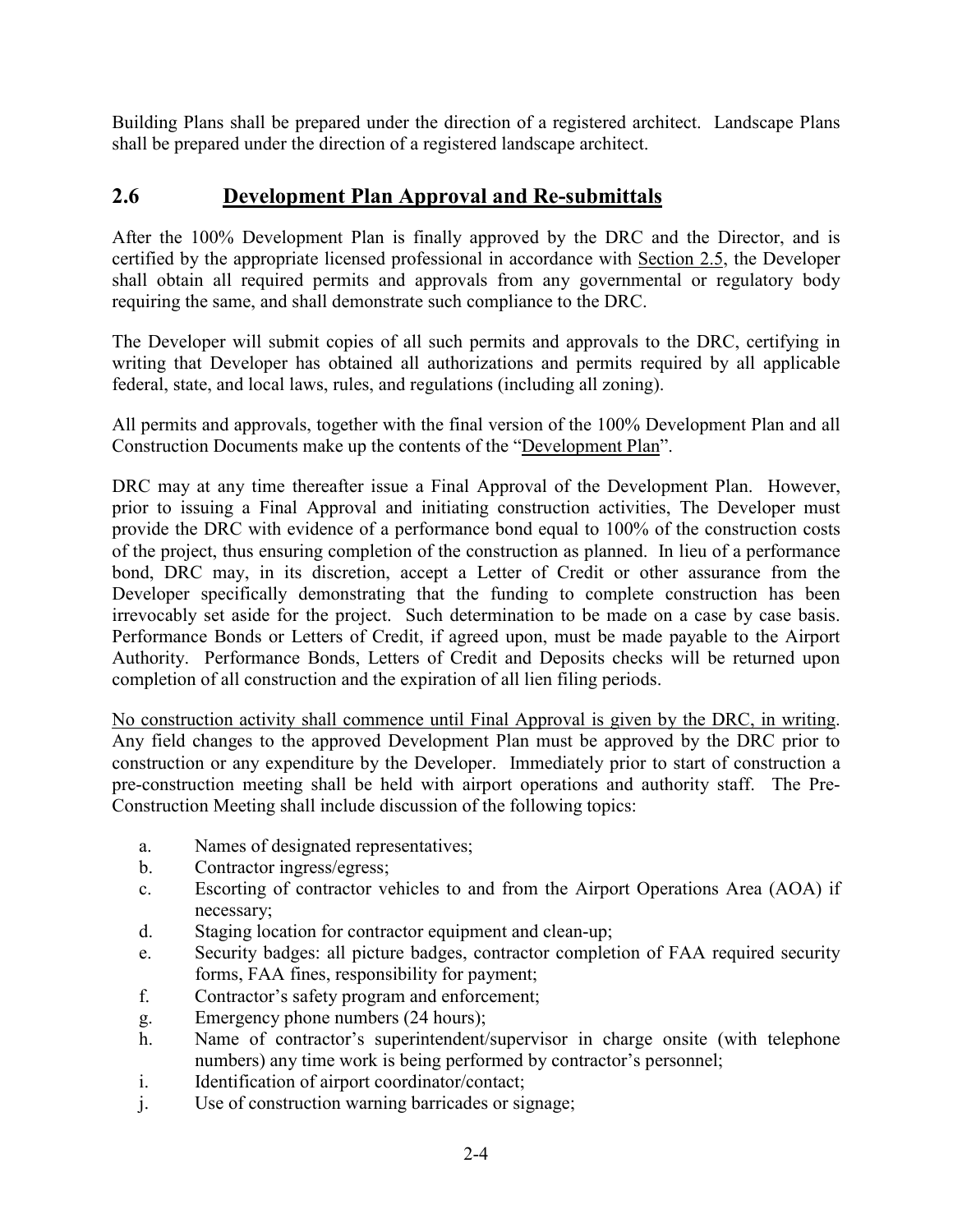- k. Ouality control shall be exercised by the Tenant; and
- l. Prior notice for utility hook-up or connection.

## **2.7 Variances or Appeals**

Variances to the Design Standards are addressed in Section 1.8 of these Design Standards. Variances to any applicable code or ordinance (including zoning ordinances) must be made as part of the submittals required in Section 2.6.

Appeals to the DRC recommendations shall be in accordance to Section 1.9 of these Design Standards.

## **2.8 Violations**

Violations of the Development Plan or any of the conditions attached to the approval shall be considered a violation of these Design Standards and are subject to enforcement and penalty at the discretion of the DRC. Without limiting the foregoing, and in addition to any other remedy the DRC may promulgate and enforce, all Developers, by submitting plans to DRC under these Design Standards, agree that specific enforcement of these Design Standards (and of strict adherence to the applicable Development Plan) is appropriate and available to the DRC without the necessity of any bond or other security.

## **2.9 Signage**

Although Site Signage Plans may be reviewed as a separate submittal from the Development Plan or Construction Document Review, written DRC approval must be obtained before installation of any signage within the Commerce Park or on the Airport, whatsoever. The Developer shall follow the Sign Criteria outlined in Section 7.0 of these Design Standards. Site Signage Plan requirements are outlined in Exhibit 8.5.

#### **2.10 Post-Construction Project Review**

A post-commencement project review or reviews may be made by the DRC or the Director or his or her representative at any time to verify compliance with these Design Standards and the approved Development Plan. Developers shall promptly bring any violation of these Design Standards or the approved Development Plan into compliance.

#### **2.11 Construction Site Maintenance**

All construction storage and equipment yards shall be located to minimize visibility from off-site and are subject to DRC approval, control, and ongoing regulation. Construction sites shall be maintained in a neat and orderly manner. All trash shall be kept in enclosed containers and emptied frequently. Construction access shall be coordinated with and approved by the DRC. Special care shall be taken to protect existing pavements from damage.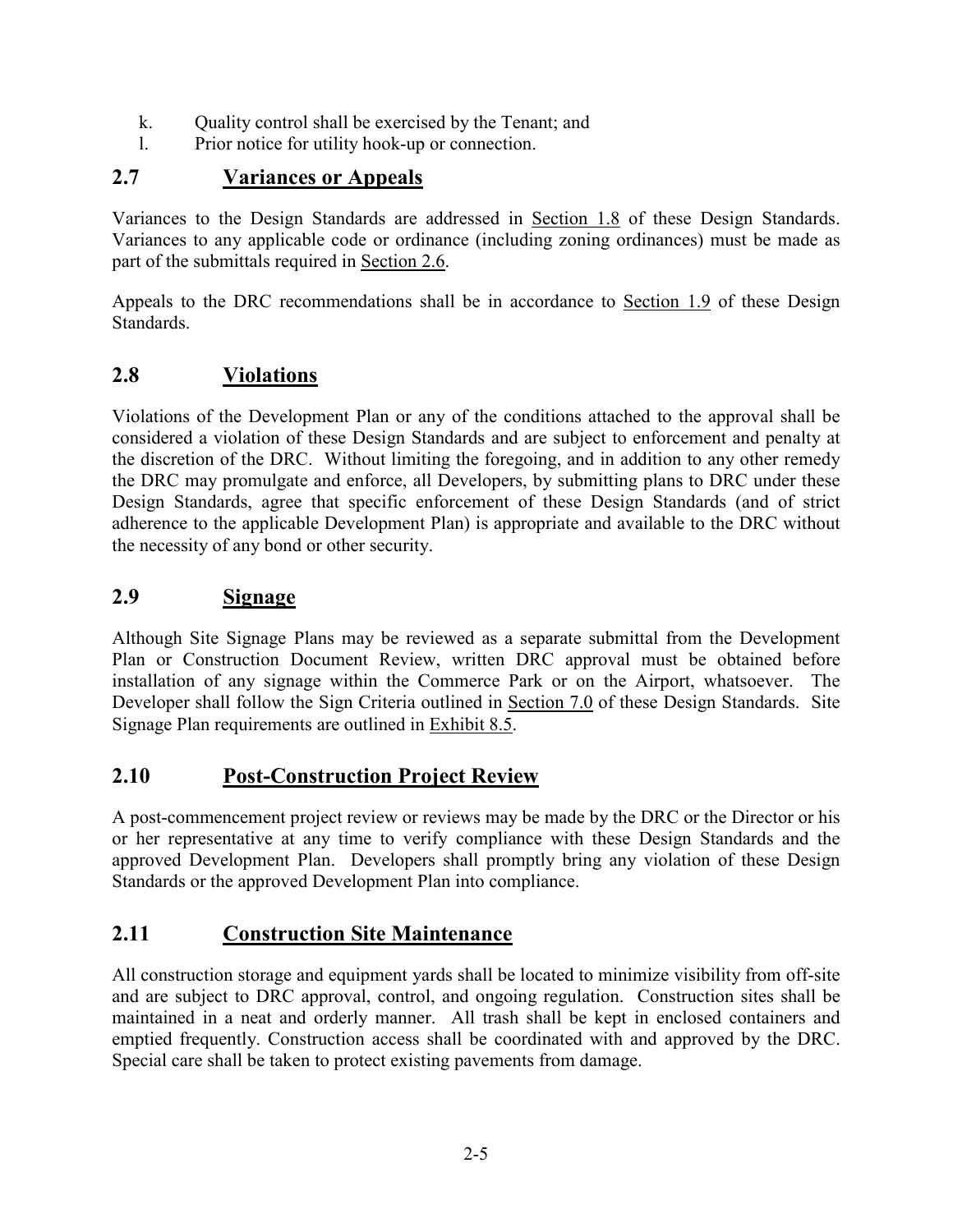Dirt stockpiles are only permitted during construction and must be removed upon building occupancy. Stockpiles shall not exceed 20 feet in height and shall be setback a minimum of 50 feet from any existing and proposed street right-of-way. Adequate erosion control is required. Approval from the DRC must be gained prior to locating any stockpiles.

All construction shall be conducted in a manner that protects the airport and the Airport's ongoing operations. Developers shall take immediate action at any time to comply with all orders of the DRC as to any construction site, method, condition, or occurrence that impacts the Airport's operations.

If contaminated soil is encountered, immediately notify the DRC.

# **2.12 Developers Responsibility**

In addition to obtaining all required approvals and permits from any and all applicable governmental and regulatory bodies, the Developer is responsible for calling MISS DIGG at 800-482-7171 or such other replacement number for the same, calling the Airport Director for the location of Airport owned utilities and for knowing the location of all existing underground utilities and protecting them during construction. Repair of any damage to existing utilities caused by construction is the responsibility of the Developer.

The Developer shall notify the appropriate Authority representative or DRC before any construction on or over designated common open spaces areas owned and maintained by the Airport. All repairs of damage within these areas are the responsibility of the Developer and shall be completed in a timely manner.

Temporary facilities such as construction trailers, trash containers, portable toilets, water tanks, etc. must conform to minimum building setbacks. Temporary facilities must be maintained in good repair. All temporary facilities shall be located on site.

Construction related parking shall be located onsite or along adjacent public streets where onstreet parking is permitted. Parking on adjacent parcels is not permitted.

Construction sites shall provide fencing around the entire construction area as required by applicable building codes. Temporary chain link fencing is only permitted during construction and must be removed upon building occupancy.

Insurance Requirements:

#### **NOTE: Notice-to-Proceed (NTP) Shall NOT be given prior to compliance with this section.**

Tenant Contractors requiring access on the Airport Operations Area (AOA) in close proximity to parked or moving aircraft shall be required to provide a Certificate of Insurance naming the Authority as an additional insured with the following coverage:

| General Liability    | \$2 Million |
|----------------------|-------------|
| Automobile Liability | \$2 Million |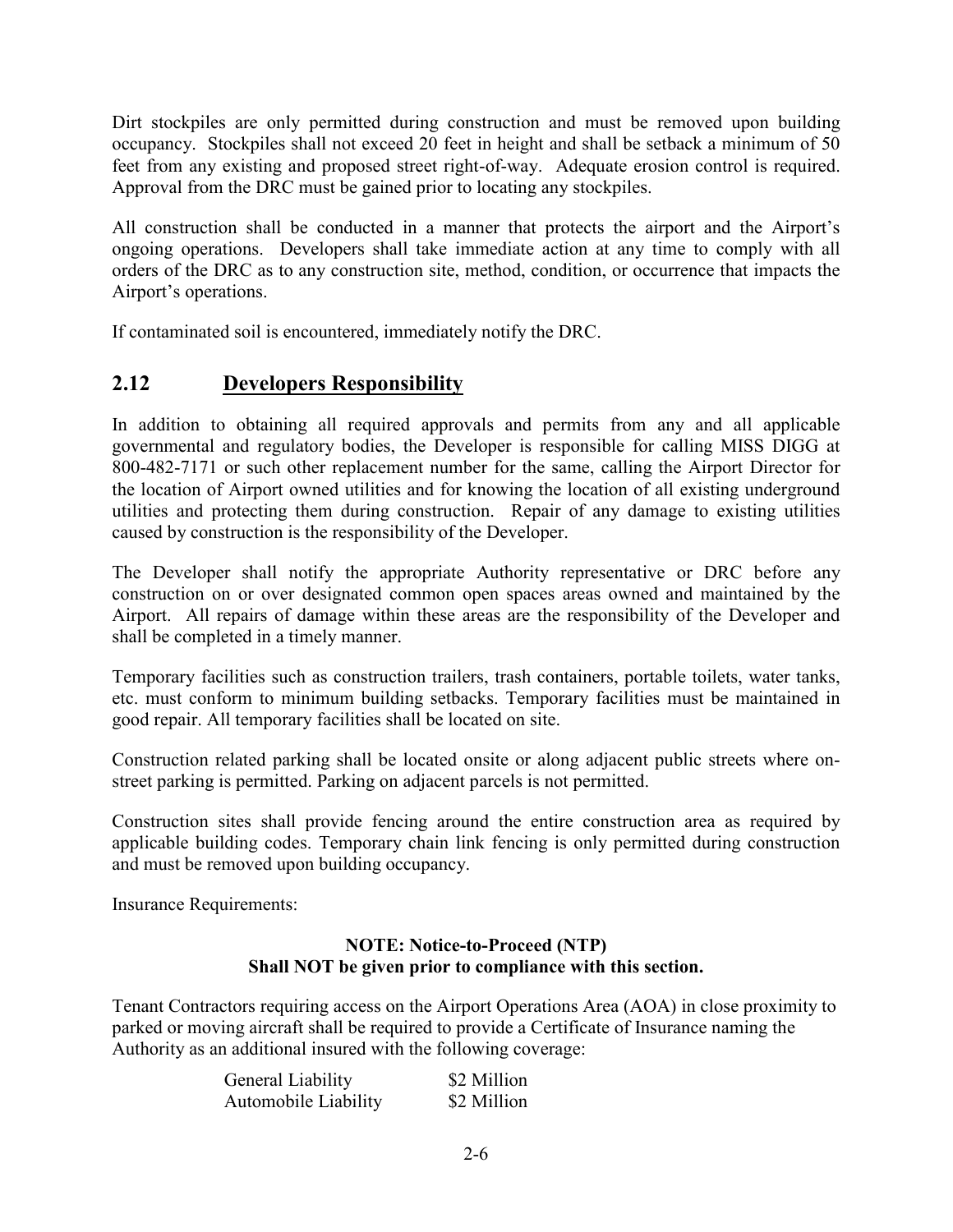#### **2.13 Notice of Compliance**

Upon completion of construction, the Developer shall submit a Notice of Completion and the DRC (or Airport staff on behalf thereof) will inspect the project within 10 business days. The purpose of the inspection is to determine if the improvements have been constructed and installed consistent with the approved Development Plan and to determine that all other aspects of site development are in compliance with these Design Standards. This inspection does not satisfy regional or city inspection requirements, but it is necessary to complete the development review process with the DRC. If the DRC identifies items needing completion or remediation, a re-inspection will be required after Developer brings the project into compliance. After all items are completed and in compliance, the DRC will issue a Certificate of Compliance indicating that the project has received full construction approval from the DRC. A Certificate of Occupancy from local authorities does not constitute construction compliance approval by the DRC. A complete set of as constructed drawings of the development shall be submitted to the DRC within 60 days of the completion of the project.

#### **2.14 Commerce Park Contact**

All submittals should be sent or hand delivered to the DRC at the following address:

**Project Design Review Committee Capital Region Airport Authority 4100 Capital City Blvd. Lansing, MI 48906**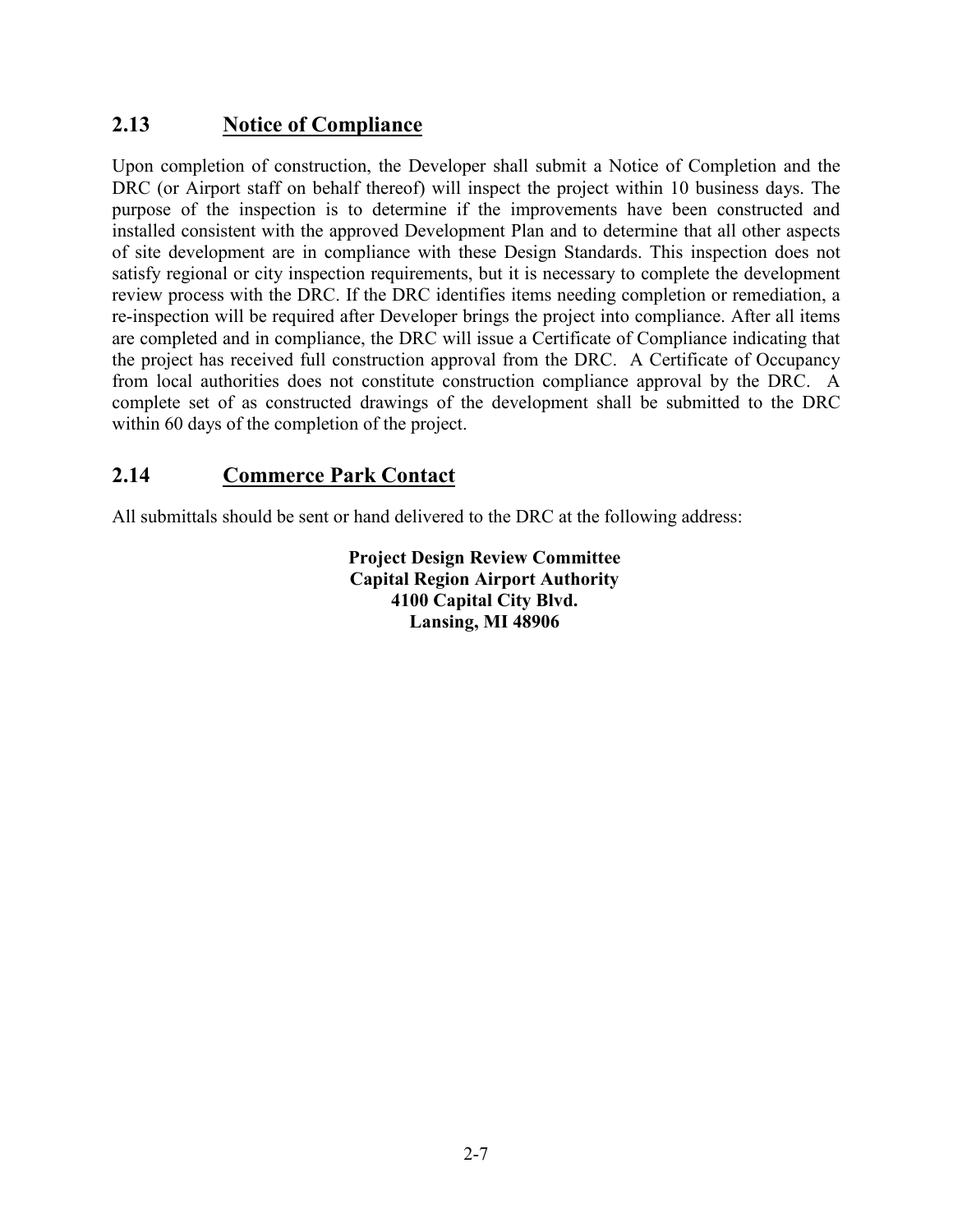# **SECTION 3.0 SITE PLANNING**

# **3.1 Concept**

Site planning criteria have been established to ensure consistency in the level of quality and image for the Commerce Park and Airport Property. The Site Planning criteria will be used by the DRC as the means of determining the suitability and acceptability of all proposed improvements in or to the Commerce Park and Airport Property.

## **3.2 Site Design and Spatial Characteristics**

Emphasis on all development as part of a totally integrated complex is encouraged. Building design expressions in terms of massing, scale, color, and circulation relate to adjacent buildings and to the total development. Orientation of improvements must acknowledge basic site considerations, adjoining building uses and siting, and overall circulation patterns.

#### **3.2.1 Phasing**

When appropriate, site and building planning may be undertaken in a manner that allows phased development of the site over time.

## **3.2.2 Building Groups**

When multiple structures are planned as part of a single ownership or project, they must be designed in a unified architectural and spatial manner for the site.

## **3.2.3 Siting and Orientation**

The siting and orientation of the buildings should provide view corridors, make optimum use of sun availability and angles and strengthen the relationships between buildings on individual parcels. Three general perspectives are a critical part of this consideration: 1) Views to a site from other areas; 2) Views to other areas from a site; and 3) Views through a site from key locations within the Commerce Park.

The siting and orientation of each building shall be considered as it relates to its specific parcel, its affect on adjacent parcels, and, as it occurs, the massing of consecutive lots. Appropriate building scale shall be used so that the buildings do not dominate the site. The Developer should use building forms that complement and preserve the natural landforms and minimize cut and fill. No building or structure shall be within 20 feet of a property line unless approved by DRC.

Building entries should be located so that they are easily identifiable. Each project should provide a well-defined entry sequence for pedestrian and vehicular uses from the street to the building. Pedestrian pathways should be in conformance with current Americans with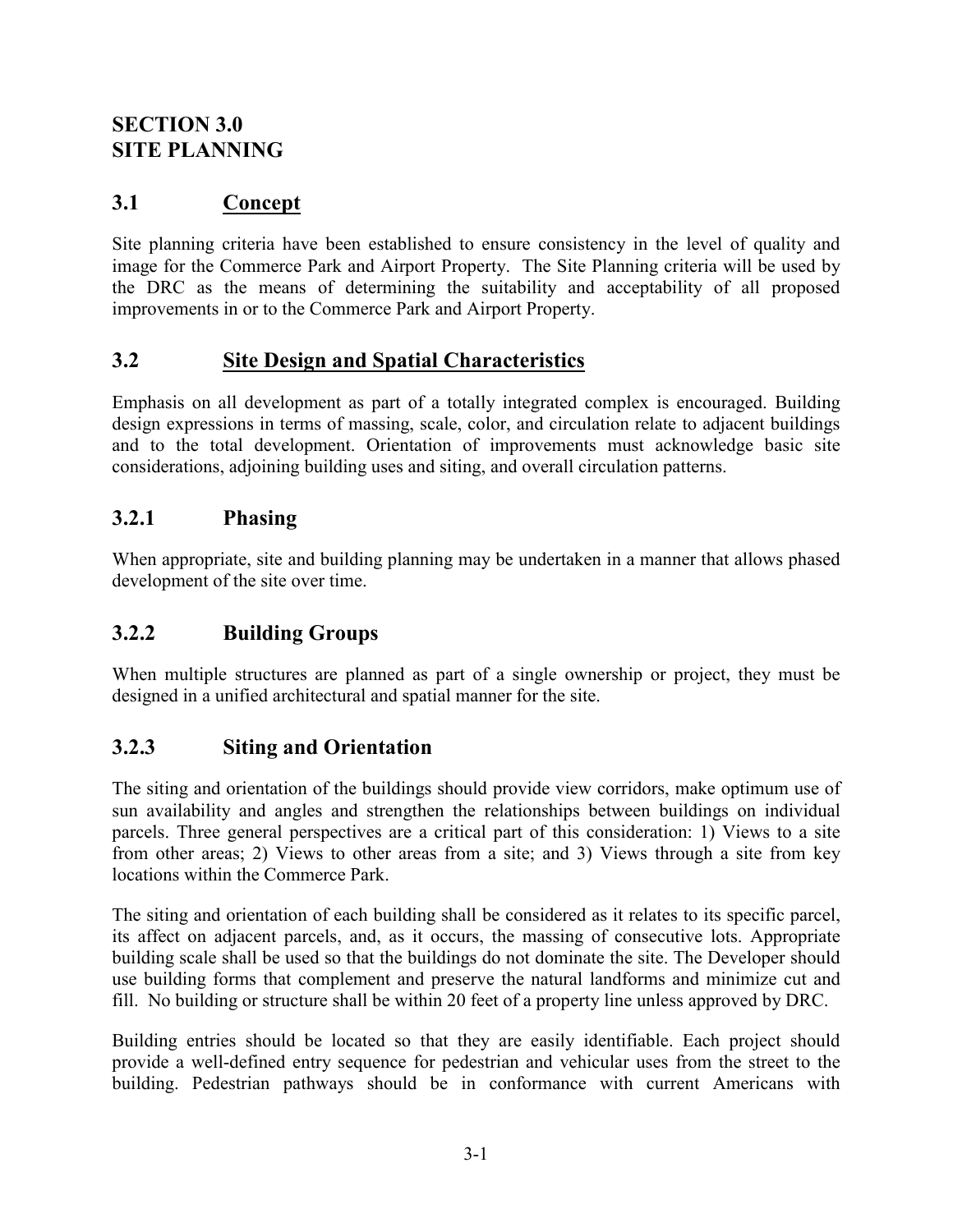Disabilities Act (ADA) standards. Secondary entrances should be easily accessible and convenient to parking and delivery areas that serve buildings, but should not be dominant.

Main building entries and pedestrian walks should be oriented away from north "shaded" areas to minimize the impact of snow, ice, and severe winter weather conditions on pedestrian and vehicular access when possible.

Site designs should use building forms, natural landforms, and landscaping to take advantage of prevailing summer winds and to serve as buffers against adverse winter wind conditions. Care must be taken to avoid potential for "wind tunnel" effects at building bases. If a development is of a configuration and/or height that may produce wind turbulence problems, pedestrian level wind analyses and appropriate mitigation measures may be required.

## **3.2.4 Easement Overview**

Easements are restrictions placed on parcels to provide a specific use, such as the service of a public utility line or drainage system. If required by the easement holder, structures, walls, fences, and landscaping erected within easements may be subject to removal at the expense of the parcel lessee. The DRC may specify that any given site be subject to such easements as the DRC deems necessary or advisable to provide the Commerce Park with adequate utility and other services. It is the responsibility of Developer to investigate and be aware of any easements affecting a given parcel.

#### **3.3 Use, Zoning, and Density**

Developers must demonstrate that a proposed use:

- Reinforces existing and projected uses adjacent to the site and throughout the Commerce Park and Airport Property.
- Promotes the general welfare of the Commerce Park and the other tenants.
- Protects and enhances the value of all real property; and complies with the Covenants and Master Plan, if any.

Where there is overlap between these Design Standards and applicable zoning, building codes, or other land use regulations, the most restrictive condition will apply. Approval by a governmental jurisdiction does not constitute DRC approval, nor is the reverse true.

## **3.4 Parcel Splits**

All land within the Commerce Park shall be leased from the Airport Authority. Appropriate leases shall be in place prior to the issuance of Final Approval of the Development Plan by the DRC. No subdivision of land within the Commerce Park will be allowed without prior written consent of the Airport Authority.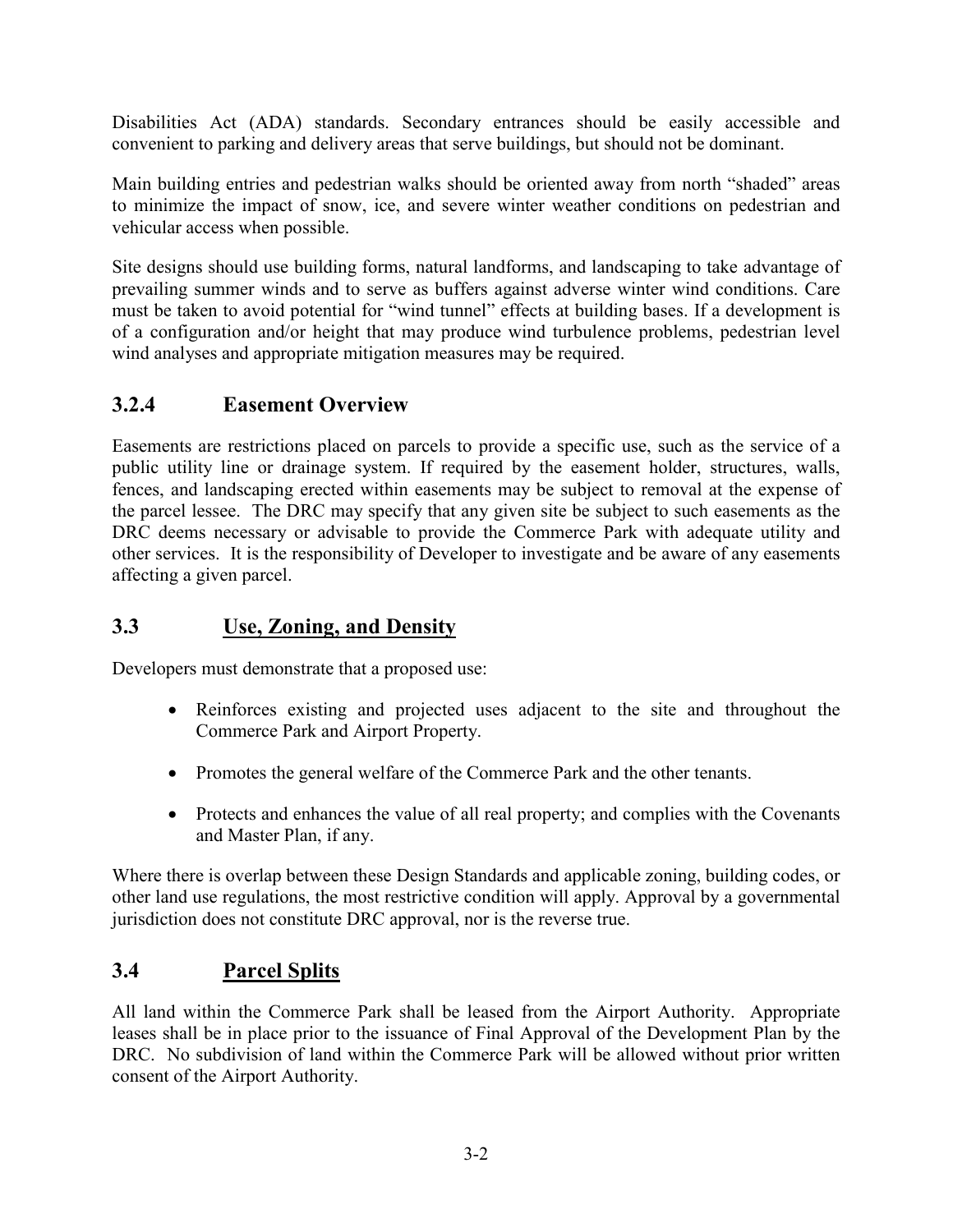# **3.5 Site Coverage Requirements**

The following site coverage's are allowed:

- Buildings/Structures: maximum 40 percent
- Parking (surface, driveways, and parking structures): maximum of 40 percent

Open space within each building site is encouraged. Limit combined impervious site coverage for individual building sites (including buildings, parking, plazas, sidewalks, and drives) to a maximum of 70 percent of each site's land area. Consideration for varying site coverage requirements may be given by the DRC for sites adjacent to significant common open space.

#### **3.6 Setbacks**

No buildings or structures shall be erected within the setbacks from the right-of-way or lot line as follows:

[Needs to be determined based on plans]

Setbacks shall be measured from the property line and/or lease lines. Additional setbacks may be required by DRC during the review process as deemed appropriate by the DRC.

#### **3.6.1 Permitted Uses within Setbacks**

Uses within improvement setbacks are limited to earth berms, driveways crossings, landscaping, public and private utilities, drainage and slopes, sidewalks, irrigation, permitted signs and site or street lighting.

#### **3.7 Airport Restrictions Areas**

There are a number of restricted and controlled activity areas identified in the Federal Aviation Administration (FAA) Advisory Circular document within the Airport boundary. All activities must comply with any applicable restriction.

#### **3.8 Vehicular Access/Circulation**

The DRC may require any and all Site Plan submittals to be accompanied by a site-specific traffic study from an independent traffic engineer. Commonly accepted traffic engineering criteria must be met and supported by sufficient technical data. The traffic study shall also comply with the overall Commerce Park and an Airport wide traffic impact analysis report, if one is obtained.

A fundamental development objective for all sites is the safe and efficient movement of vehicles and pedestrians. Vehicular access to any site must be carefully designed in relationship to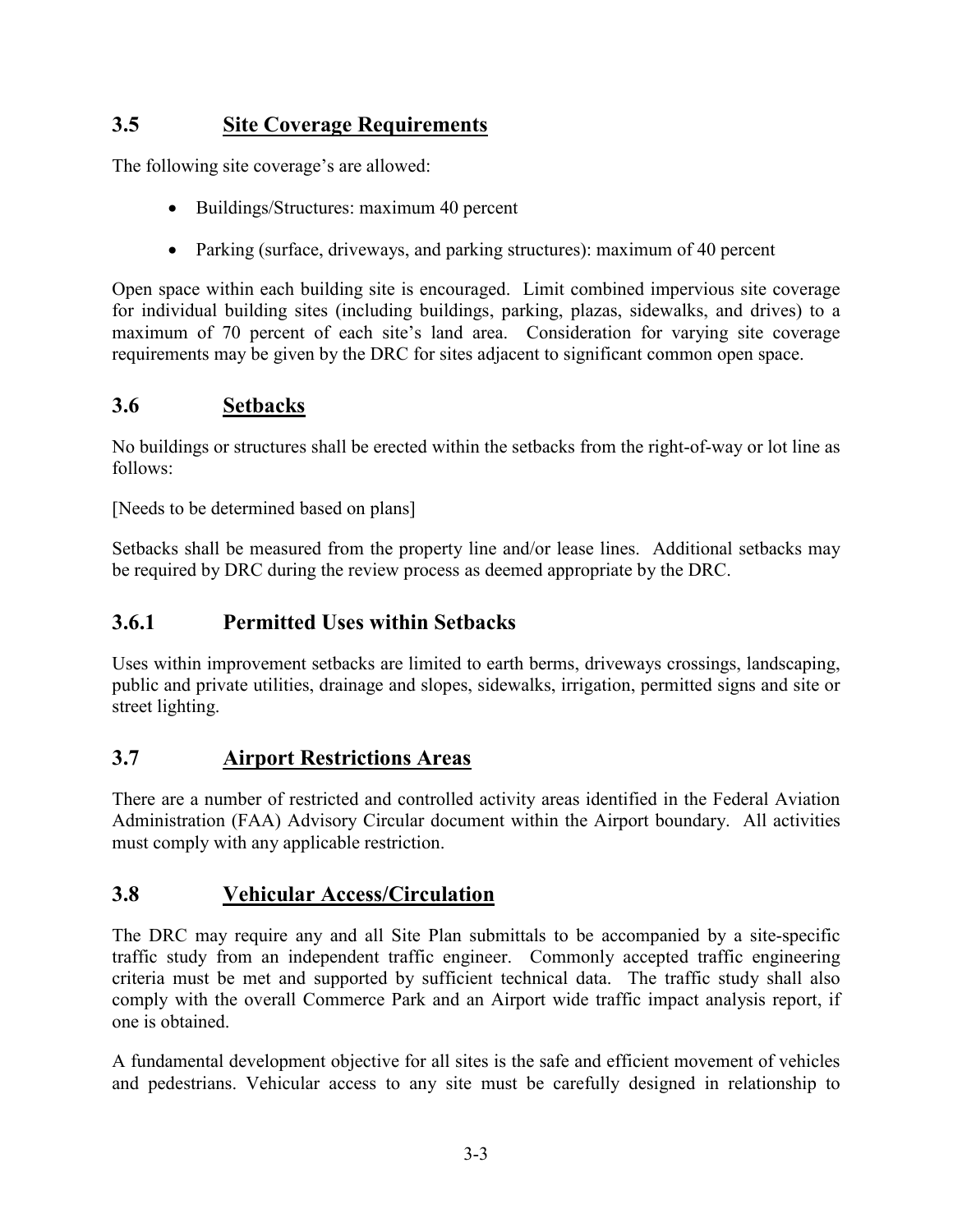vertical and horizontal curves, site distances, median cuts, other driveways, and other common traffic engineering criteria so that efficient, smooth flow of traffic is encouraged.

Sites should be designed to minimize conflicts between automobiles and pedestrians and create a clearly organized system of entrances, driveways, and parking lots, while still providing adequate and convenient parking spaces. These requirements should minimize paved areas and curb cuts as well as reduce their overall visual impact. Parking lots and driveways must be designed for sufficient movement to avoid conflict with vehicular traffic in the street.

Access for each site must be determined in concert with the Commerce Park and the Airport's overall traffic circulation, capacity needs, and requirements. Full movement access points on arterial streets shall be located a minimum of 300 feet from a signalized intersection.

# **3.8.1 Emergency Service and Utility Access**

A comprehensive and coordinated approach should be taken to provide emergency access requirements. These include, but are not limited to, requirements of applicable community Fire and Police Departments. Access should address all anticipated needs, including but not limited to ambulances, moving vans, delivery trucks, and trash trucks.

# **3.8.2 Restricted-Access Drives/Secured Entries**

Some facilities may require checkpoints in order to monitor access to a site or individual buildings. Guardhouses and security gates should be designed and located in an unobtrusive manner. Any necessary checkpoints shall be located in a manner that will not conflict with bicycle and pedestrian routes or cause other hazardous conditions.

## **3.8.3 Transit**

Should public transportation service be extended to the Commerce Park, sites may be evaluated for public transit accommodation and bus stop/shelter accommodation, and DRC may issue requirements in furtherance thereof.

## **3.8.4 Signalization**

Signalization is expected at all major intersections within the Commerce Park and signalization requirements within the Commerce Park may be specified by the DRC or the Airport Authority Board on a case-by-case basis as deemed appropriate.

## **3.9 Pedestrian and Bicycle Circulation Criteria**

Site and building design must accommodate pedestrian circulation onsite from parking areas to plazas, open space, pedestrian pathways, and to adjoining buildings. Existing and proposed pedestrian and/or bicycle circulation systems and easements must be integrated into site design. Pedestrian systems should be physically separated from vehicular circulation as much as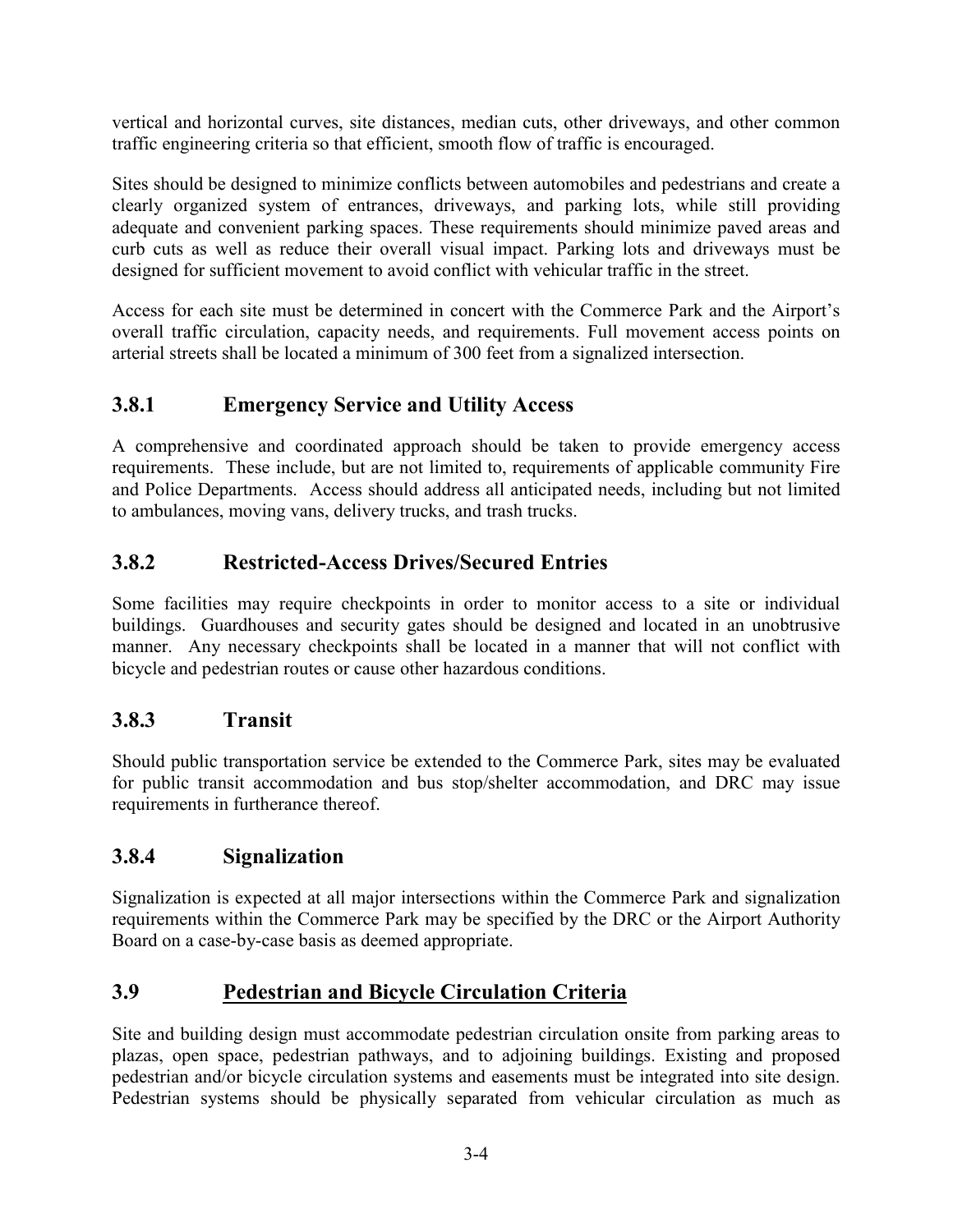possible. Minimizing the areas where the two systems cross or are physically adjacent reduces traffic hazards and makes the pedestrian system more efficient, pleasant, and visually attractive.

Intersections where pedestrian routes cross vehicular circulation are critical areas and should be clearly marked for visual identification by both motorists and pedestrians. Sidewalks shall be attached and located along all perimeter streets. At least one sidewalk connection between the building and the perimeter street is required. Large parking areas must have sidewalk connections to the building entries or ground plaza areas.

Both recreational and commuter bicycle accessibility to and within the Commerce Park is encouraged. Primary bicycle routes along designated streets may be either on-street or off street depending on conditions.

# **3.9.1 Handicapped Accessibility**

Handicapped accessibility for each site shall comply with the standards set by the City of Lansing, Ingham County, as well as the ADA Standards for Accessible Design.

#### **3.10 Storm Water Management, Drainage, Detention, and Retention**

The Airport Authority will develop a Master Development Drainage Plan (MDDP) for the entire Commerce Park. The purpose of the MDDP is to provide:

- Identification of major drainages ways, detention areas, locations of culverts, bridges, open channels, and drainage areas tributary to the proposed development.
- Solutions to drainage problems identified in the governing Drainage Basin Planning Studies (DBPS).
- Analysis of the ability of downstream facilities to pass developed runoff away from the proposed development.

All land development planning within the Commerce Park and Airport Property shall take into consideration the impact to the proposed drainage courses. Each site will be required to provide a site-specific Drainage, Grading, and Erosion Control Plan for development. Site drainage shall be designed to eliminate the pooling of water at building foundations, entrances, and service ramps. Drainage water from parking lots should be directed to adjacent landscaped areas to maximize rainfall and snowmelt benefits.

As appropriate, each site development shall provide adequate drainage facilities inclusive of water quality and erosion protection controls. These facilities are to be integrated into the overall Site Plan in a functionally and aesthetically acceptable manner. Sub-surface detention/retention of storm water run off is highly encouraged.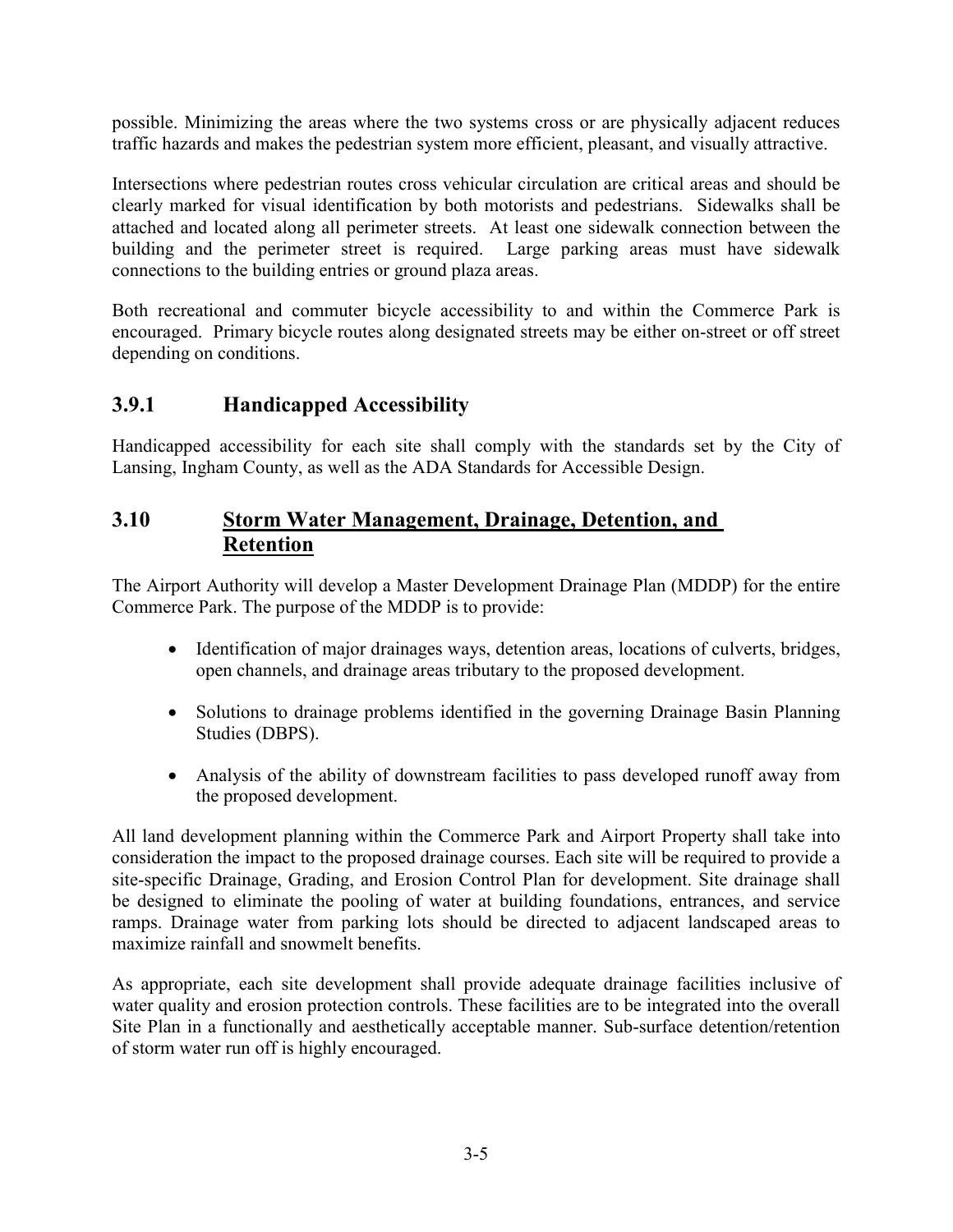Where off-site downstream detention is available, onsite detention may not be required unless conveyance facilities between the site and detention facility are of inadequate capacity to accommodate projected flows.

# **3.10.1 Site-Grading, Excavation, and Erosion Control**

Overall site grading will largely determine the degree to which a new development visually "fits" into the landscape and how effectively the site sheds storm water. For these reasons, site grading and drainage are key concerns of these Design Standards. Special attention should be given to providing smooth grading transitions between neighboring development sites.

The design objectives for parcel grading are to create smooth transitions between adjacent parcels and proposed improvements, eliminate abrupt or unnatural landforms, and promote positive surface drainage. Proposed grading schemes will be examined during the Site Plan review process.

Concentrated drainage across walkways and other pedestrian areas is not permitted. Drainage across driveway entries is to be avoided.

# **3.11 Utility, Solar, Electrical, and Mechanical Equipment**

All ground, building, or roof-mounted electric, gas, mechanical units, and similar devices must be properly located to avoid unsightliness or potential safety problems, and must be properly screened. Such equipment should be located and screened in a manner compatible with the design of the building and site improvements.

No heating, air conditioning, electrical, or other equipment may be installed on the roof of any building or structure unless screened with materials compatible with (preferably the same as) the predominate exterior building material. All ground equipment shall be located a minimum of 25 feet setback from all roadways, 5 feet from any sidewalk, and shall be screened and fenced accordingly.

No transformer, electric, gas, meter of any type, or other apparatus shall be located on any power pole or hung on the outside of any building, except where specially approved by the DRC. All exterior mounted equipment should be compatible with the exterior building material.

Utility layouts and connection points are part of the Site Plan review process. All permanent utility lines shall be installed underground. No overhead wiring is permitted.

## **3.12 Telecommunication and Antenna Equipment**

Low power telecommunication facilities shall be constructed and located within the Commerce Park without adversely impacting the visual integrity of the Commerce Park. Where feasible, co-location of telecommunication equipment of various carriers on the same structures is encouraged.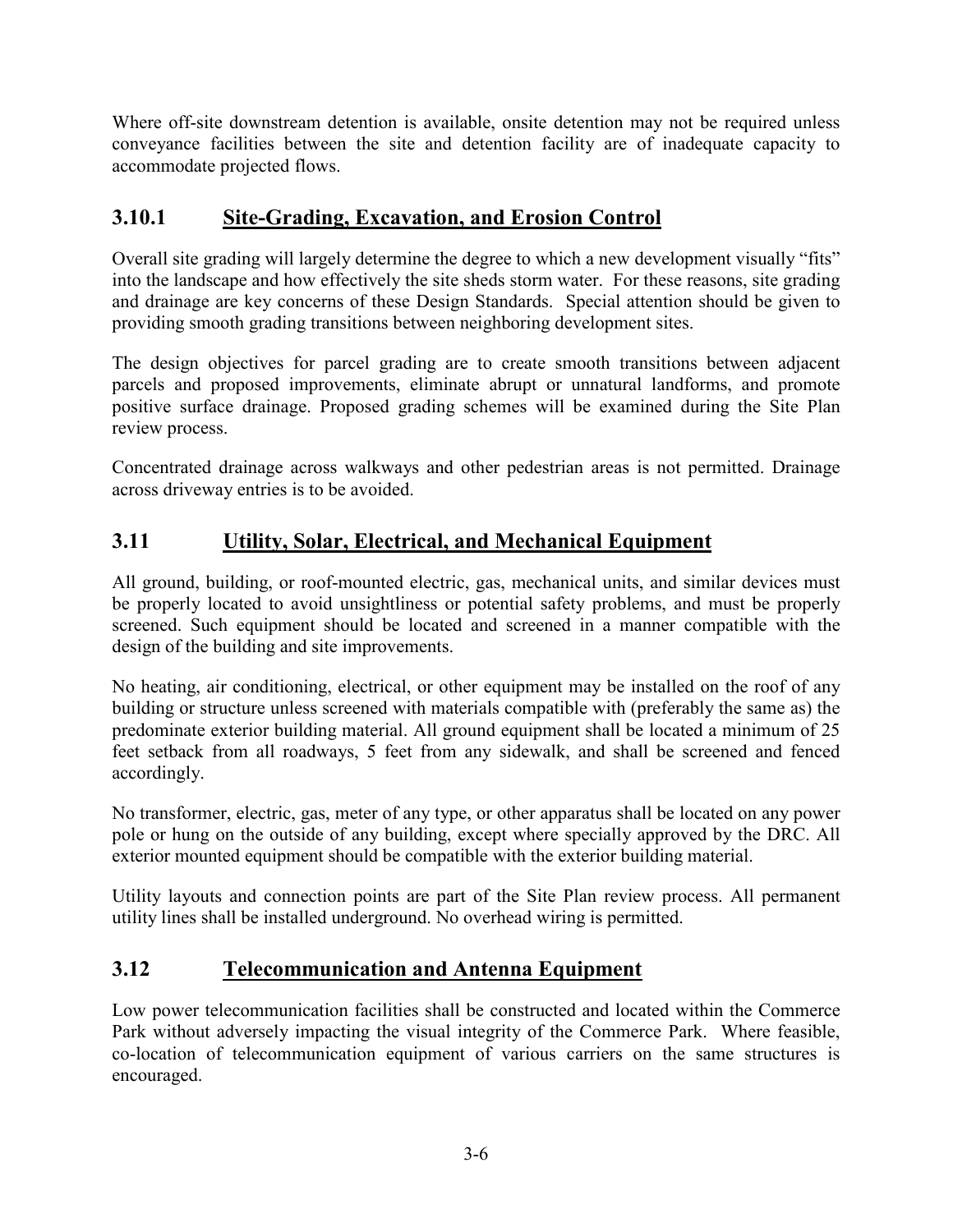Use of wall or roof mounts is encouraged. Design, materials, color, and location should be designed to blend into the architecture of their host buildings. Roof mounted equipment that will be visible against the skyline shall be painted to blend with the sky background as viewed from adjoining streets and neighboring properties. Wall mounted equipment shall be mounted as flush to the building as technically possible and shall not extend above the roofline of the building. Roof mounted antennas, support structures, and screening devices shall not exceed the highest point of the building upon which they are mounted by more than 7 feet unless approved by the DRC.

The use of stealth freestanding facilities in which the antennas and associated equipment are concealed or camouflaged is also encouraged. The use of non-stealth freestanding facilities may be approved by the DRC only when the carrier has reasonably explored the use of wall, roof, or stealth facilities and determined that such facilities are not feasible or appropriate. Freestanding non-stealth facilities shall be located so that there are no adverse visual impacts to the surrounding land uses.

Special purpose non-commercial radio telemetry equipment and towers owned and operated by governmental or public utilities are exempted from this section as long as freestanding facilities do not exceed applicable height limitations without DRC approval.

# **3.13 Overhead Power and Telephone Lines**

Overhead power and telephone lines are permitted during construction, but shall be removed immediately upon completion of site and building construction. Exterior onsite utilities, including telephone and communications wires and equipment, shall be installed and maintained underground.

# **3.14 Services, Delivery, Trash, and Outdoor Equipment or Storage Areas**

Loading and service dock areas shall be located to the rear or sides of a building, away from the main building entrance, or related high visibility areas. Preferably, service, loading, emergency generator, and trash areas should be enclosed within the building. External facilities must be enclosed and screened with landscaping to minimize adverse views from adjoining streets, buildings, open space, and designed and constructed of the same design theme and material as the adjoining building. Such facilities may not be placed adjacent to or facing adjoining streets.

# **3.14.1 Visual Impacts**

Any adverse visual impacts on any other site shall be mitigated by the use of screening and/or trees to the extent necessary and appropriate to reduce those impacts.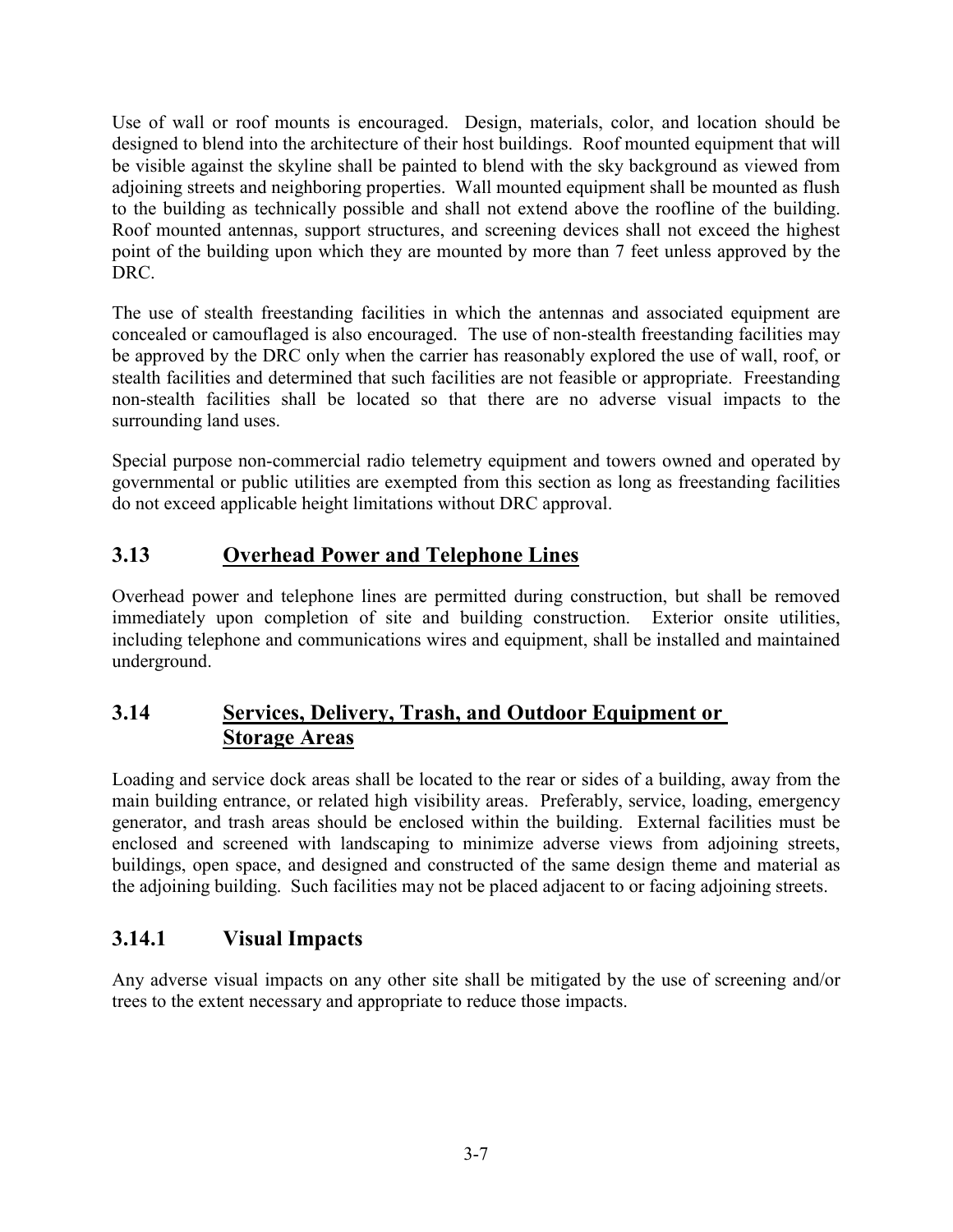## **3.14.2 Loading and Service Areas**

Each project must accommodate servicing activity. All loading and service areas shall be clearly signed. Loading areas shall be designed to accommodate backing and maneuvering onsite, not from a public street, and when occupied shall not prohibit onsite vehicular circulation. Loading areas shall conform to parking setback requirements. All loading, receiving, and storage areas shall be effectively screened from public view by architectural or landscape features. Loading areas shall not be permitted in the front of a building.

#### **3.14.3 Waste Storage**

Temporary waste and rubbish storage facilitates may be allowed, with the prior written approval of both the design and location by the DRC, provided that such facilities are screened from view and from wind by architectural or landscape features. All waste and rubbish containers must be covered and out of sight at all times from public streets, bikeways, pedestrian pathways, and transit corridors.

Pedestrian trash receptacles shall be placed in strategic locations for effective litter control. Where possible, they should be grouped with other site furnishings and placed adjacent to pedestrian pathways.

## **3.14.4 Material Storage**

No materials, supplies, equipment, service vehicles, finished or semi-finished products, raw materials, or articles of similar nature may be stored or permitted to remain outside of buildings or be visible from adjacent properties or adjoining streets. Properly screened temporary trash dumpsters and construction materials will only be permitted for a defined period of time with prior review and approval by the DRC.

#### **3.14.5 Snow Storage**

Provision must be made for snow storage onsite. Pushing snow into street, sidewalk, landscape, or median areas is not permitted. All site owners are responsible for timely snow removal on their perimeter street sidewalks.

## **3.15 Parking**

Paved off-street parking must be provided for all developments. No parking shall be permitted on any street or access road, either pubic or private, or at any place other than the paved parking spaces provided. Each owner shall be responsible for compliance with this requirement by its tenants, employees, and visitors. Parking for the Commerce Park shall comply with the parking standards outlined by local ordinances in effect at the time of construction. Required access for fire apparatus must be maintained in accordance with the City of Lansing Fire Department standards.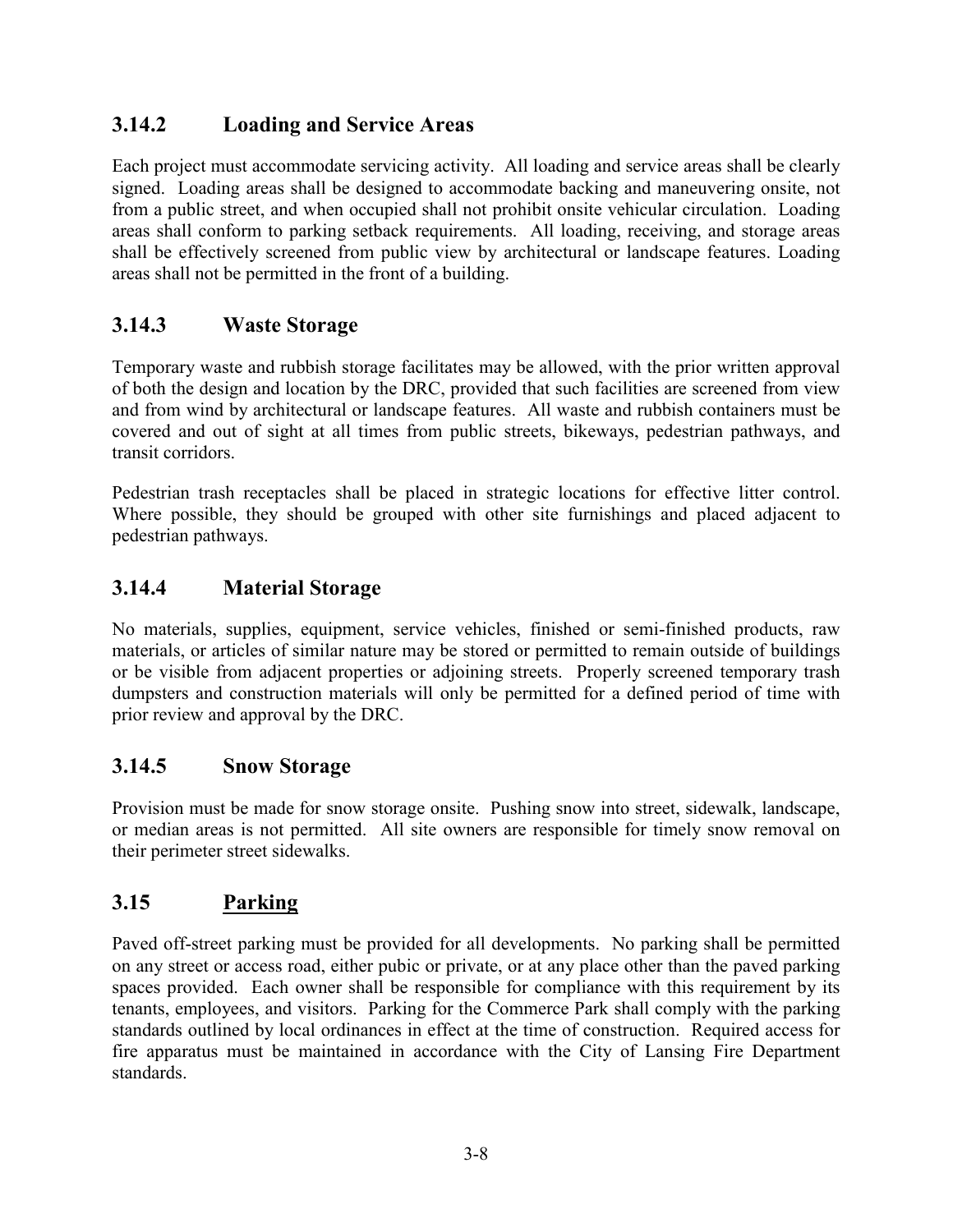Parking areas for utility/commercial-type company vehicles shall be of a size and configuration that all vehicles can be parked and maneuvered fully within their designated areas without adversely affecting vehicular or pedestrian movement.

Parking areas should be designed to:

- Provide safe and convenient movement of motor vehicles
- Limit vehicular/pedestrian conflicts
- Limit paved areas
- Provide for screening of paved areas
- Soften the visual impact of parking areas by providing interior planting

Parking areas should be hard-surfaced and must have concrete curbs and gutters. Dirt, gravel, and grass lots are not allowed.

## **3.15.1 Off-Street Parking**

Off-street parking space requirements shall comply with local ordinances in effect at the time of construction. All parking facilities shall be sufficient to serve the business without using adjacent streets. Visitor drop off zones and parking shall be provided near visitor entrances. Employee parking shall be separated from visitor and front entrance traffic.

# **3.15.2 Shared Parking**

Where opportunities exist for shared parking between users with staggering peak parking demands, owners and developers shall make every possible effort to take advantage of such opportunity to reduce the total number of parking spaces within each site or parcel. Where shared parking is intended, the analysis of parking criteria shall be submitted to the DRC as part of the Site Plan review.

## **3.15.3 Surface Lots**

All private driveways, parking areas, and loading areas will be hard surfaced. Parking areas must be paved with asphalt, concrete, masonry pavers, or similar material, all as approved by the DRC. Surface parking areas shall not be permitted closer than 15 feet from side or rear property lines. Where parking areas will be contiguous and accessible to parking on adjacent lot(s), the parking may extend to the property line if part of a unified project. Visual screening must be provided for parking areas that can be viewed from adjacent development sites or from public spaces such as streets, plazas, and walkways.

## **3.15.4 Structured Parking**

It is not anticipated that parking structures will be utilized in the Commerce Park. If permission is granted by DRC for such a structure, it must be architecturally compatible with proposed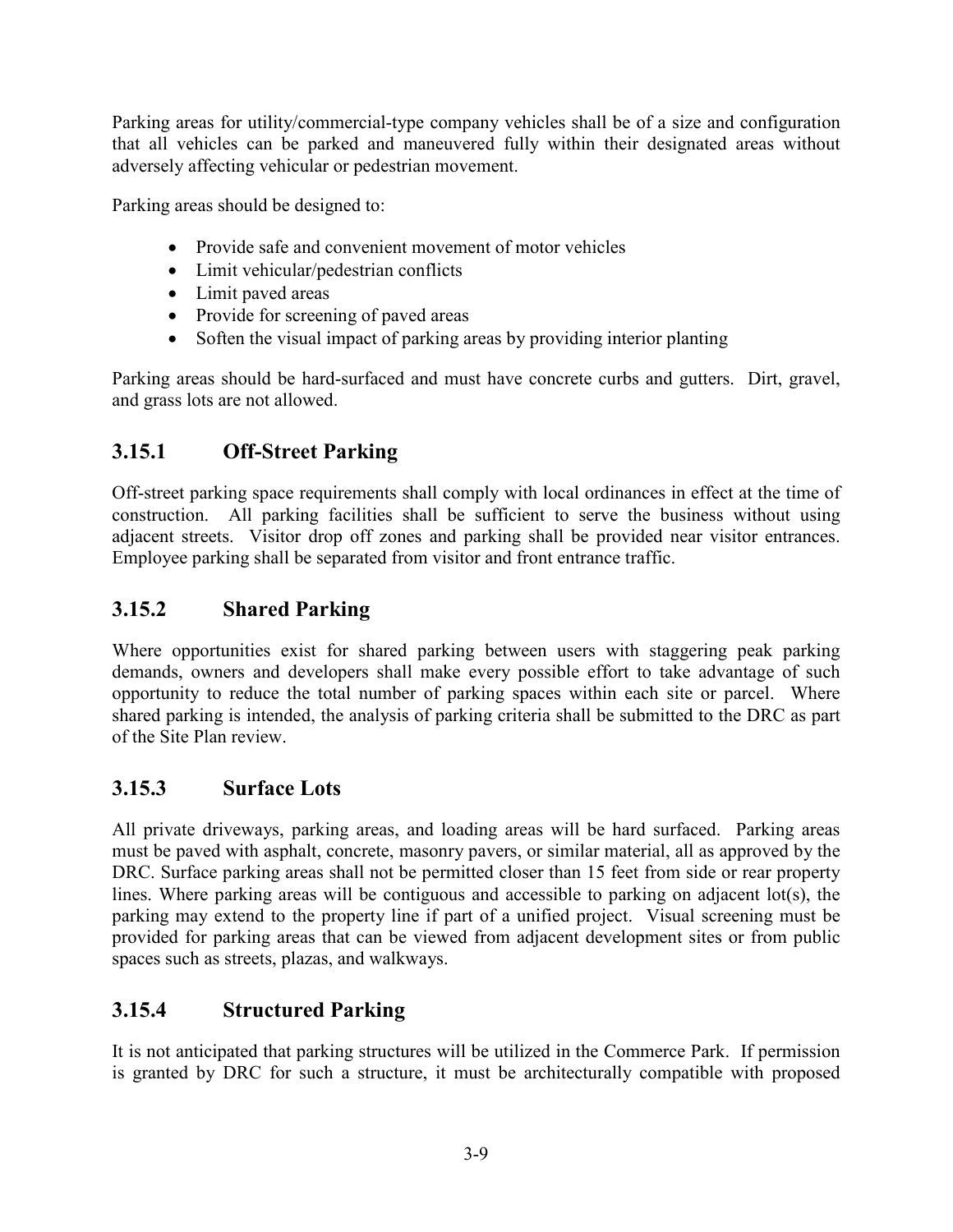buildings and the material finish must be the same as, or architecturally complimentary to, the exterior of the site building.

# **3.15.5 Handicapped Parking**

Accessible parking spaces and location shall conform to the latest ADA requirements.

# **3.15.6 Other Parking**

Bicycle parking may be required for each project. Appropriate bike rack hardware shall be provided for each stall and approved by the DRC prior to installation.

## **3.16 Site Furnishing**

Site furnishings encompass a wide variety of individual elements. Site furnishings may be functional on a literal level (trash receptacles and benches) or on a symbolic level (memorial displays and flagpoles). Site furnishings shall be constructed of materials that are durable and easy to maintain and blend or compliment the exterior color of the surrounding environment and buildings. Site furnishings shall be reviewed by the DRC.

# **3.17 Artwork**

Outdoor sculptures, appropriate art work, and special architectural and landscape features are encouraged in the development of individual sites and parcels. Such pieces and features help establish strong visual identities for individual facilities and greatly enhance the special character of the Commerce Park in general. Artwork shall be approved by the DRC prior to installation.

## **3.18 Vending Machines**

All vending machines must be placed inside buildings. No exception will be allowed for any type of vending machines to be placed at the exterior of buildings.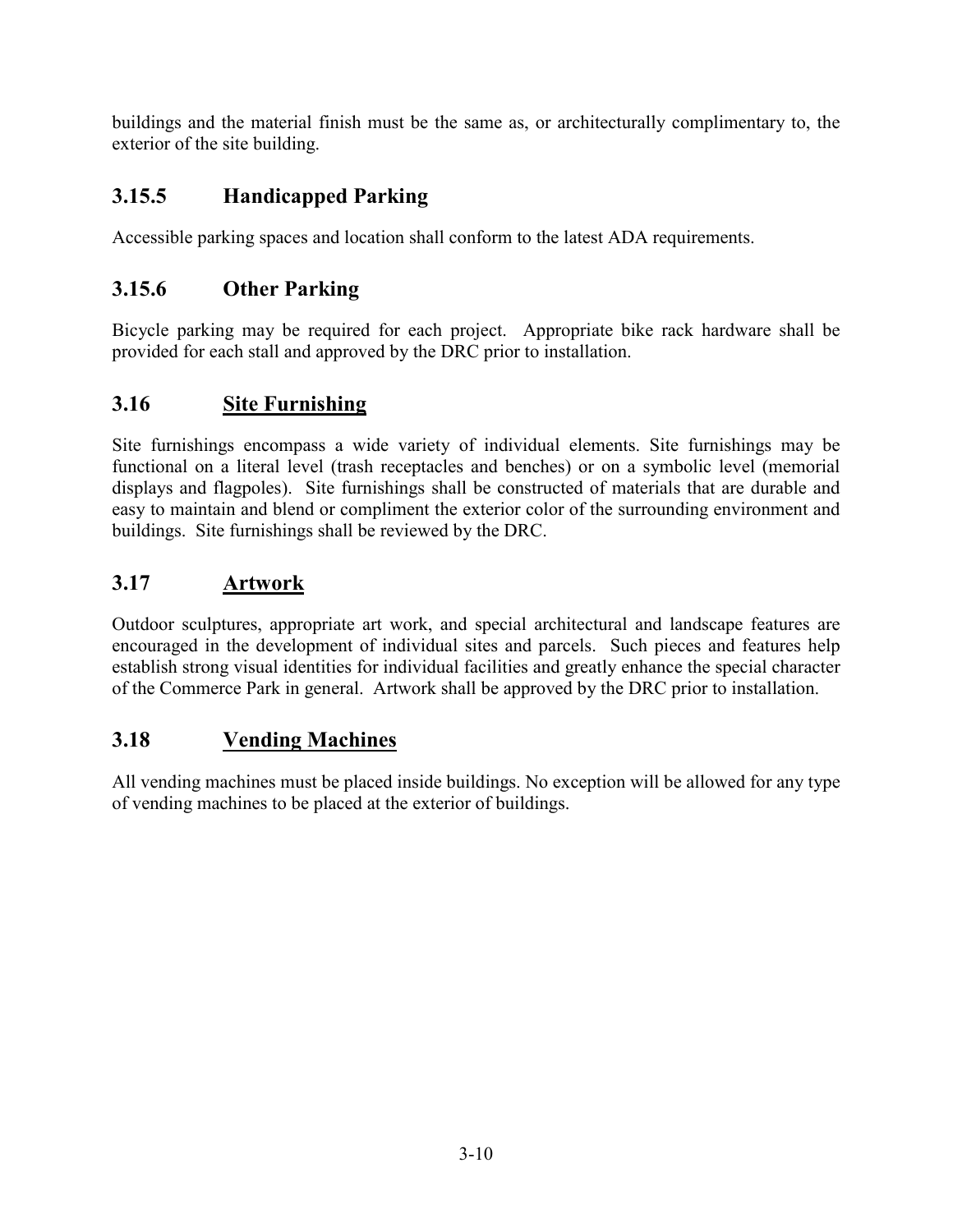# **SECTION 4.0 ARCHITECTURE**

# **4.1 Concept**

The purpose of the architectural portion of these Design Standards is to provide direction for development of the vertical elements of the Commerce Park and Airport Property in order to achieve a built environment that is in harmony and provides a comfortable, distinctive, and stimulating environment for the users of the Airport. This built environment should generally be characterized as low in profile, and hewn in colors and materials that complement the land and the surrounding environment.

# **4.2 Environmental Integration**

#### **4.2.1 Principle: Building Clusters**

Building compounds should be used to create protective enclosure and human scale. Compounds create their own windbreaks and shade.

#### **Strategies**

- Wherever possible, position building entrances to relate to those of other buildings.
- Use buildings to screen and protect major pedestrian areas from winds and noise.

#### **4.2.2 Principle: Relationships Between Buildings**

All buildings should relate visually to one another and be compatible with adjacent buildings.

- Orient buildings to not obscure desirable views from nearby proposed buildings.
- Assist compatibility by use of similar architectural elements such as window shapes and roof forms, and by similar materials, colors, and textures.
- Plazas, courtyards, and terraces incorporated as public amenities in, or between, new buildings should be designed to be easily accessible.
- Wherever possible, create a sense of enclosure for outdoor seating areas.

#### **4.2.3 Principle: Visual Interest of Facade**

Facades with a high level of visual interest from both auto and pedestrian viewpoints are encouraged. The exterior character of all buildings should enhance pedestrian activity in their immediate vicinities.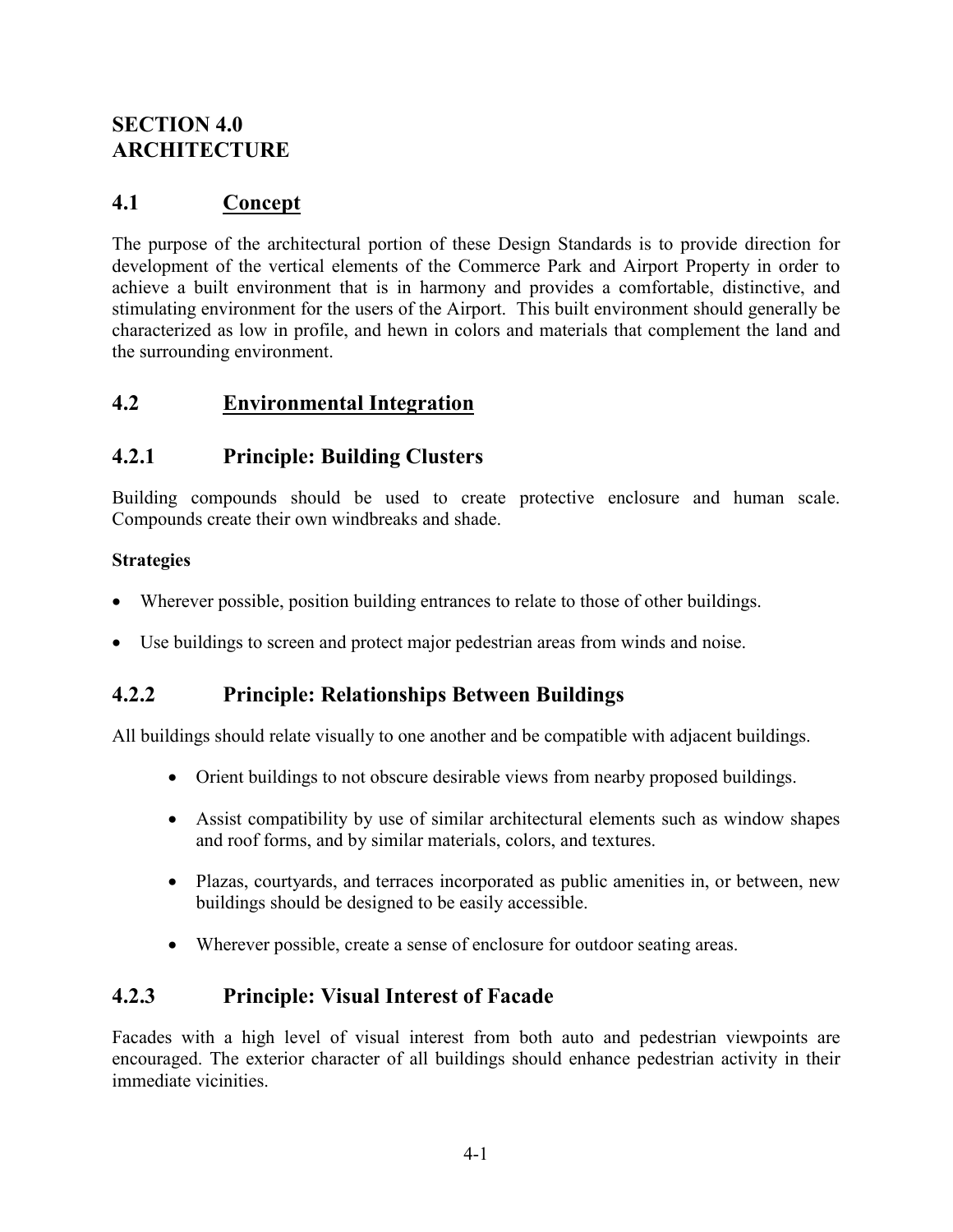#### **Strategies**

- Design walkways that encourage pedestrian use. Avoid locating walkways where users will be subjected to harsh glare from building materials or subjected to harsh environmental conditions.
- Design ground floor exteriors of buildings to be "pedestrian-friendly." Specific criteria include the following:
	- Decorative wall surfaces and landscape materials are encouraged.
	- Muted, modular materials, such as brick and stone, are particularly desirable.
	- Windows that reveal indoor amenities and activities are encouraged.
	- Large expanses of blank walls or mirror glass should be avoided.
	- Covered walks or arcades are encouraged.

#### **4.2.4 Principle: Noise Mitigation**

Buildings along perimeter highways should be designed to minimize the effect of road noise on buildings and plazas.

#### **Strategies**

- Consider buffering major outdoor areas, such as balconies, terraces, and plazas, with earth berms and/or trees or evergreen plantings along perimeter highways.
- Use wall materials with significant sound transmission coefficients.

#### **4.3 Massing, Scale, Form, and Details**

#### **4.3.1 Principle: Building Profile**

The building should be low in profile and layered horizontally upon the landscape. Avoid tall stand-alone buildings.

#### **Strategies**

- Exterior wall designs should help pedestrians establish a suitable sense of scale when relating to buildings.
- Express the position of each floor in the external skin design, using the following techniques:
	- Terracing, articulated structural elements, or changing building materials.
	- Belt courses, or other horizontal trim bands, of contrasting colors and/or materials.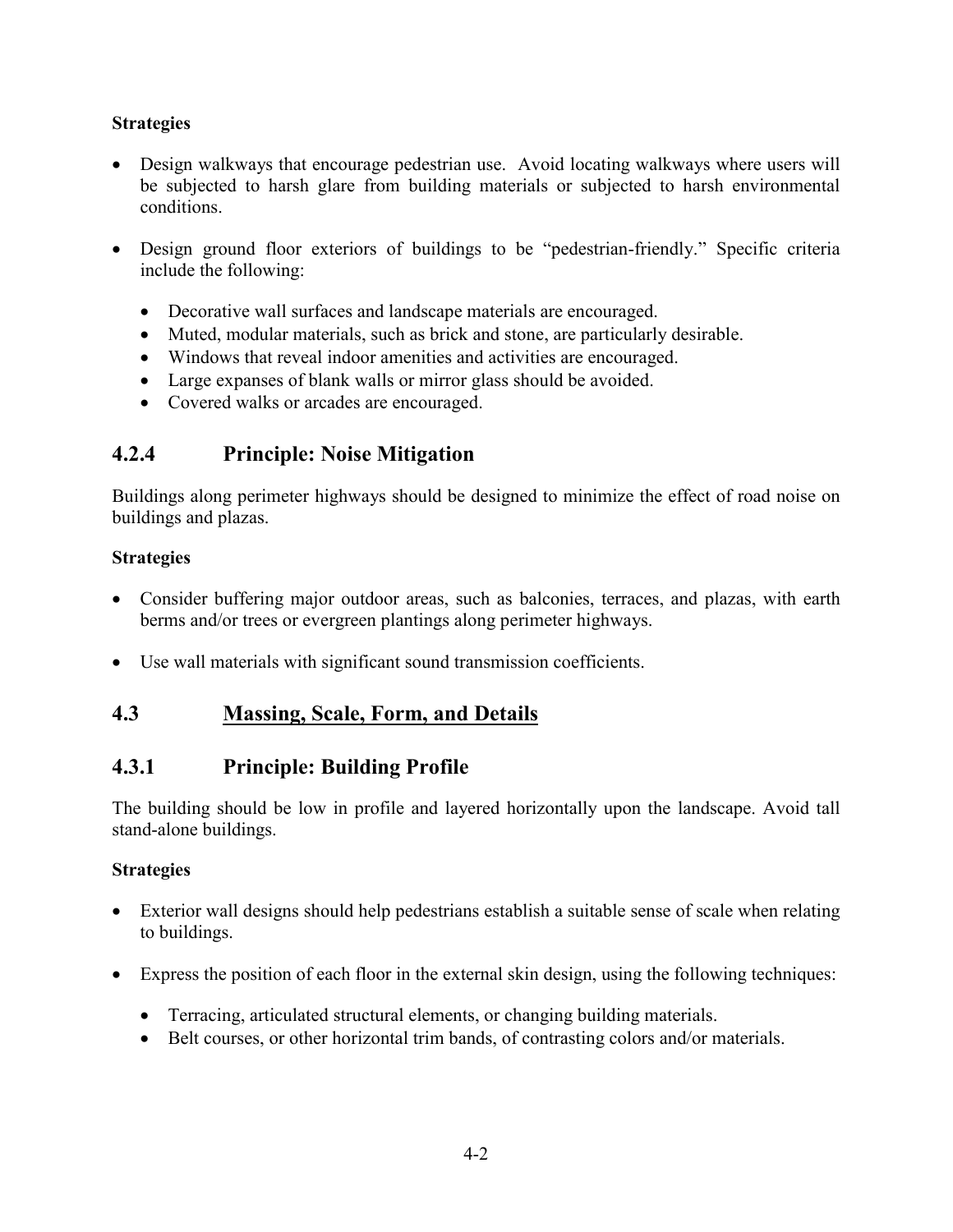# **4.3.2 Principle: Building Clusters**

Break down the mass of a larger building into a group of buildings clustered into traditional building compounds or campus to create a sense of community and shelter.

## **4.3.3 Principle: Pedestrian Scale**

Buildings should appear to be of a "pedestrian scale." In general, this means using familiar forms and elements that can be interpreted in human dimensions.

#### **Strategies:**

- On buildings over 60,000 square feet, and more than two stories high, do not use wall planes more than 24 feet high without incorporating meaningful techniques to break up the perceived building mass.
- Express facade components in ways that help establish building scale. Encourage compositions that emphasize floor lines or express rhythms and patterns of windows, columns, and other architectural features.

# **4.4 Architectural Elements**

#### **4.4.1 Principle: Interior Spaces**

The buildings should reflect the use of their public interior spaces. The functional use of the buildings should be reflected in the architectural design of the buildings.

## **4.4.2 Principle: Porches and Overhangs**

Porches or overhangs at the lower levels provide shelter and reduce the appearance of mass in buildings. Interior spaces reflect the exterior.

## **4.4.3 Principle: Windows**

#### **Strategies**

- Windows/Openings:
	- Incorporate more extensive windows on the south side to provide for wintertime solar energy gain. Provide adequate shading for these large glass areas.
	- Align windows to make a horizontal pattern.
	- Clearly define entries to make them inviting, providing articulation and color for identity and interest.
	- Use glazing technology to make windows energy efficient without being reflective.
	- Allow natural light to illuminate interior spaces through the use of clerestory windows.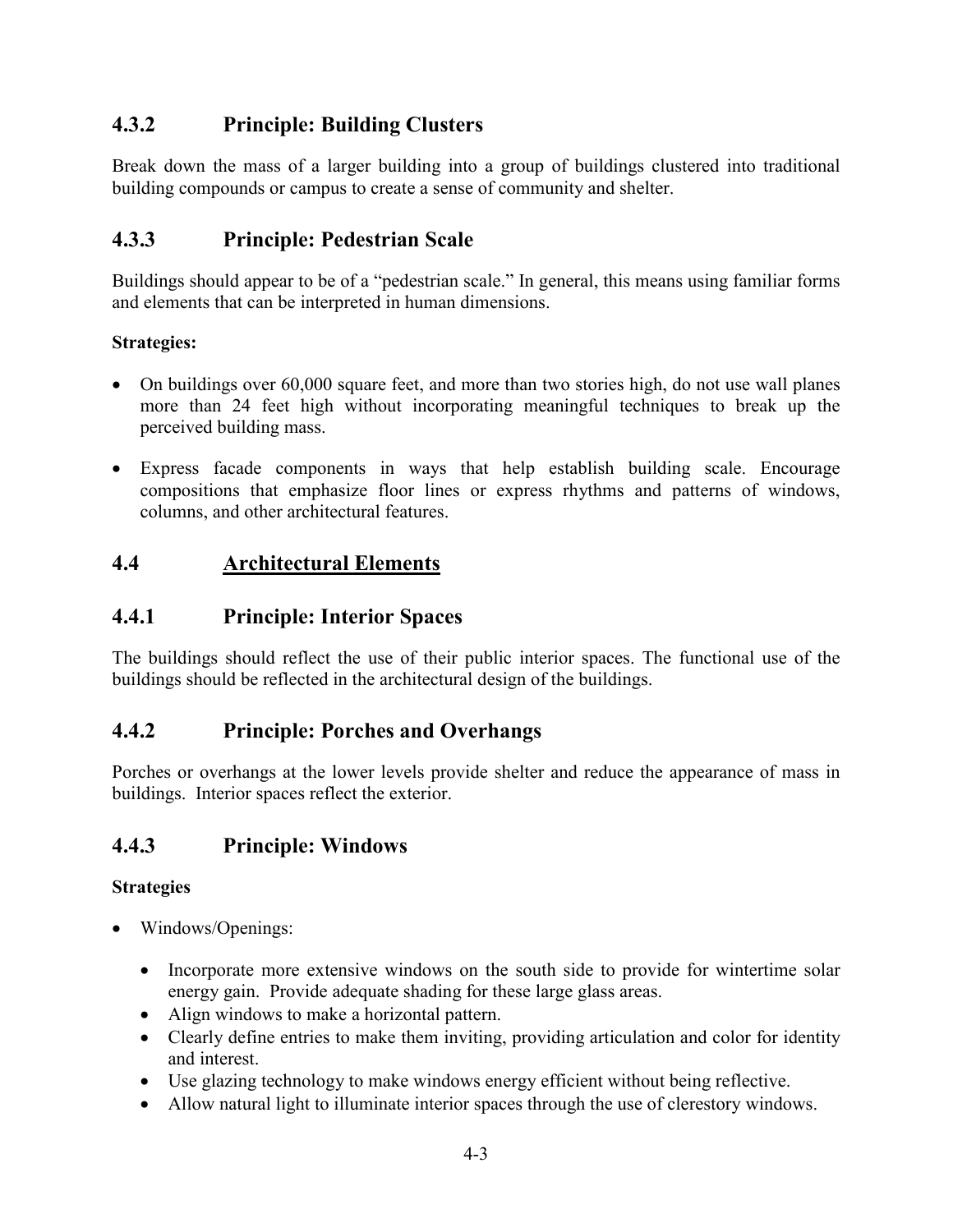#### **4.4.4 Principle: Entrances**

Primary entrances should be easily identifiable and relate to human scale. Wherever possible, entrances should contrast strongly with their lighter backgrounds.

#### **Strategies**

- Design main entrances to be clearly identifiable as seen from primary driveways and dropoffs.
	- Entrances should be designed to read as "contrasting" areas on a building's facade.
- Use building entranceways as transitions from buildings to the ground. Specific criteria include:
	- Walls, terraces, grading, and plant materials should be incorporated.
	- Terraces or porticos can be used to define and extend entrances.
- Design secondary entrances to connect to pedestrian circulation systems. These entrances should be visible from parking areas. They may also be more subdued than primary entrances, and need not demonstrate the same characteristics.

# **4.4.5 Principle: Service Areas**

Service areas should be visually unobtrusive and integrated with each building's architecture and site design.

#### **Strategies**

- Orient service entrances, loading docks, waste disposal areas, and other similar uses toward service roads and away from major streets, terraces, porticos, and primary building entrances.
- Screen service entrances with walls or landscaping. Use materials similar to others employed on the site.
- Wherever possible, coordinate the locations of service areas between adjacent developments so that service drives can be shared.
- Avoid locating service areas where they are visible from adjacent buildings or where they may affect designated view corridors.

# **4.5 Building Heights**

The overall sense of building height throughout the Commerce Park and on Airport Property should be low to medium in scale. Avoid tall, stand-alone buildings. Building height must be in compliance with Airport Regulation FAR Part 77.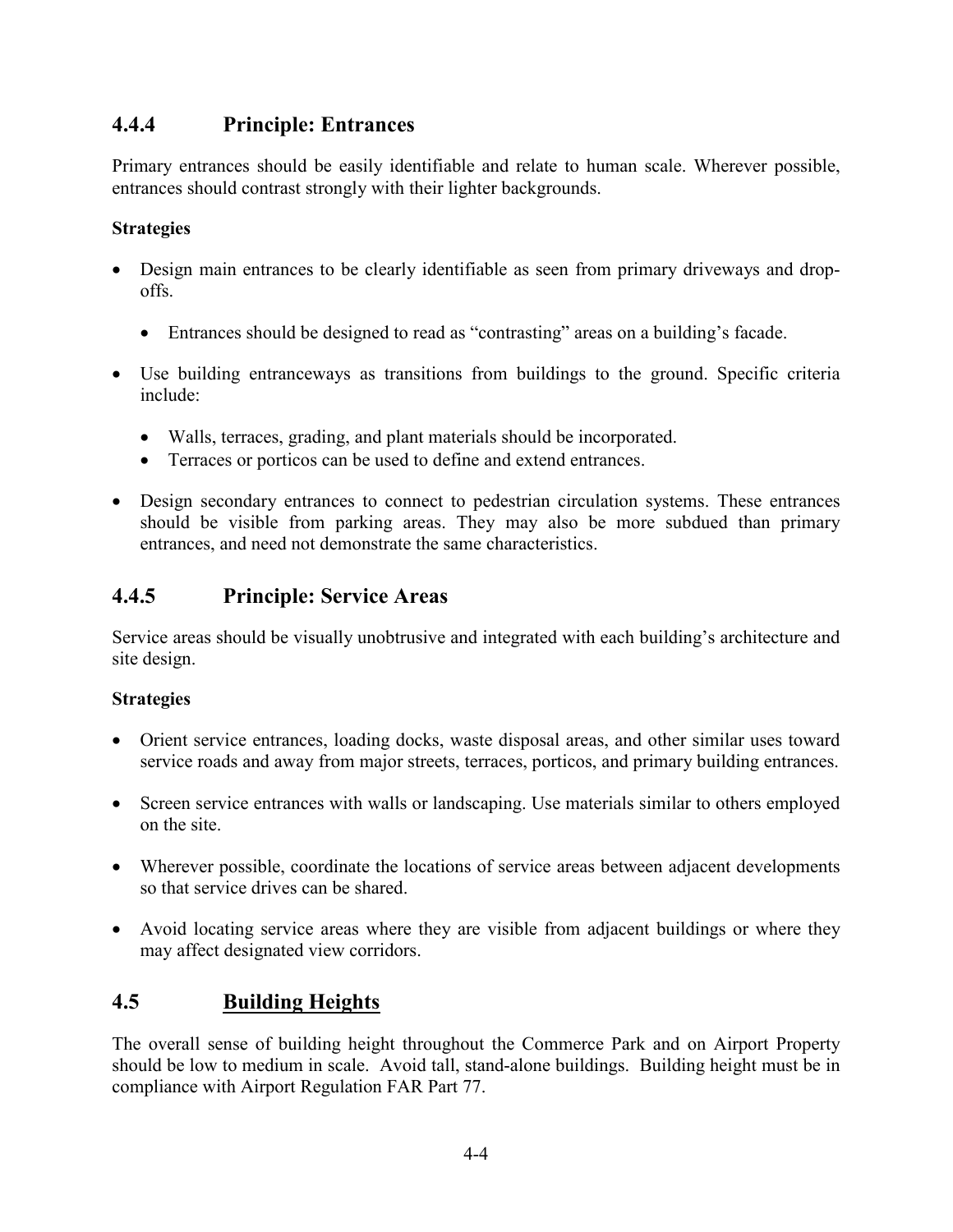#### **4.6 Rooftops**

#### **4.6.1 Principle: Roof Forms**

Rooftops should contribute to the visual continuity of the Commerce Park and should be considered as design elements from various viewpoints: at ground level, from other buildings, and from adjacent perimeter roadways. Mixing roof forms on buildings creates variety in the "roof-scape". Roofs should also be interesting when seen from above in higher buildings.

- Roof elements should be simple in form; continuous, horizontal lines should dominate.
- Roof design should facilitate and express the day lighting of the building.
- The roof should appear solidly connected to the building.
- Roofs should reflect heat without creating glare to assure air traffic safety.
- Roofs must be shaped to withstand high winds.
- Porches and clerestories are desirable.
- Consider sloping roof forms, such as gables, hipped roofs, or shed roofs, for all or portions of roof designs. Sloping roof forms at entrances are especially encouraged.
- Consider a combination of roof types. The following techniques are encouraged:
	- Use a mix of roof forms to create variety in the "roof-scape."
	- Roof should also be visually interesting when seen from above from higher buildings.
	- Portions of roofs may be flat, especially on larger building segments, but some sloping forms should be visible from major viewpoints.
- Wherever possible, develop rooftops for recreation and open space use.
- Allowable materials for sloping roofs include metal, flat concrete tile, slate or slatelook (and in some cases, high grade architectural asphalt shingles with at least a 30 year warranty and shadow lines for texture, subject to individual review).
- Roof Equipment:
	- Group and screen equipment from view from the ground.
	- Group exhaust flues and provide architecturally integrated solutions for the screening of process equipment.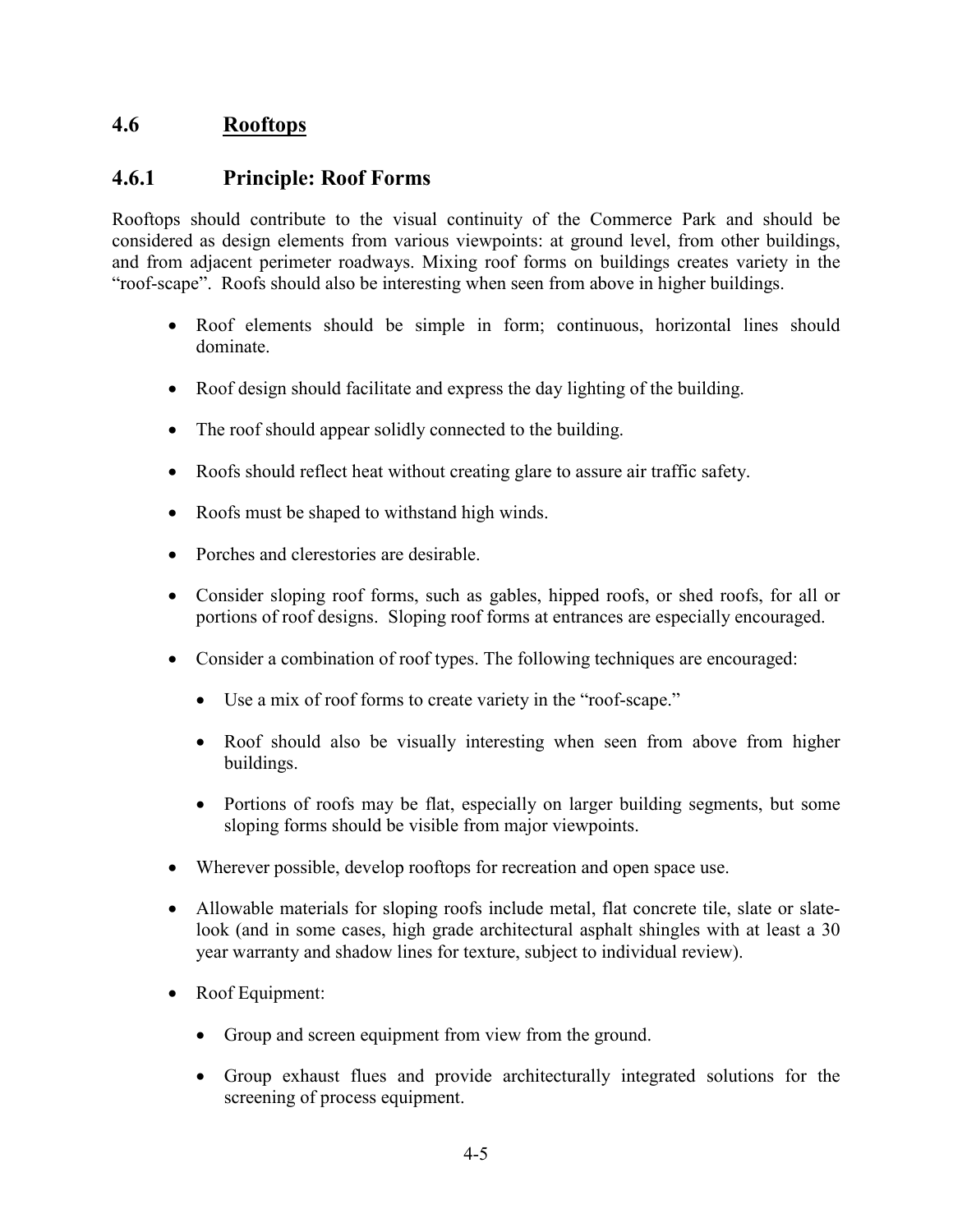- Where roof top mechanical equipment will be viewed from a taller building in the same complex, design the equipment and screening on the lower structure to minimize its visual impact when seen from above. Equipment shall be painted in a color complementary to adjacent roof/building materials.
- Consider developing a "green" roof using native grasses.

#### **4.7 Color and Materials Palette**

#### **4.7.1 Principle: Continuity**

Visual continuity in major building materials is desired throughout the Commerce Park and on the Airport.

Building materials, finishes, and design elements should respect the character and intent of adjacent buildings constructed in earlier phases and should help to provide a sense of cohesive design.

#### **Strategies**

- Use wall materials that are muted in color and have texture. Specific criteria include the following:
	- Natural matte textures and earth tone colors are encouraged. Textured, colored concrete may also be considered.
	- The use of fine textured materials, such as brick, cast stone, tile, and textured block are encouraged. Horizontally textured concrete, stucco and dark metal panels or glass spandrel panels may be suitable if used at a scale visually related to pedestrians.
	- Wood is not appropriate as a primary building material.
- Reserve the use of strongly contrasting materials and colors for accents, such as building entrances, railings, stairs, etc. Avoid an excessive variety of facade materials.
- Use clear or lightly tinted low-e glass (glazing), particularly at pedestrian levels where transparency between indoor and outdoor spaces is desirable.
- Select building materials that will age with grace.

Avoid light colored materials that may streak, fade, stain, generate glare, or detract from the natural setting.

#### **Rules**

• For air traffic safety, glass with reflective, metallic coatings that increase glare is not allowed.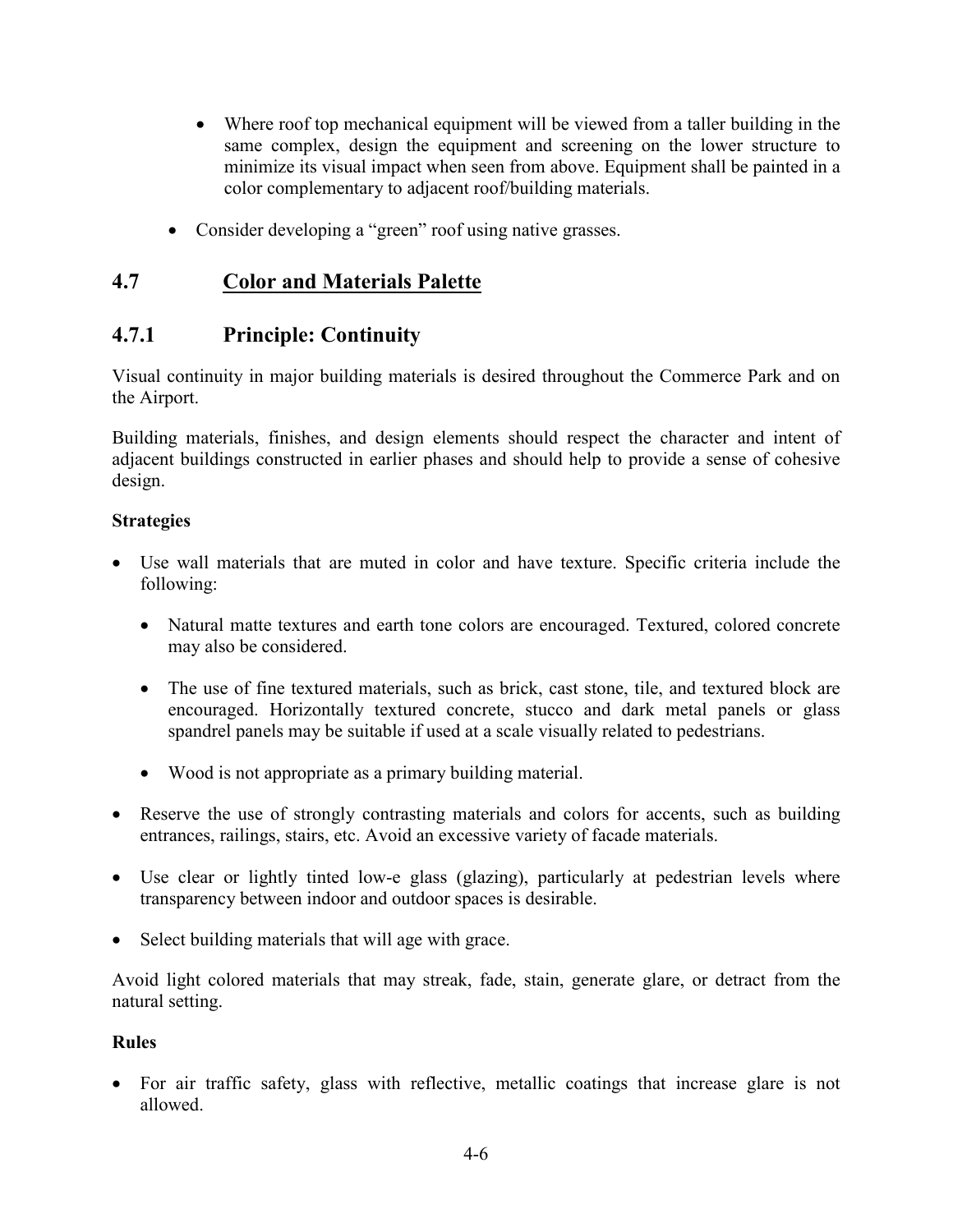- Site-cast concrete is disallowed in all areas, except industrial-warehouse areas, and then only if done with effective articulation.
- Synthetic insulation/stucco systems, referred to as EIFS, are disallowed.

# **4.7.2 Principle: Human Scale Materials**

Building materials manufactured in units measurable in human proportions should be used whenever possible. Such materials as brick, tile, concrete masonry units, and modular stone help people interpret the size of a building. Perceiving the scale of a building is important in terms of a pedestrian's ability to relate comfortably to it. Avoid over scaling materials.

#### **Strategies**

- Use building materials that are familiar in their dimensions and can be repeated in understandable modules.
- Combine building materials in modules that can be visually measured. Consider the following specific criteria:
	- Cast or scored concrete that gives a sense of proportion may be appropriate, as well as conventional modular materials, such as brick or stone. Avoid large, featureless surfaces.
	- Large, uninterrupted surface areas greater than 80 feet should have a change in articulation through the use of pattern, texture, material, openings, or change in plane.

## **4.7.3 Principle: Colors**

Building colors should blend in with the natural surroundings.

#### **Strategies**

- Use darker colors at the base of walls and lighter colors for the tops of walls.
- Use darker colors or earth tones (neutral browns, darker buffs, tans, ochre) for expanses of walls, with brighter accents such as sienna, greens, or white for trim.
- Use neutral roof colors between light and dark, avoiding white or reflective materials.

#### **4.8 Sustainable Design**

# **4.8.1 Principle: LEED™ Standard**

Use of the Leadership in Energy and Environmental Design (LEED™) standard will be supported and encouraged in the development of more sustainable buildings.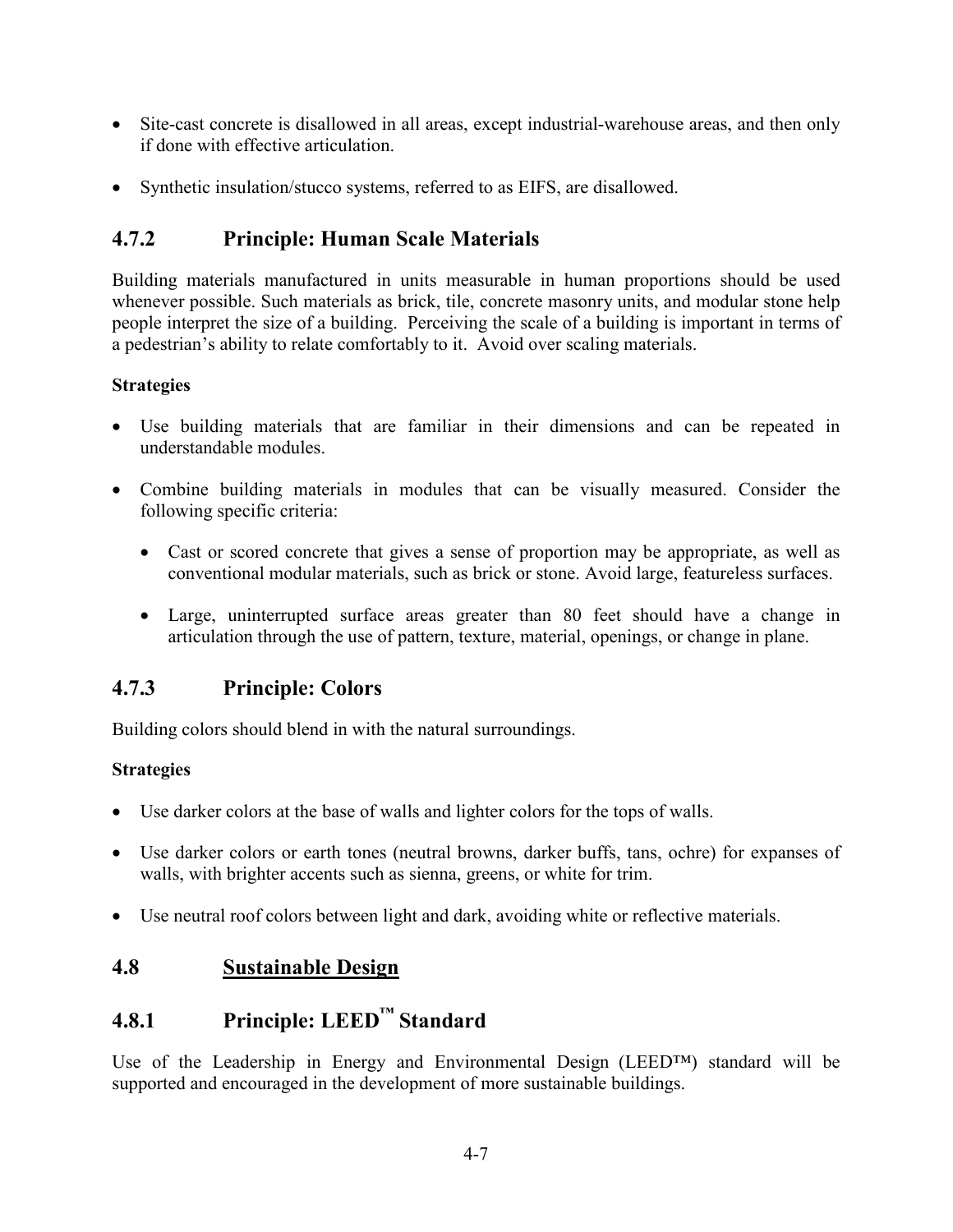#### **4.8.2 Principle: Sustainable Strategies**

Developers are encouraged to incorporate sustainable strategies whenever economically feasible. Buildings should be designed and sited to maximize the use of wintertime solar gain for energy savings, and to respect the landscape solar access requirements of adjacent (existing and proposed) buildings.

#### **Strategies**

- Energy conserving strategies to be considered should include, but not be limited to the following:
	- Building shape, mass, orientation and placement. Orient buildings to take advantage of prevailing summer breezes and to buffer against adverse winter wind conditions.
	- Building clustering.
	- Choose materials for their superior insulation and/or thermal mass characteristics.
	- Maximize the passive solar effectiveness of building fenestrations, including the placement of all glass areas and their shading devices, and employment of glazing performance standards.
	- Mechanical systems that meet performance standards.
	- Day lighting.
	- Earth sheltering with creative land forming.
	- Building systems that conserve water are encouraged wherever possible.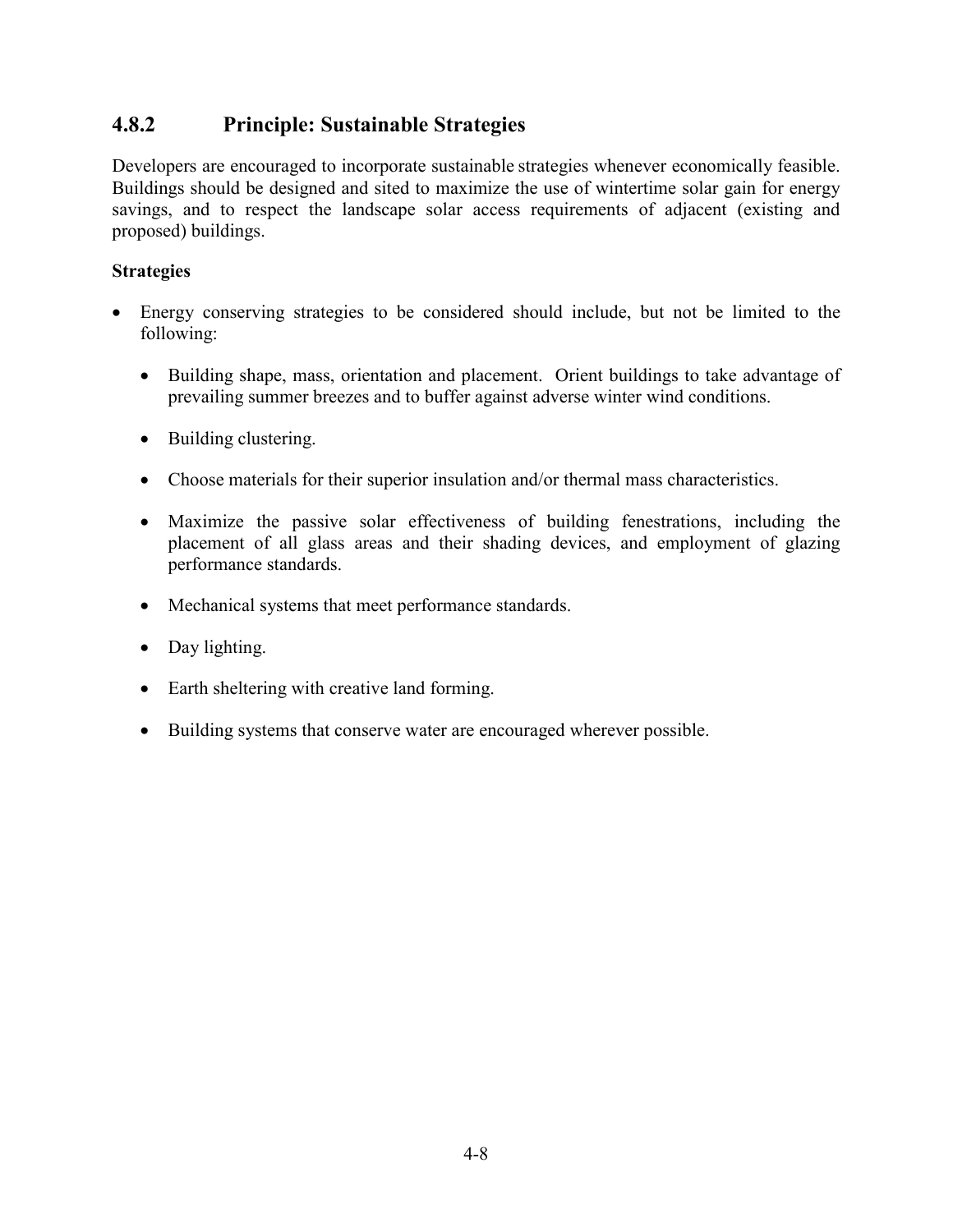# **SECTION 5.0 LANDSCAPE**

# **5.1 Concept**

The purpose of the landscape portion of the Design Standards is to provide rules and strategies for site development, as site landscape is a critical visual element that will define the overall visual character of the Commerce Park and Airport Property. Regionally appropriate landscape treatments will create a continuous landscape character zone that extends throughout the Airport.

## **5.2 Individual Building Sites**

There is to be a concentric intensity of landscape centered around each office/building development. That is, the greatest intensity of an introduced horticultural landscape is to occur in the immediate vicinity of the building and decreases as the landscape progresses towards the perimeter of the site. Around the perimeter of each individual building site it is the intent that there is visual continuity between the open space areas, with limited areas of horticultural and manicured irrigated landscapes. These introduced landscaped areas are to be in conjunction with building entrances, pedestrian spaces, employee break areas, and traditional outdoor eating areas visually screened from adjoining parcels.

The internal landscape area requirement is 8 percent of the site's net area. Parking islands and medians with a minimum dimension of 18 feet can also be counted towards the internal landscape area requirement. At least 50 percent of the internal area is to be located adjacent to the building elevations, with emphasis placed on the elevations from which the public view of the building is perceived. These introduced landscaped areas are to be used in conjunction with building entrances pedestrian spaces, employee break areas, and traditional outdoor eating areas visually screened from adjoining parcels. Formal rows of plant materials that are intended to provide wind screens and snow shelters shall be encouraged and integrated into the overall landscape.

An architectural landscape plan, using tree and plant products that are compatible with airport operations, shall be submitted to the DRC for approval.

## **5.2.1 Visual Buffers**

Where utility, service, garbage and/or loading areas face adjacent public streets and/or open space these facilities are to be thoroughly screened through the use of earth berms integrated with plantings.

#### **5.2.2 Grading and Erosion Control**

Smooth transitions between parcels and within each individual site will help to create the overall visual character that is desired. Slopes shall be less than 4:1 and shall transition gradually to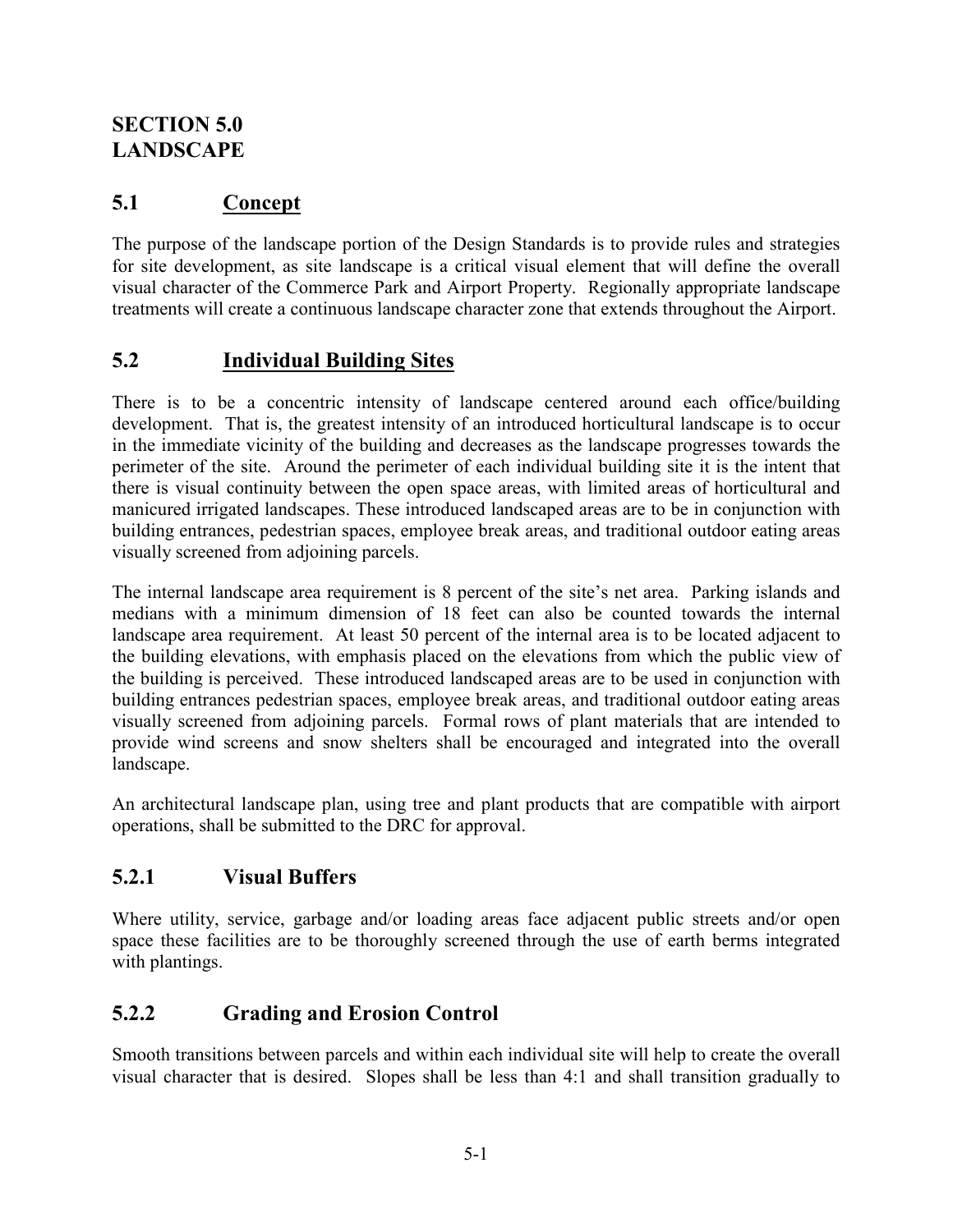provide undulations. Retaining walls shall be integrated into the rolling slopes and hidden below the horizon.

Drainages should be left in as natural a condition as possible. Where improvements must be made, they should be accomplished with minimal disturbance. Low flow channels should be natural in configuration and alignment, in order to allow the natural regeneration of wetland plants. Edges shall be treated with plant material indigenous to drainage ways.

#### **5.2.3 Parking Area Requirements**

#### **Landscaping and Buffers**

- **Landscape islands** are to be provided internal to parking areas and adjacent to all parking bays. A maximum of 15 contiguous parking stalls are permitted before providing a landscape island. Parking lot landscape islands are to be a minimum of 150 square feet.
- **Parking lot trees** provide shade trees within the parking area at a ratio of 1 tree for every 12 spaces.
- **Parking lot screening** for parking lots, including spaces and maneuvering drives, shall be a minimum height of 4 feet for no less than 85 percent of the adjacent frontage. To maintain continuity, the screening, where area permits, is to be accomplished through large interconnecting earth berms.

#### **5.2.4 Minimum Fence Standards**

- All Air Operations Area (AOA) fencing shall be a minimum 9-gauge wire with 2-ounce hotdipped galvanized coating after weaving chain link fence.
- All non-AOA fencing shall be a minimum 9-gauge wire with 1.6 ounce hot-dipped galvanized coating after weaving chain link fence.
- New fencing shall match height of adjacent fence where applicable, or shall be a minimum of ten (10) feet.

#### **5.3 Water Conservation Measures**

#### **5.3.1 Planning and Design**

As each new parcel is planned, it is important to consider the traditional aspects of site design, topography, slope orientation, user needs, program elements, soils, vehicular and pedestrian circulation, access, and existing vegetation. Landscaping in a manner that most reduces the need for artificial irrigation is preferred.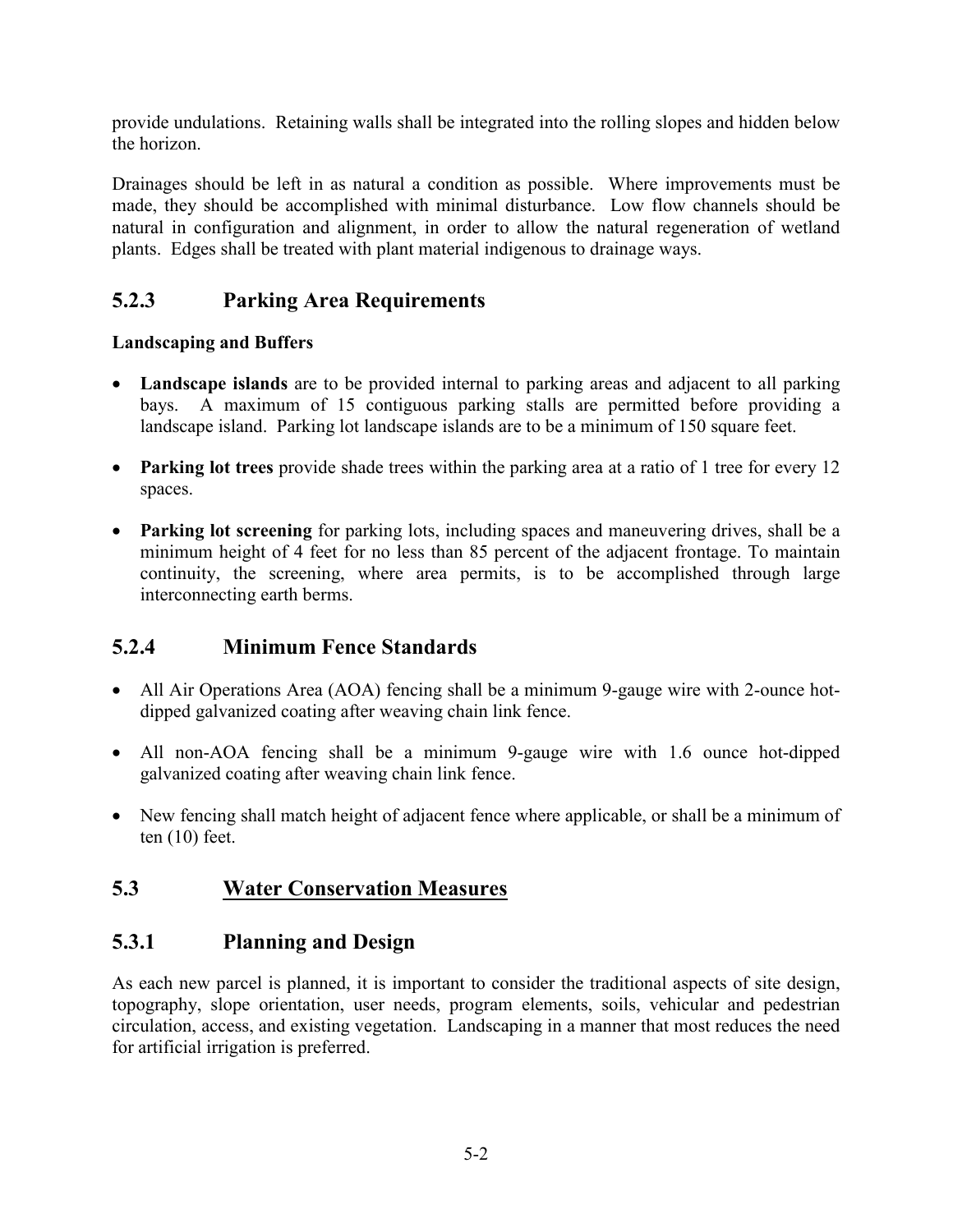## **5.3.2 Minimize Turf**

Throughout the site design process, it is important to limit areas of high water use turf to areas of intensive use by people. Such areas include active recreation areas and areas highly visible by pedestrians (such as building main entrances). Turf grasses should be used as a ground plan amenity and not just as infill material. High water use turf should not be used in medians or narrow strips of planting that are less than 6 feet wide, whether in a parking lot application, roadway median or setback area.

#### **5.3.3 Irrigation**

Irrigation systems should be zoned so those plant materials with similar water demands are on the same irrigation zone, for example, high water use turf should be separated from shrubs and ornamental grasses. Professionally designed and drawn irrigation plans should be an integral part of each new building or landscape plan. The plans should specifically address application methods, natural precipitation, and application rates for the individual zones. Plans also need to indicate tap locations, controller type, type and size of heads, drip methods, type and size of mainline, laterals, water pressure, and meter locations.

Where available, non-potable irrigation water is to be used if available. Permanent underground irrigation systems are permitted in improved landscape areas and in areas of re-vegetation for establishment purposes. Irrigation systems shall be designed to conform to the highest level of industry standards and equipment. Best management practices shall be used and standard maintenance principles shall be used to ensure proper plant health through all seasons of the year.

## **5.3.4 Plant Material**

Plants should be placed together in groupings of plants that require similar amounts of water. Within the plant palette there are plants that are more appropriate than others for more formal applications. Low water use plants tend to have a more informal appearance and arrangement than higher water use plants. For maximum visual effect plant material should be placed in masses rather than as isolated individual plantings sporadically placed.

#### **5.3.5 Mulches**

Organic mulches act to cool the soil during hot weather, thereby reducing the evaporation and subsequent water use. Mulches also reduce the growth of weeds and buffer soil temperature fluctuations throughout the year. Inorganic mulches are very beneficial and have excellent applications for specific purposes. When rock mulches are used, it is beneficial to use a variety of sizes and to integrate larger boulders into the design palette to provide greater visual interest. Grouping the larger rocks together to create, for example, dry streambeds, is an effective technique. Large expanses of rock by themselves are discouraged as hot, hostile, and uninviting spaces.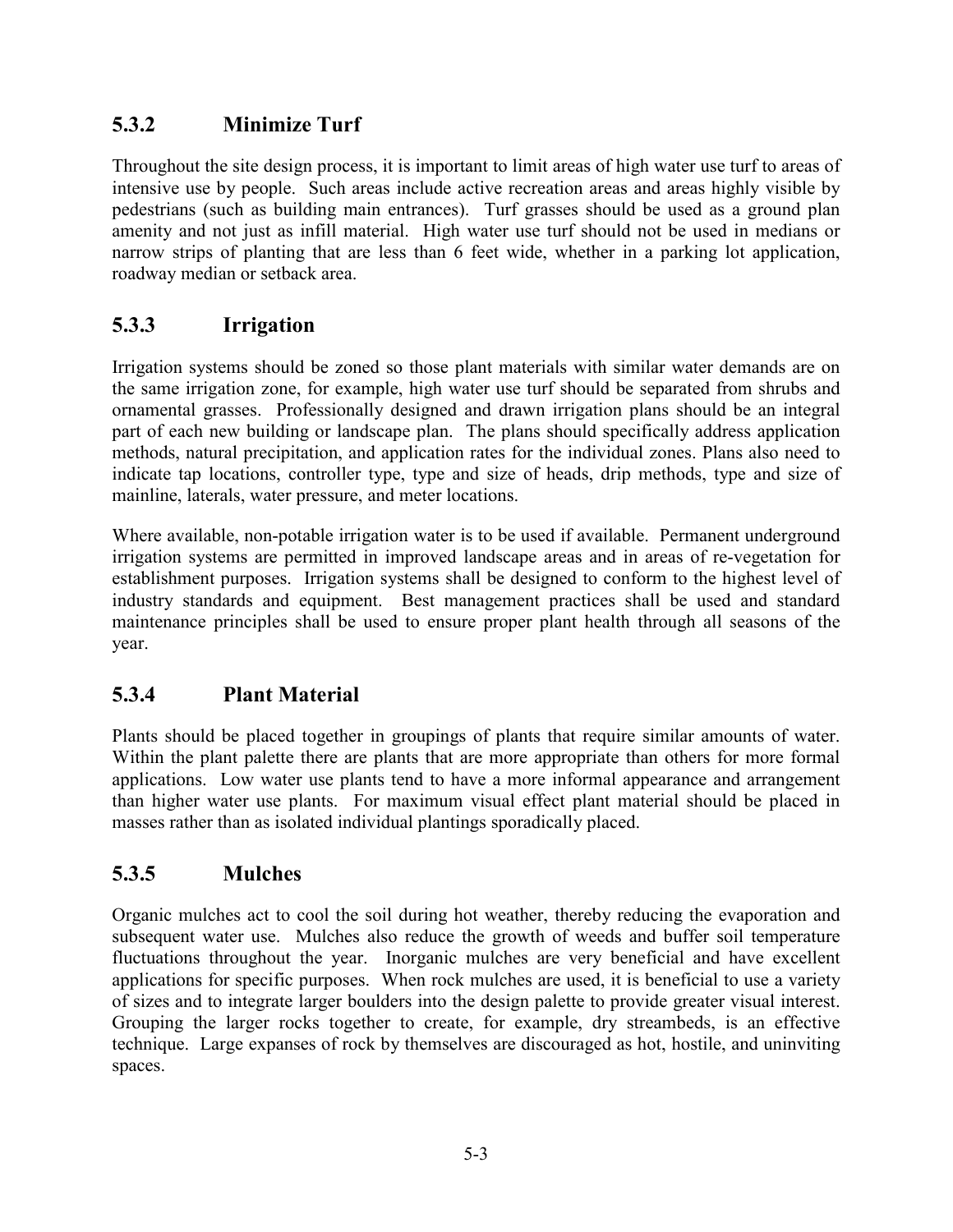Trees and shrubs should be placed in mulched areas rather than in turf areas so that irrigation can be zoned separately. All trees in lawn areas shall have a 3-foot-diameter mulched tree ring maintained around the base of the trunk. This practice will reduce damage to tree trunks by machinery and/or by excessive water. All tree rings shall receive a 3-inch layer of new mulch in the spring of every year. All shrub, perennial, and annual beds will be prepared and mulched to a depth of 3 inches in the spring of every year. A sample of the mulch shall be submitted to the DRC for approval prior to application. Bed preparation will include removing all weeds, cultivating of existing mulch into the soil, edging, and applying a pre-emergent herbicide if the conditions demand. Special care will be taken in the mulching operation not to cover the crown of trees, shrubs, perennials, and/or annuals, or to over mulch.

#### **5.3.6 Soil Evaluation and Improvements**

Provide a copy of the soil analysis to the DRC with the landscape plan submittal. The soil analysis provides soil recommendations for individual type of soil improvements and soil amendments.

Aged 1-year-old dairy manures, green plant material, compost, and leaf mold are especially good for improving soil condition. Materials that decay very slowly, such as peat moss, straw, sawdust, rive hulls, and shredded bark are not desirable because they do not aggregate the soil as well. These slow decaying organic materials, when first incorporated into the soil, will compete with plants for the available nitrogen, an important plant nutrient. Should these slowly decaying organic materials be used, extra nitrogen should be applied to the soil, especially if immediately planting after adding the organic matter.

## **5.3.7 Maintenance Practices**

Sound maintenance practices should include regular watering, fertilizer applications, pesticide management, and other sound horticultural principles.

Turf areas shall be kept properly mowed and manicured. Regular aeration and mulching of clippings reduces soil compaction, improves aeration, controls excess thatch, increases water infiltration, encourages root growth, and further improves drought resistance of turf areas. Soil improvements, annual applications of organic matter, and using organic mulches in the shrub beds will increase the water-holding capacity of the soil in those areas.

# **5.4 LEED™ Landscapes**

Whenever possible, landscape development is to occur with the intent of meeting the standards of the LEED™ practices. This would include the following:

- Reduced site disturbance
- Storm water management
- Heat island effect (non-roof)
- Water efficient landscaping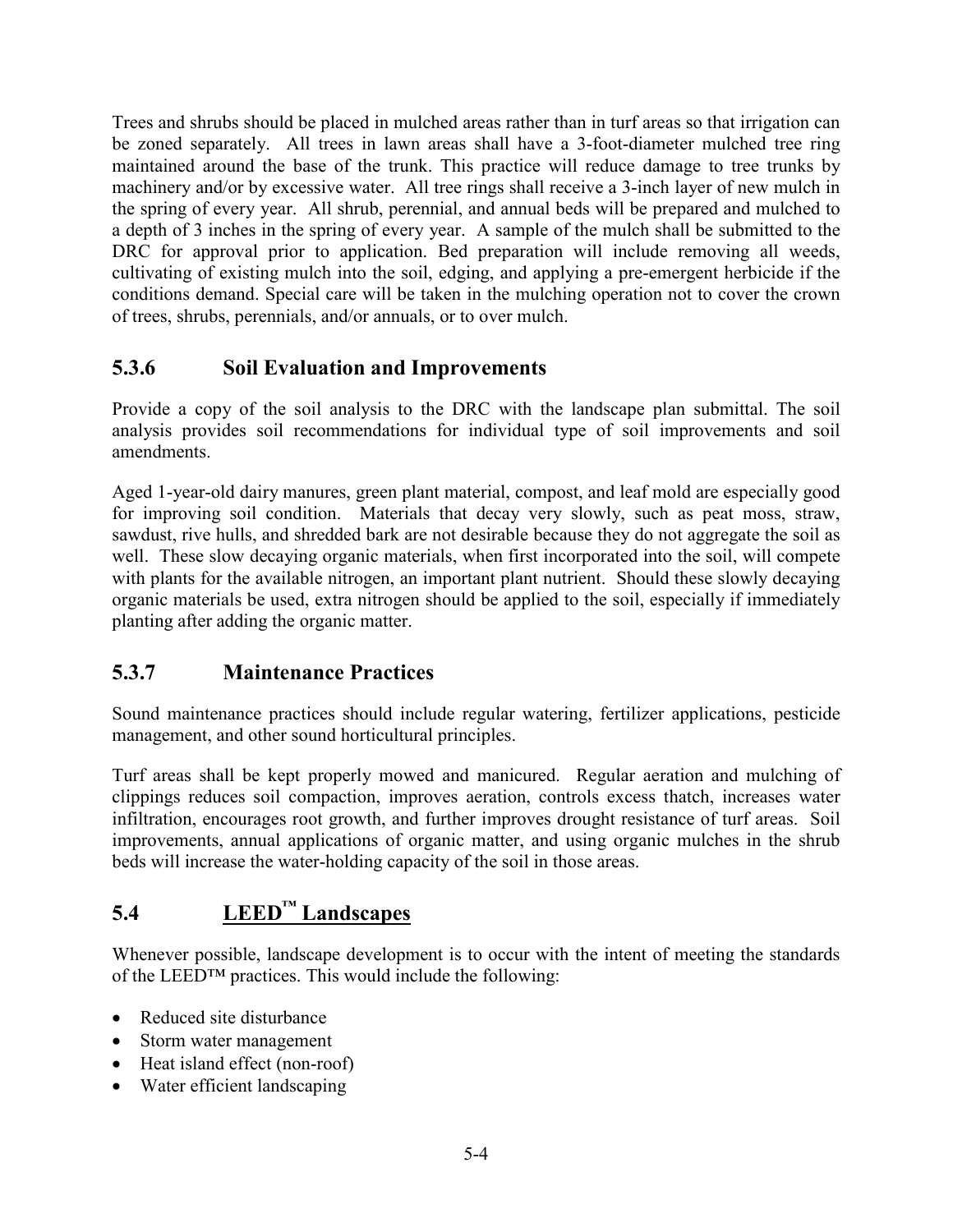- Innovative design
- LEED<sup>TM</sup> Certified design

# **5.5 Storm Water Quality**

The landscape is to be an integral part in the design, both aesthetically and functionally, for storm water quality treatments. As appropriate, innovative techniques in storm water management are to be implemented within the site design.

## **5.5.1 Planting Schedule**

Submit proposed planting schedule with landscape plan submittal, indicating dates for each type of landscape work during normal seasons. Once accepted, revise dates only as approved in writing after documenting the reason for delay. Proceed with and complete landscape work as rapidly as portions of site become available, working within seasonal limitations for each kind of landscape work required. No planting operations shall take place when site is excessively wet or during freezing temperatures. Avoid delivery and storage of plants onsite when ambient temperatures may rise above 90 degrees Fahrenheit or when wind velocity exceeds 30 miles per hour. Plants shall be planted only when weather and soil conditions permit, in accordance with locally accepted practices, and as reviewed by the DRC.

#### **5.5.2 Seasonal Interest**

Provide a variety of plant material that is representative of seasonal interest within the intensive planting zone.

#### **5.5.3 Landscape and Irrigation Maintenance**

Practice maintenance principles that promote plant health, water conservation, safety of the public, and control costs. The landscape and irrigation maintenance must be of an extremely high quality due to the constant exposure to public traffic. All landscape maintenance services will be performed by an adequate number of trained personnel using current, acceptable horticultural practices.

## **5.5.4 Weed Control**

No weeds of any kind will be allowed to establish themselves within any turf or native seeded area. All weeds shall be removed on a regular and continual basis, either manually or chemically. Weeds may be removed with an approved and effective herbicide by the landscape maintenance company with approved equipment and appropriate licenses.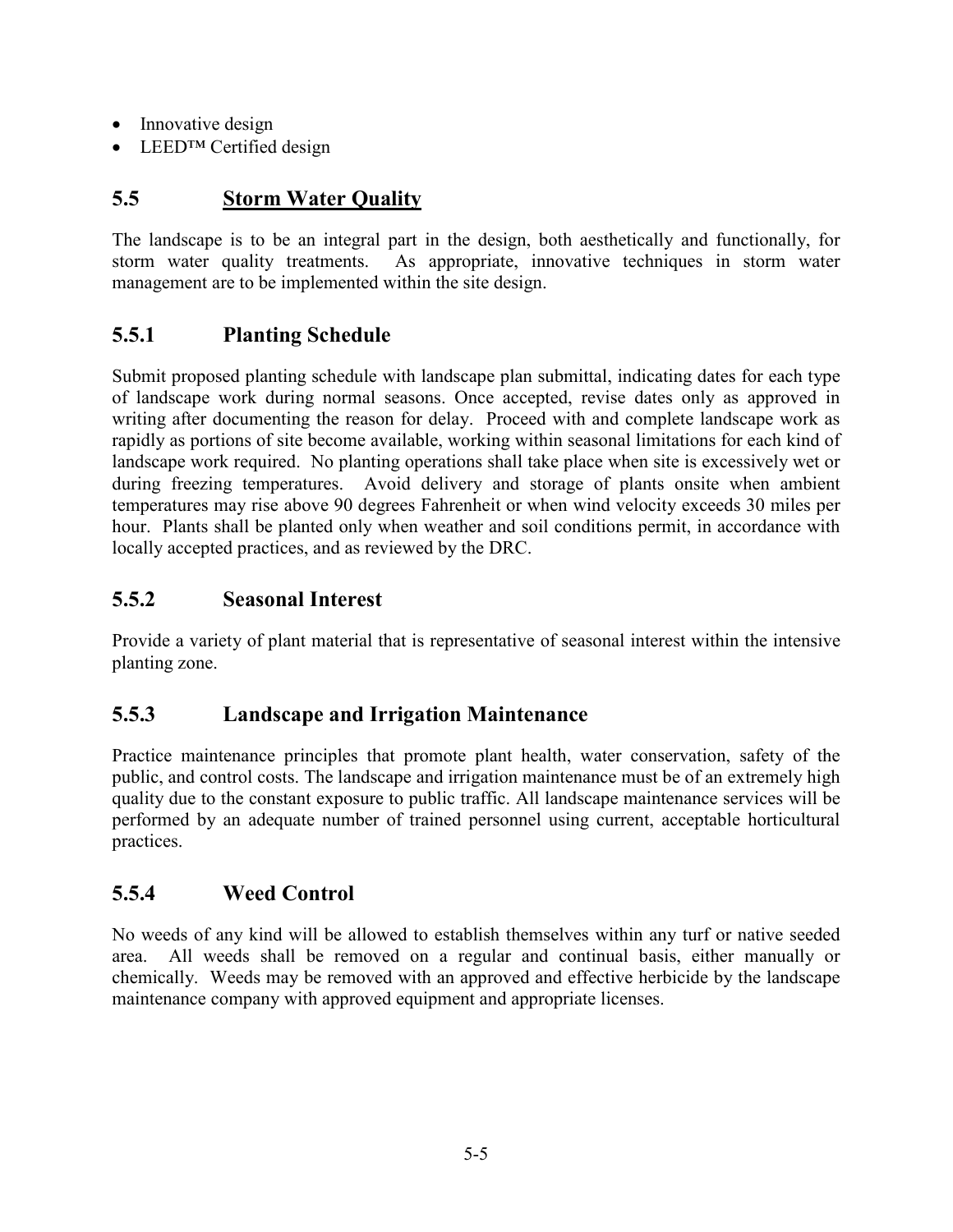#### **5.5.5 Irrigation System Maintenance**

- The lessee will be responsible for the complete understanding, operation, modification, and maintenance of the entire irrigation system, and for assuring that the systems are in good working condition at all times.
- The lessee is responsible for the daily monitoring of the effectiveness of the irrigation system. The lessee will check the controller daily for proper time of day, day of week, start times, water days per week, and run time per zone. Run each zone weekly from the controller to check for proper operation including but not limited to, checking heads, overspray, emitters, radius and arc adjustments, and main and lateral line.
- Irrigation system running times will be staggered so that all systems will have adequate pressure to operate and will not reduce the pressure in the mains that may cause a fire, safety, or operational problem. The irrigation system will be operational during the hours of 7:00 p.m. to 7:00 a.m. unless otherwise directed. Other special irrigation times may be required.
- The irrigation system shall not run when water will freeze on the lawns, trees, shrubs, sidewalks, and/or street.

## **5.5.6 Edging**

Concrete, brick masonry, stone, other natural material or steel may be used as edging material. Steel edging shall be 6 inches by 1/8 inch with 16- to 18-inch stakes at a maximum of one stake per 2 ½ linear feet. Safety cap shall be installed along entire length of steel edger. Steeling edging shall be black anodized finish in color. Submit to the DRC, concrete, brick, stone samples for approval prior to installation.

#### **5.5.7 Decorative Landscape Boulders/Stepping Stones**

The stepping stones and decorative boulders shall be compatible with the retaining wall treatments and architectural material used on the individual building. Samples and/or color samples shall be submitted to the DRC for approval prior to installation. Boulders shall be installed so that they are integrated into the ground plane, burying half of the boulder with groups to mimic natural placement.

#### **5.5.8 Weed Barrier Filter Fabric**

Weed barrier fabric shall be used under rock mulch areas only and must be covered and stapled down at the edges as per manufacturer's recommendations. Ensure that the fabric does not become exposed at any point.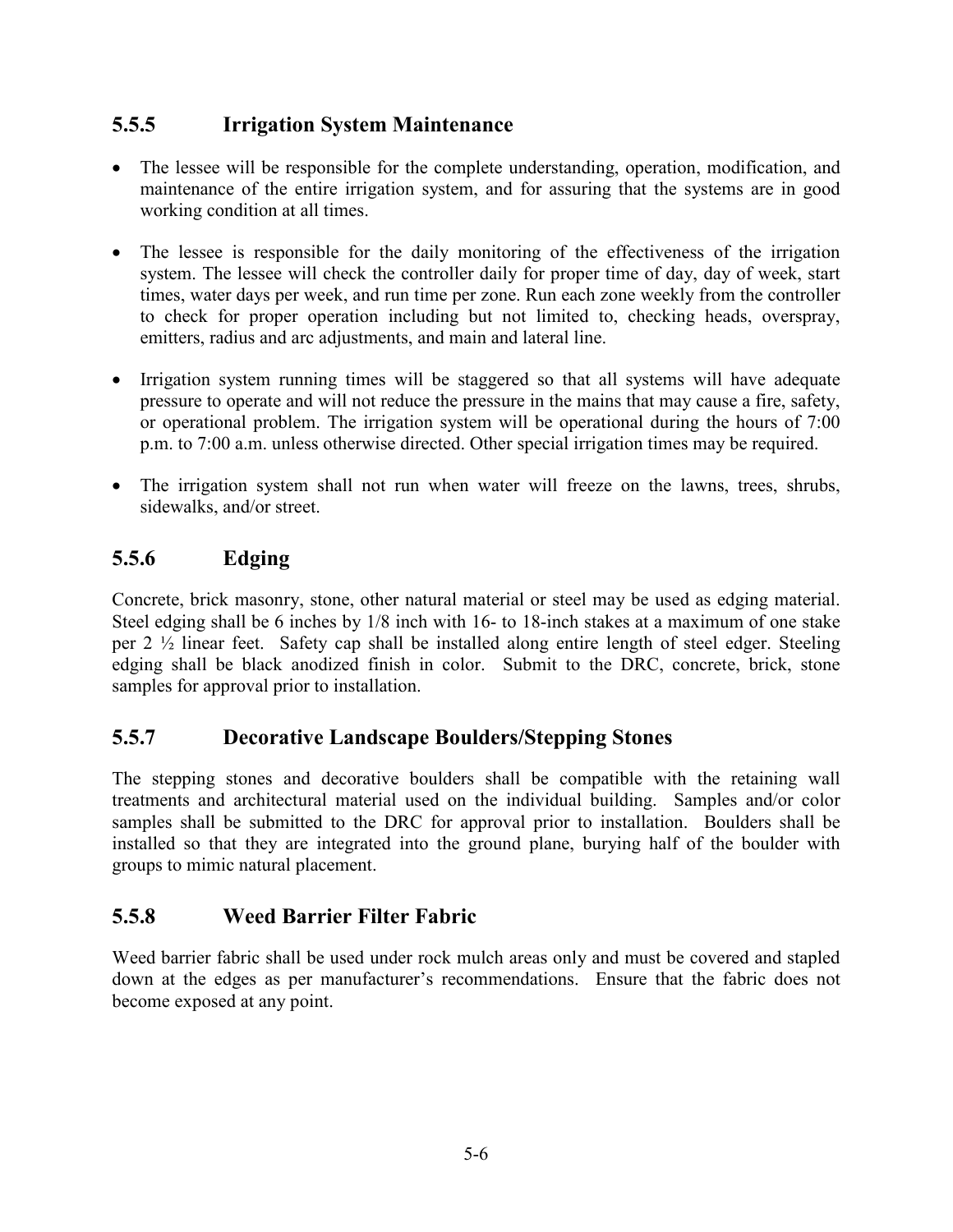#### **5.5.9 Retaining Walls**

Retaining walls, low landscape walls, and/or boulder walls shall be integrated into the improved landscape or used as a transition treatment between the improved and the native areas. The walls should be visually tied into the surrounding slopes and curvilinear in alignment as much as possible. The materials should be stone, boulders, or concrete substrata with stone veneer. The color of the stone should be consistent with the building exterior colors, textures, and materials. Submit samples of the materials to the DRC for approval prior to installation.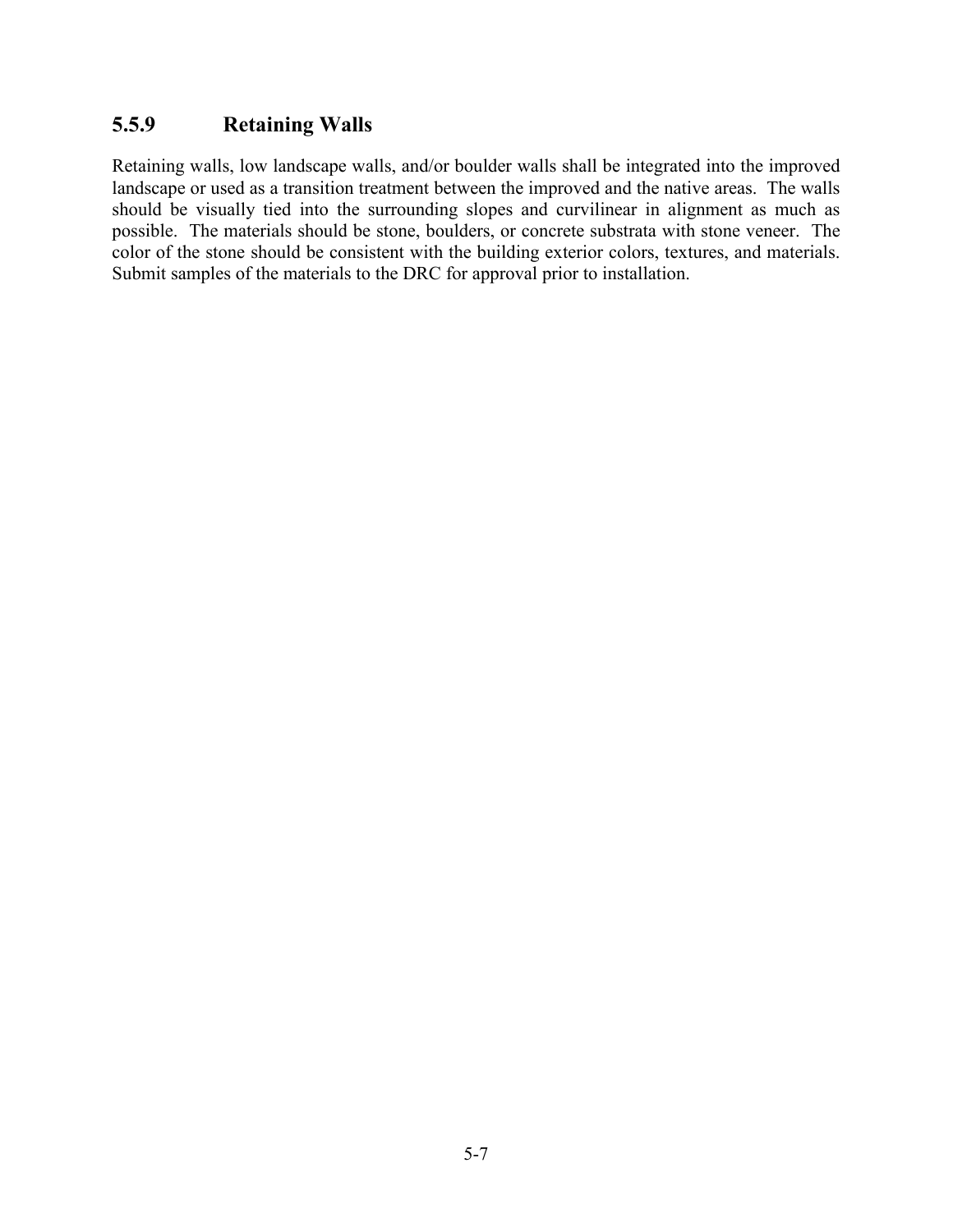# **SECTION 6.0 LIGHTING**

A primary consideration is the provision of a safe, functional, and aesthetically pleasing lighting system throughout the Commerce Park to reinforce its distinctive and high quality design. The Developer's Electrical Engineer shall prepare the overall site lighting plan for the site. At a minimum, the Lighting Plan shall address the general location and general types of lighting.

# **6.1.1 Light Pollution**

Light pollution is defined as wasted light, called sky glow, which occurs because of poorly designed and improperly aimed light fixtures or luminaries. This sky glow decreases the view of the night sky and has an adverse effect on the environment. Luminaries that do not offer adequate shielding usually spill wasted light, referred to as light trespass, into the sky and across property lines. When light spills into the sky, it reflects off of tiny airborne dust and moisture particles. The following measures to decrease light pollution on Airport owned land shall be incorporated in the overall lighting of individual sites:

- Use only quality lighting fixtures.
- Control the light output.
- Use time controls (or dimmers or other controls) to insure that light is only there when needed.
- Design and install lighting to insure that glare is minimized.
- Use the right amount of light for the task. More light than is necessary is not good design.
- Use energy efficient light sources.

# **6.1.2 General Criteria**

At a minimum, all outdoor lighting shall meet theses general standards:

- Use of high-pressure sodium light sources for all major streets, commercial parking, and access drives is required to maintain an overall visual consistency.
- Except as otherwise allowed, all lighting (including, but not limited to street, parking lot, security, walkway, and buildings) shall conform with the Illuminating Engineers Society (IES) criteria for true cut-off fixtures (90 percent of fixture light output within the 0-60E range from vertical). No portion of the bulb or direct lamp image may be visible beyond two mounting heights from the fixture. If the bulb position within a fixture is vertical, any or all of the following may be required:
	- High socket mount
	- Translucent fixture lens
	- Opaque coating or shield on a portion of the perimeter of the lens
	- Other industry-accepted measures to ensure that the fixture IES classification as a true cut-off is not compromised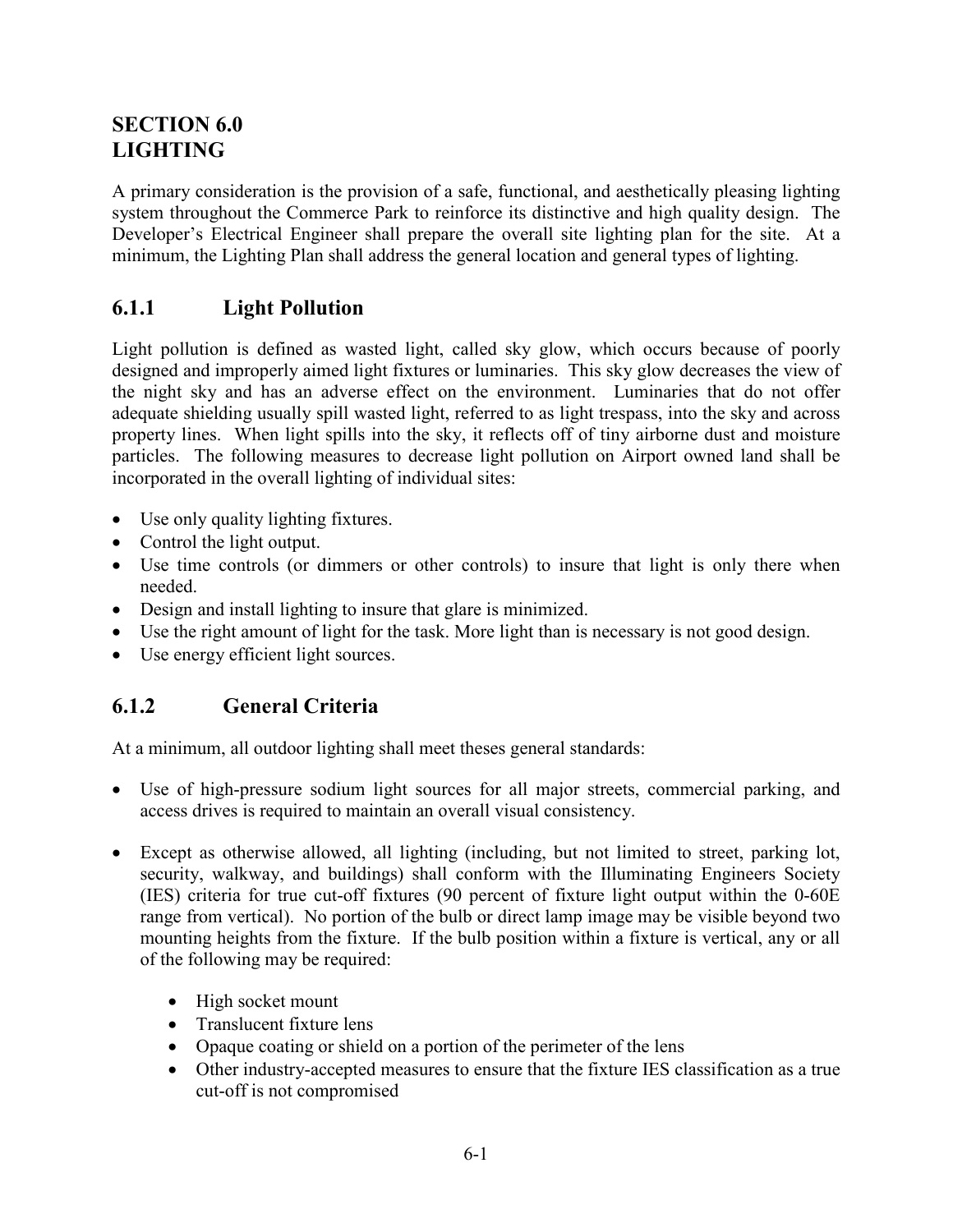- Non-IES approved cut-off fixtures that use incandescent bulbs of 150 watts or less, or metal halide bulbs of 35 watts or less, may be used to illuminate landscape plantings, pedestrian walkways, signage, or product display areas.
- Beacons, search lights, blinking, flashing, or changing intensity lights are prohibited except for lighting required by the FAA for air traffic control and warning purposes.
- No outdoor lighting may be used in any manner that could interfere with the safe movement of motor vehicles on public thoroughfares or air traffic. The following are prohibited:
	- Any fixed light not designed for roadway illumination that produces incidental or reflected light that could be disturbing to the operator of a motor vehicle
	- Any light that may be confused with or construed as a traffic control device except as authorized by a state, federal, or county government
- Lighting used for illuminating of parking areas and driveways shall be directed away from adjacent properties and rights-of-way to confine direct rays to the site.
- The style of light fixtures must be architecturally compatible with the building design. Parking lot lighting shall consist of down lit show box fixtures similar to those at the Airport.

## **6.1.3 Driveway and Surface Parking Lot Lighting**

Driveway and parking lot lighting must be high-pressure sodium. These lights must use a "cutoff" type luminary to assure that no light sources are visible and to minimize glare. At no point may the light level exceed 8 foot-candles when measured at the ground or an average of 2 foot-candles overall. Parking lot lighting must provide a uniformity ratio between 15:1 and 20:1. Spatial relationships between pole height and building height must be approved by the DRC. In no case may pole heights exceed 25 feet, as measured from the ground to the top of the pole. Poles may be placed on a concrete base no more than 24 inches in height when located in a paved area.

## **6.1.4 Building Lighting**

The architecture of the building plays a large role in determining the method of lighting. Various building lighting techniques and degree of brightness should be used. The blending of light brightness into the surroundings adds a unique aspect to the Commerce Park that still allows Developers to create strong individual identities. When multiple buildings are proposed on a site, determining a hierarchy of structures and surroundings within each group of buildings and lighting them at various intensities creates a layered effect through the site.

Not all surfaces need to be lighted. The architecture of building plays a great role in determining the nighttime presentation. Lighting prominent features of the facade may be better than highlighting the entire building. All illumination sources must be located within the property boundaries and be shielded from public view so that light is controlled within the area to be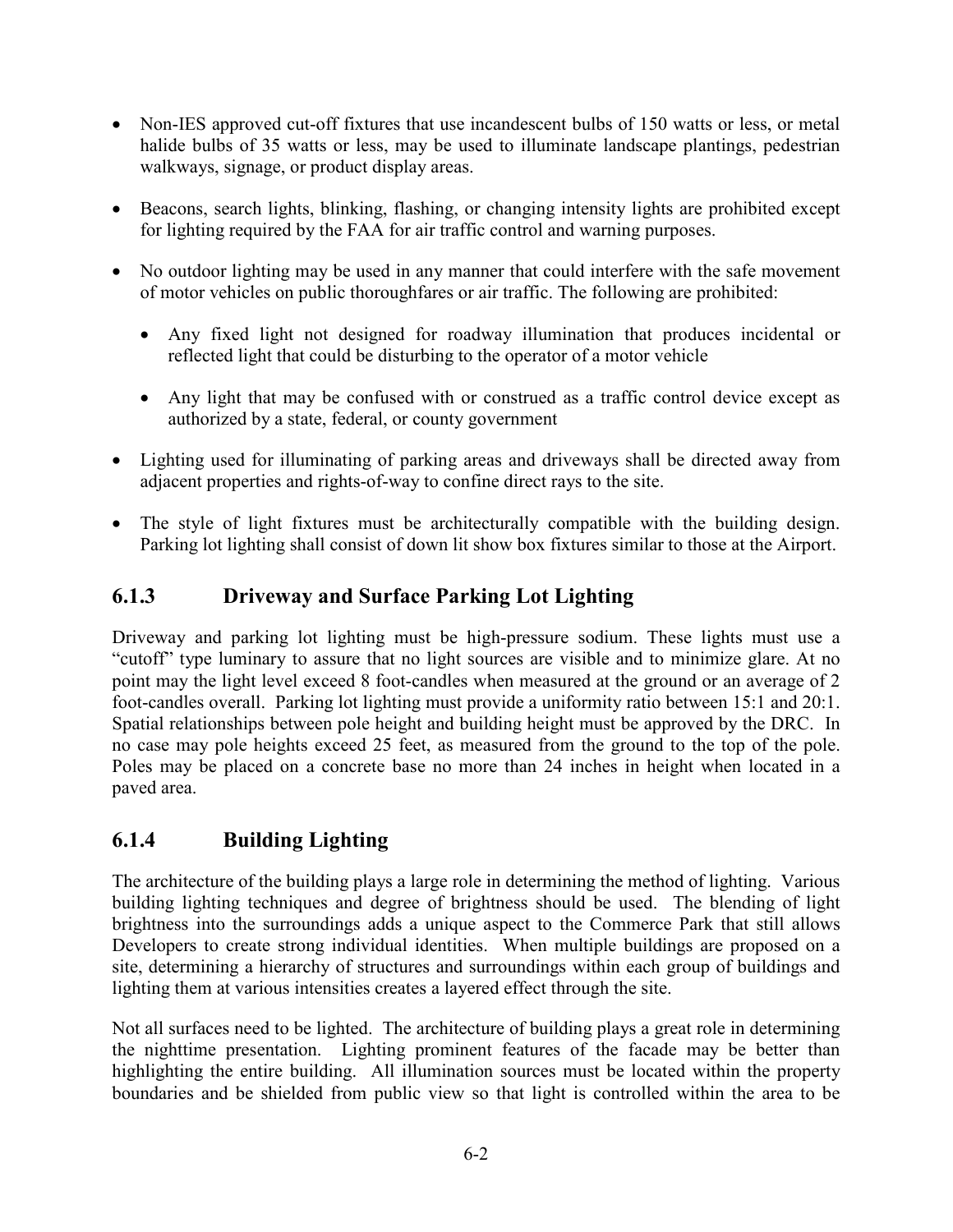illuminated. Lamp selection should ensure that the source color is compatible with the building color and texture.

All building exterior lighting shall be controlled by the building's house time clock for multitenant buildings or by the tenant's house panel for single user type buildings. T he development shall provide on/off control times for the setting of all time clocks.

## **6.1.5 Service Storage Area Lighting**

Service area lighting should be contained within the service yard boundaries and enclosure walls. No light spillover shall occur outside the service or storage area. The lighting source should not be visible from the street.

#### **6.1.6 Landscape and Pedestrian Lighting**

The Landscape Architect for the site shall develop landscape lighting. Accent lighting of landscape elements is permitted within the Development Area, provided that it is low level, background in appearance, and uses a concealed source. Colored accent lighting is not permitted. Where pedestrian walk and exterior paved areas adjacent to buildings are lighted, low intensity fixtures must be used and the lamp color source must be compatible with surrounding area lighting. The ratio of spacing to fixture height should be carefully considered for the type of lighting. The style of pole fixtures must be architecturally compatible with the building design. Poles and luminaries must be anodized or painted to be compatible with the building color scheme.

#### **6.1.7 Security Lighting**

All security lighting should be confined to building entrances or outdoor pedestrian areas. With the exception of low intensity fixtures, the lighting source should not be visible from the street.

## **6.1.8 Street Lighting**

Street lighting shall be used to reinforce the street hierarchy for the Commerce Park. Street hierarchy shall be expressed through varying illumination levels, and by type, height, and spacing of light poles and fixtures.

#### **6.1.9 Specialty Lighting**

All artwork and seasonal/temporary lighting must be approved by the DRC prior to installation. Floodlights are prohibited.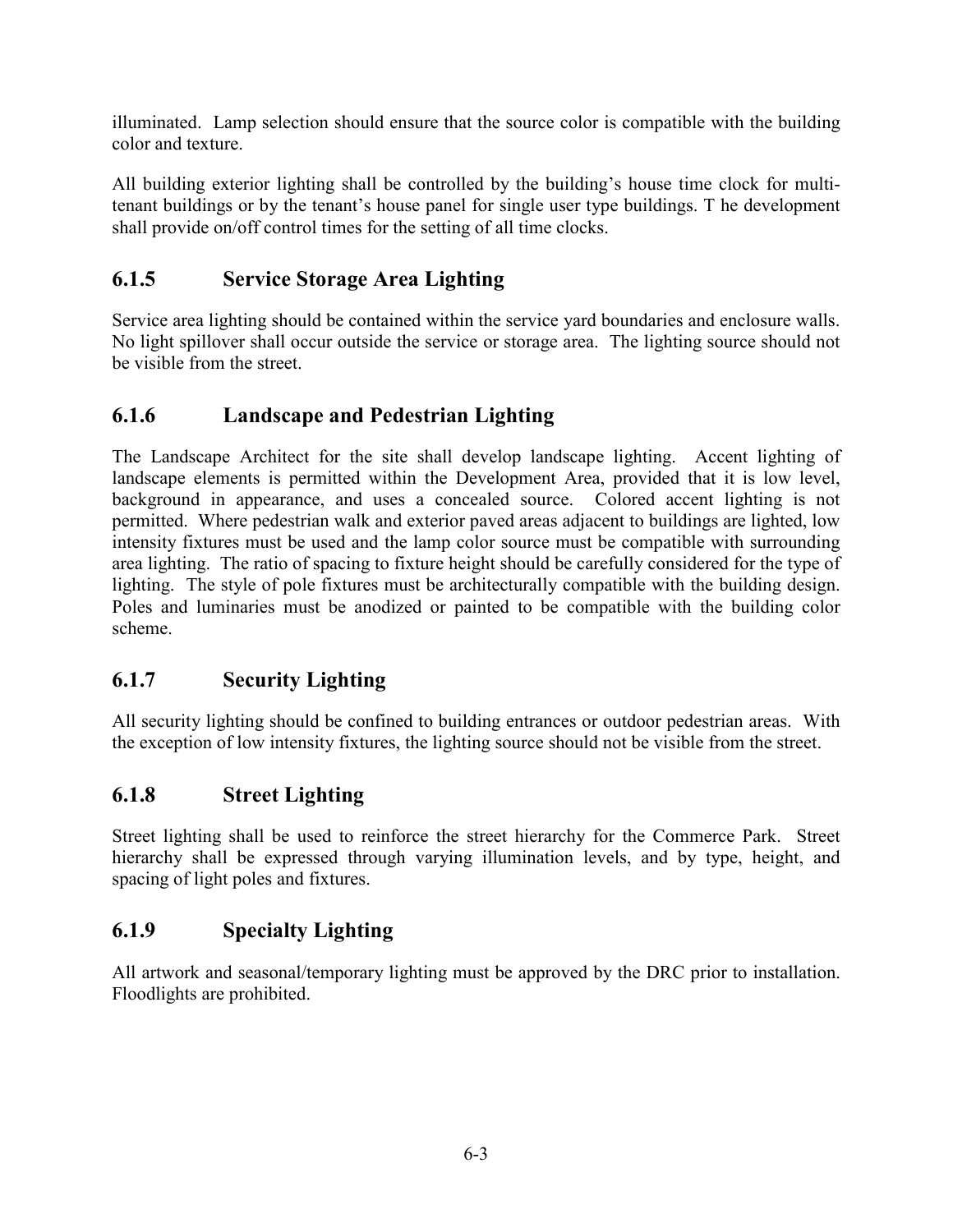# **6.1.10 Maintenance**

In order to maintain equipment performance, a property maintenance schedule must be developed. Any changes or upgrades to the Lighting Plan shall require DRC review and approval.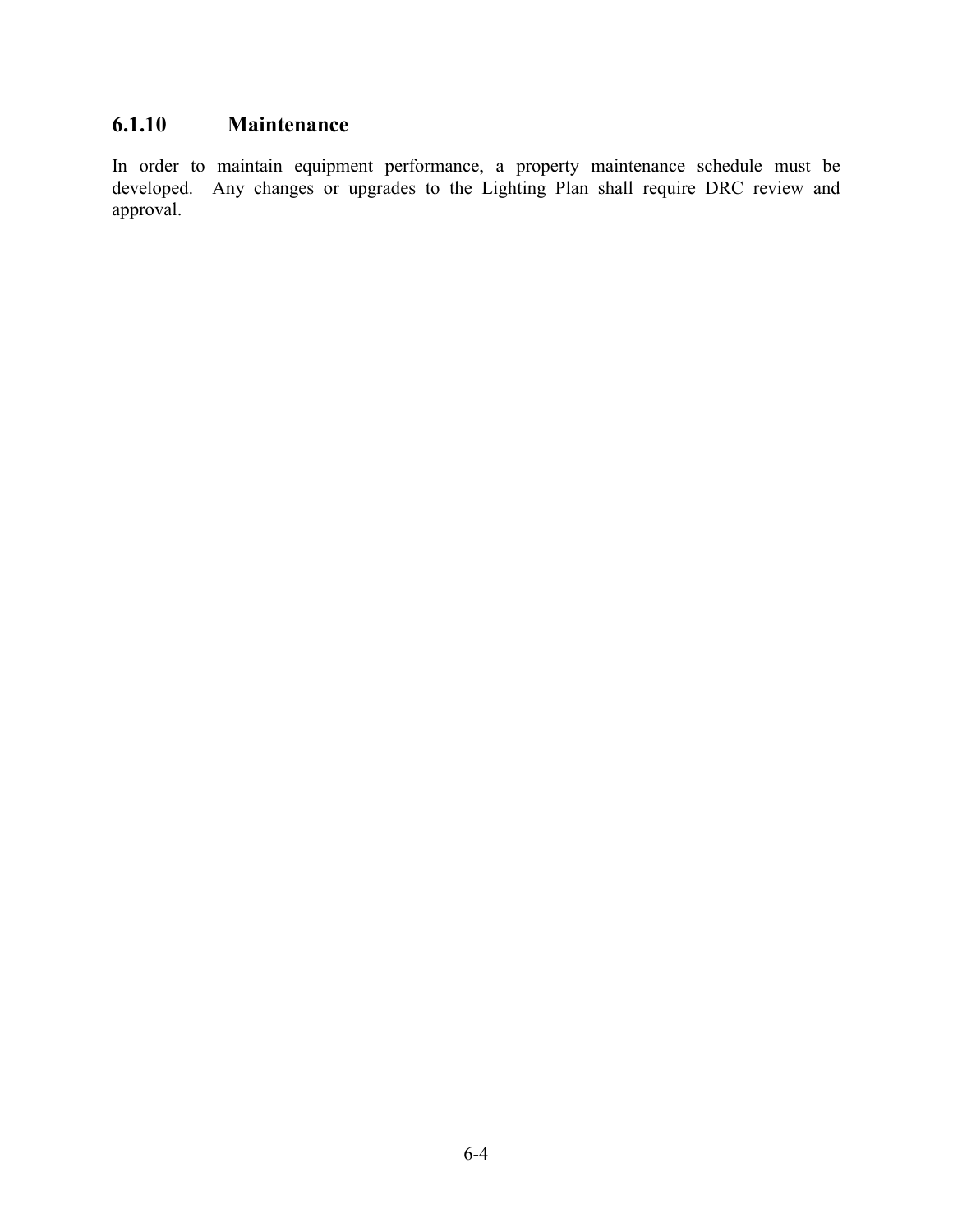# **SECTION 7.0 SIGNAGE**

# **7.1 General Requirements**

Signage is a key element on the Airport. All permanent and temporary signs within the development are to be designed so they are compatible with the desired character of the Commerce Park. The three basic sign categories for project signage addressed in these standards include project identification, informational/directional, and temporary.

Signage will be reviewed for appropriateness, including location and proportionality. Sign requests shall include details of design, materials, location, size, height, color, and lighting, as is the case for all plans for all other improvements and shall be approved by the DRC prior to construction or installation of the sign. Over-signage should be avoided throughout the Commerce Park.

The size, placement, and design details of all signs are considered to be an integral part of the site development approval process, as well as an integral part of the entire Airport. An overall signage package that includes all signs on the site or building exterior is required for each development site. All exterior signs and graphic systems are to be designed so that they are compatible with the desired character of the Commerce Park and Airport and relate to the character of the site and improvements.

## **7.2 Materials**

All exterior permanent signage must be constructed with a palate of material that is consistent with the predominant material and architectural character on the attendant buildings.

## **7.3 Location**

All project identification signs shall be integrated into the surrounding landscaping. Placement of all signs shall be based on visibility and legibility. All signs shall comply with the appropriate setback established previously in these Design Standards, unless DRC approves a lesser setback based on demonstration of exceptional landscaping or unique site conditions. No signs shall be permitted that may obstruct the view in any direction at the intersection of a street.

## **7.4 Freestanding Building Identification Sign**

The information provided on a Freestanding Building Identification Sign shall be limited to company logo (if applicable), building, and address. The signs may be single or double faced ground-mounted monuments only. The maximum sign face shall be a maximum of 40 square feet and a maximum height, including base, of 6 feet. The company logo may be fabricated in the company's color.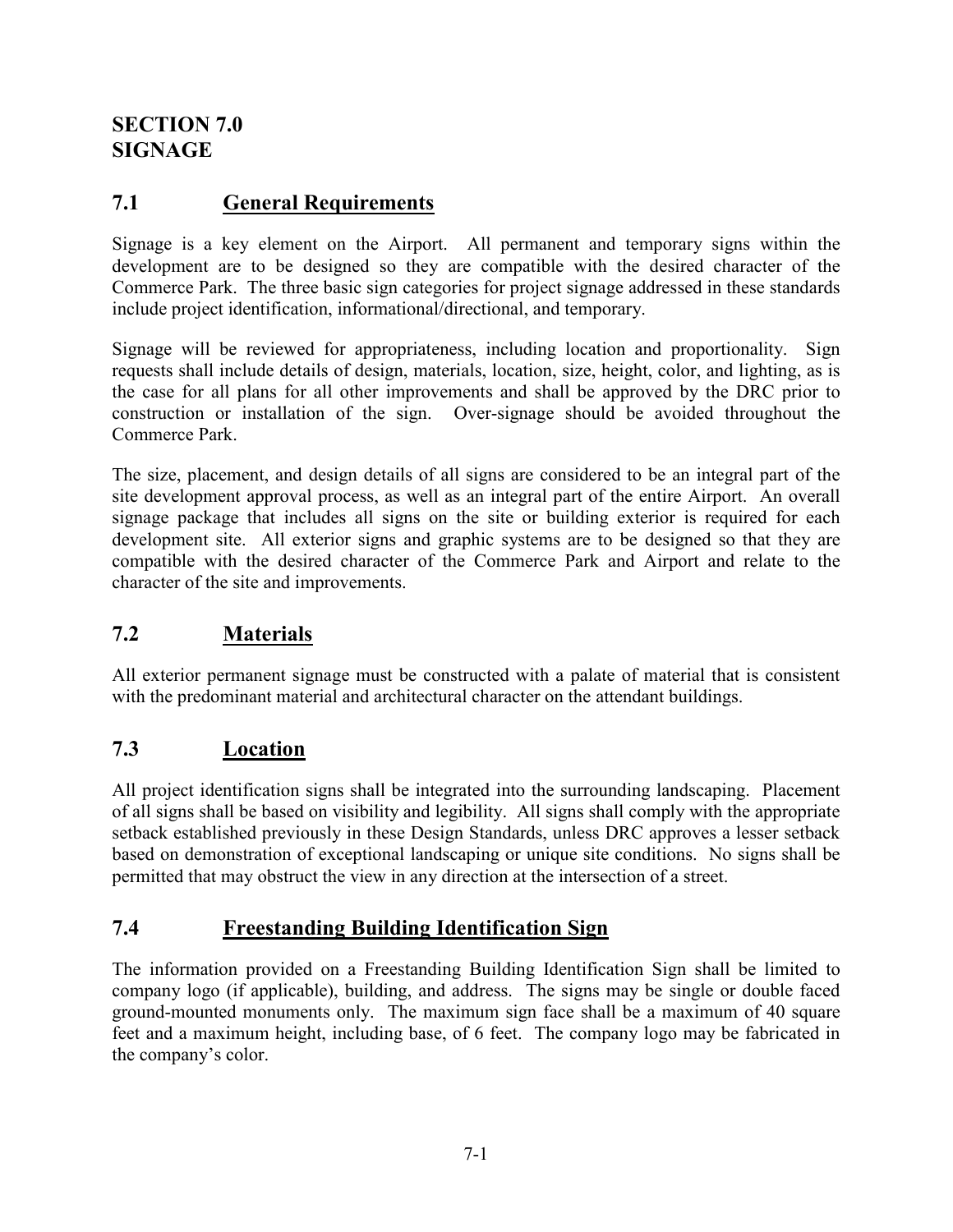Only one Freestanding Building Identification Sign at the main entry drive along the street frontage is allowed for any given building. Exceptions will be considered in those cases where a site has more than one vehicular entrance, or more than one major structure with each structure housing a different use or major tenant. Freestanding Building Identification Signs shall not be located in proximity to Complex Identification Signs. Building mounted identification signs are allowed on a limited basis by special DRC approval.

# **7.5 Complex Identification Sign**

Any sign giving identity to three or more buildings shall be considered a Complex Identification Sign. The information provided on a Complex Identification Sign shall be limited to the complex name, complex logo (if applicable), and address. The signs may be single- or doublefaced, ground-mounted monuments only. The maximum sign face shall be a maximum of 50 square feet and a maximum height, including base, of 6 feet.

Only one Complex Identification Sign at the main entry drive along the street frontage is allowed for any given building. Exceptions will be considered in those cases where a site has more than one vehicular entrance, or more than one major structure with each structure housing a different use or major tenant. Complex Identification Signs shall not be located in proximity to Freestanding Building Identification Signs.

# **7.6 Informational/Directional Signs**

Signs that provide the user with information about location, business hours, and other general information are Informational/Directional Signs. Informational/Directional Signs may either be posted or ground-mounted. Informational/Directional Signs may be a maximum of 6 square feet per sign. Ground-mounted signs shall be a maximum height of 4 feet including base and when posted only 7 feet maximum from grade to the top of the sign. Informational/Directional Signs must be consistent in size, materials, and color with the overall site signage program. The number of Informational/Directional Signs may vary by site but should be sufficient to accommodate both vehicular and pedestrian traffic. The number of Informational/Directional Signs shall be approved by the DRC.

Signs for pedestrians should be placed at decision points in parking lots, in plazas, and where highly traveled walkways intersect. Parking lot entrances should be identified with employee and/or visitor designation along with the complex or building name. In areas of multiple buildings or shops, directories should be placed at decision points for both vehicular and pedestrian traffic. Directories should be clearly visible, easily read, and part of the overall facility sign system.

# **7.7 Retail Identification Signs**

Retail Identification Signs shall be building-mounted only. Signs may be mounted on building face or canopy. One sign per tenant and two signs for end tenant units are allowed. Retail Identification Signs shall be 1 square foot per linear foot of tenant frontage, up to a maximum of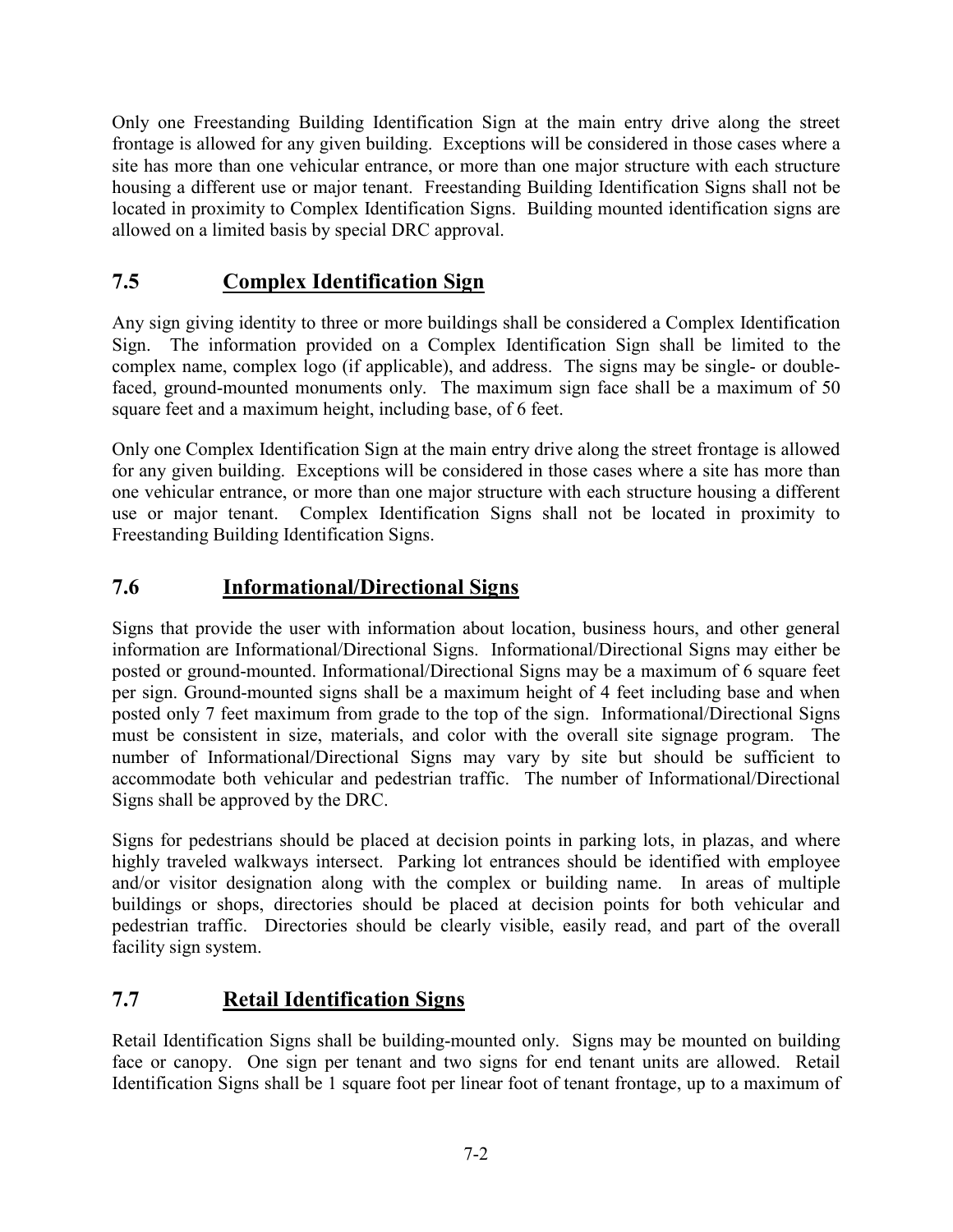50 square feet, or as appropriate to building scale and setback. Retail Identification Signs shall not extend above building parapet or more than 18 inches from building face. Material and color shall be approved by the DRC prior to construction or installation. Retail Identification Signs should contain tenant name and logo and principal service or product only if necessary to clarify the nature of the business.

Retail includes those uses that engage in the direct sale of goods and/or merchandise or services consumed or delivered at the premises.

## **7.8 Commerce Park Identity Directory Signs**

The overall Commerce Park identity and directory signage, as approved by the DRC, may be permitted subject to the following criteria:

- Such signage may be located at major street entry points to the Commerce Park (not freeway interchanges).
- The scale and quality of such signage should be proportionate to the overall scale of the development; not to exceed 100 square feet per face or 15 feet in overall height; setbacks must be a minimum of 35 feet from the property line unless otherwise agreed to by the DRC as appropriate to the location.
- Identity signage language may only contain the Commerce Park name and logo.
- Directory signage may also contain a map and listing of property names and uses.
- Up to five identity signs and two directory locations may be permitted.

## **7.9 Temporary Signs**

Temporary Signs can be used for construction and design team information or future tenant identification. Temporary Signs shall be approved by the DRC prior to construction and installation. Only one Temporary Sign may be installed and directed towards street frontage. Temporary Signs may not exceed 3 feet in height from grade.

#### **7.10 Prohibited Signs**

The following signs are prohibited within the Commerce Park and on the Airport:

- Signs which advertise general products or services (such as, gas, cigarettes, liquors).
- Animated, moving, rotating, or sound-emitting signs.
- Bill Boards.
- Benches used for signs.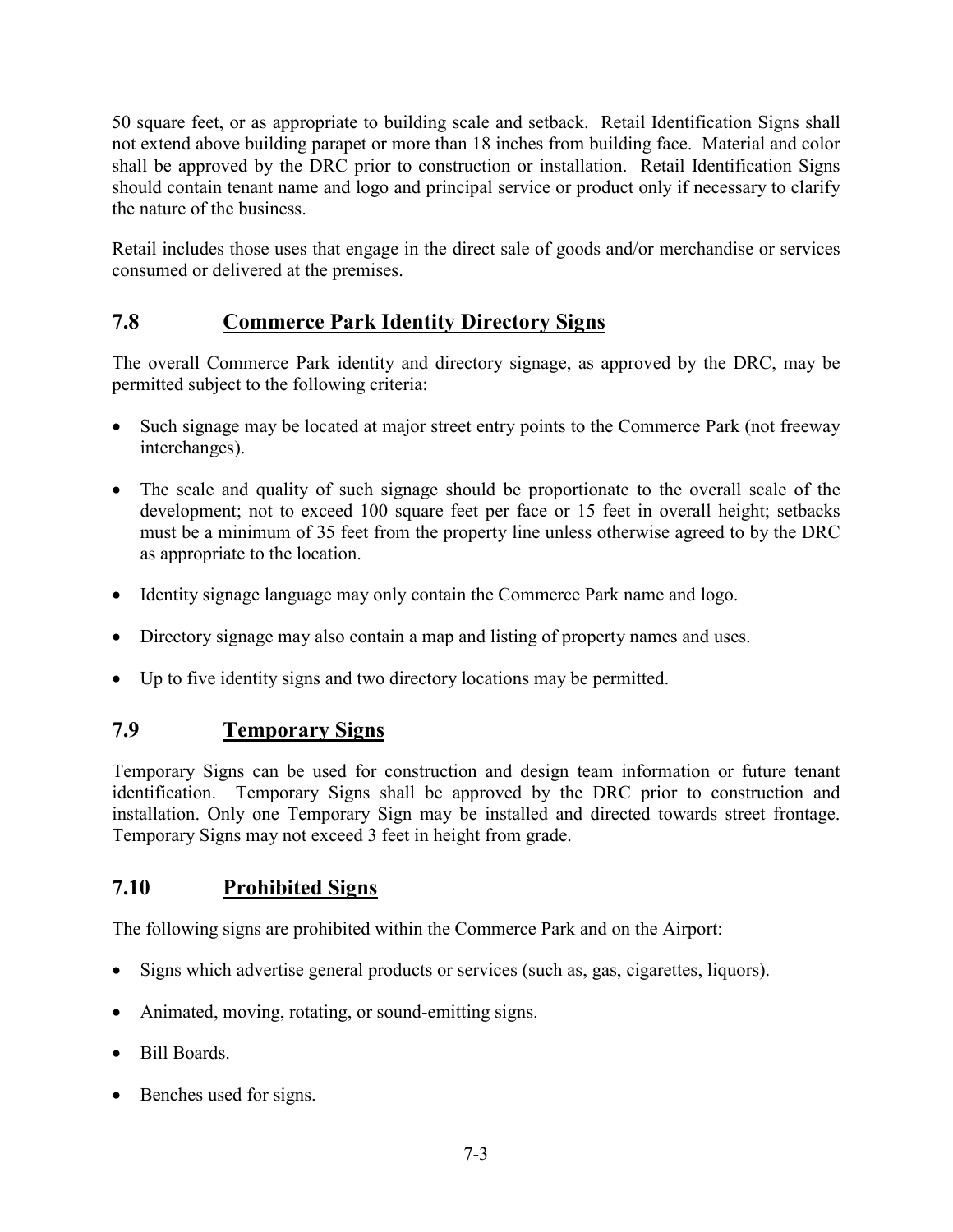- Window signage.
- Portable signs which are not permanently affixed to any structure on the site, or permanently mounted to the ground (except for "Temporary Signage").
- Signs mounted, attached, or painted on motor vehicles, trailers, or boats when used as additional advertising signs on or near the premises and not used in conducting a business or service.
- Roof-mounted signs or signs which project above the highest point of the roof line of the fascia of the building.
- Signs which project from the buildings for a distance of more than 18 inches from the building.
- Signs attached parallel to the wall of a building but mounted more than 18 inches from the wall.
- "Going out of Business" or similar signage indicating a distressed property.
- Median signage.
- Internally illuminated awnings; awnings, if allowed, shall be opaque and shall not be back-lit.
- Reader Authority Boards and changeable message signs.

#### **7.11 Interior Signs and Graphics– Terminal or other Authority Owned Buildings**

- Where appropriate, the name of the Tenant and graphics may be displayed on the wall behind the counter. These graphics shall be provided and maintained by the Tenant, and approved by the Executive Director.
- No dynamic, flashing, or internally illuminated signs shall be permitted without the expressed written approval of the Executive Director.
- No Tenant signage, temporary displays, or crowd control stanchions shall be permitted in any area defined as a traffic corridor unless expressly approved in writing by the Executive **Director**
- Signs, sign types, graphics and/or displays not covered in this policy shall be subject to approval by the Executive Director.
- All Tenant-installed signage shall meet the Authority requirements for that particular sign type in addition to any other applicable construction/building codes.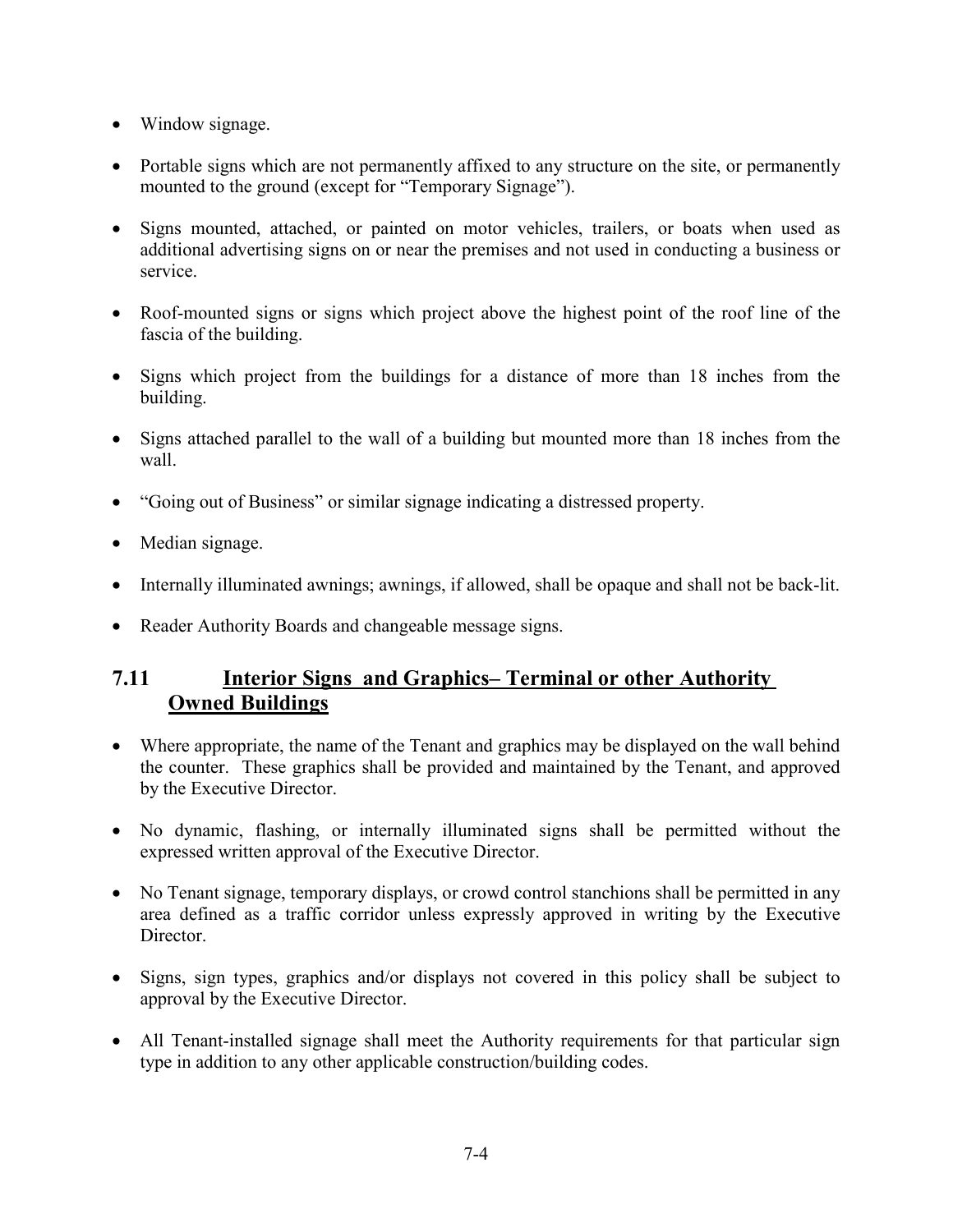- Airport Tenant's name may appear on the wall behind the counter adhering to standards established in this section. Tenant's name, company logo, company colors, rental rates, advertisements, or copy may not appear on the counter casework except where dictated by Federal regulations.
- Signage appearing on the back walls to be non-illuminated and non-dynamic. Signs (including cabinets, counters, and graphics) should take up no more than 40 percent of the total area of the back wall, as measured thusly:
- Vertical: From 3 feet 0 inches above the floor to 7 feet 0 inches above the floor.
- Horizontal: From the edges of the Tenant property line on each side of the lease space.
- No banners may be hung in Tenant spaces or on Tenant casework.
- The name of the Tenant may appear in any typeface, including Tenant corporate standard typeface on the ticket counter back wall. The name may be in dimensional letter, but their thickness may not exceed 3 inches. Signs may not be internally illuminated or dynamic. For airline names with all capitals, the maximum letter height shall be 14 inches. For airline names with upper and lower case letters, the maximum initial capital is 19 inches; the maximum lower case is 14 inches.
- The background may be in Tenant's corporate color or choice of colors. All materials must have a Class I fire rating. Top edge of wall covering is to terminate with 3/8 inch aluminum trim strip at 7 feet 2 inches.
- Maximum logo height is 36 inches.
- No Tenant sign shall compete with any main processing signing or block it in any way.

#### **7.12 Signage Approval Criteria**

A Site Signage Plan shall be submitted for DRC approval prior to the installation of any signs. The minimum information required on a Site Signage Plan is provided in Section 8.5.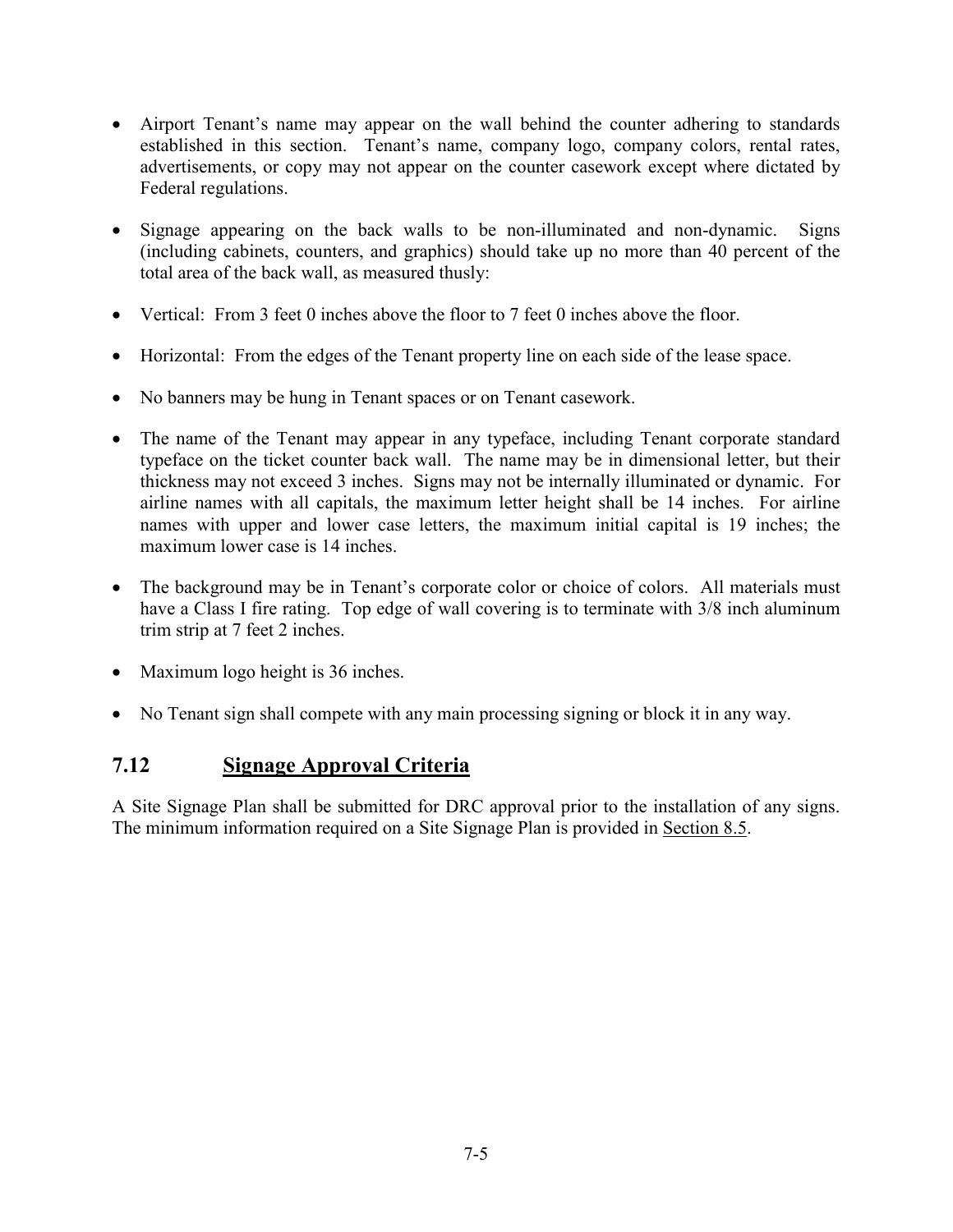## **SECTION 8.0 EXHIBITS**

#### **8.1 Concept Plan Requirements**

All Concept Plan submittals shall include four full size (24 inches by 36 inches) copies of the Concept Plan.

#### **Minimum Concept Plan Submittal Requirements:**

- a. Site Plan
	- 1. Setbacks for buildings, landscaping, parking and signage shall be shown.
	- 2. Show service areas, trash collection
	- 3. Show signage location (permanent and temporary)
- b. Illustrate Building to Site relationship and surrounding context
- c. Provide building or site sections showing adjacent finished grades, landscape, signage and areas designated for people activities
- d. Provide schematic Architectural Elevations; proposed materials
- e. Massing Model (if necessary)
- f. Shadow Study (if necessary)
- g. Provide schematic Landscape Plan which should show generalized location and types of plants and delineate hard surface areas
- h. Preliminary Grading Plan
- i. Preliminary Utility Layout
- j. Preliminary vehicular and pedestrian circulation
- k. Lighting concept (exterior of buildings and parking)
- l. Roof Plan with any proposed HVAC or telecommunication equipment shown

#### **8.2 Development Plan – 30% Submittal**

All 30% Development Plan submittals shall be 24 inches by 36 inches.

#### **Minimum 30% Development Plan Submittal Requirements:**

- a. Site Plan
	- 1. Provide North arrow. Scale shall be no smaller than 1 inch=40 feet
	- 2. Boundaries of proposed site, lease lines; legal description, total acreage (certificate or survey)
	- 3. Vicinity map showing the relationship of the Site to the surrounding area
	- 4. Circulation and access (show all pedestrian walkways and vehicular circulation)
	- 5. Required building setbacks, building(s) location, storage yards, trash enclosure location
	- 6. Dimensions showing relationship of building and parking to property and lease lines and distances between structures
	- 7. Provide gross parcel area, gross building area and building area per floor (if applicable), percentage of site coverage by gross building area
	- 8. Show delivery and fire truck access and routes, location of service areas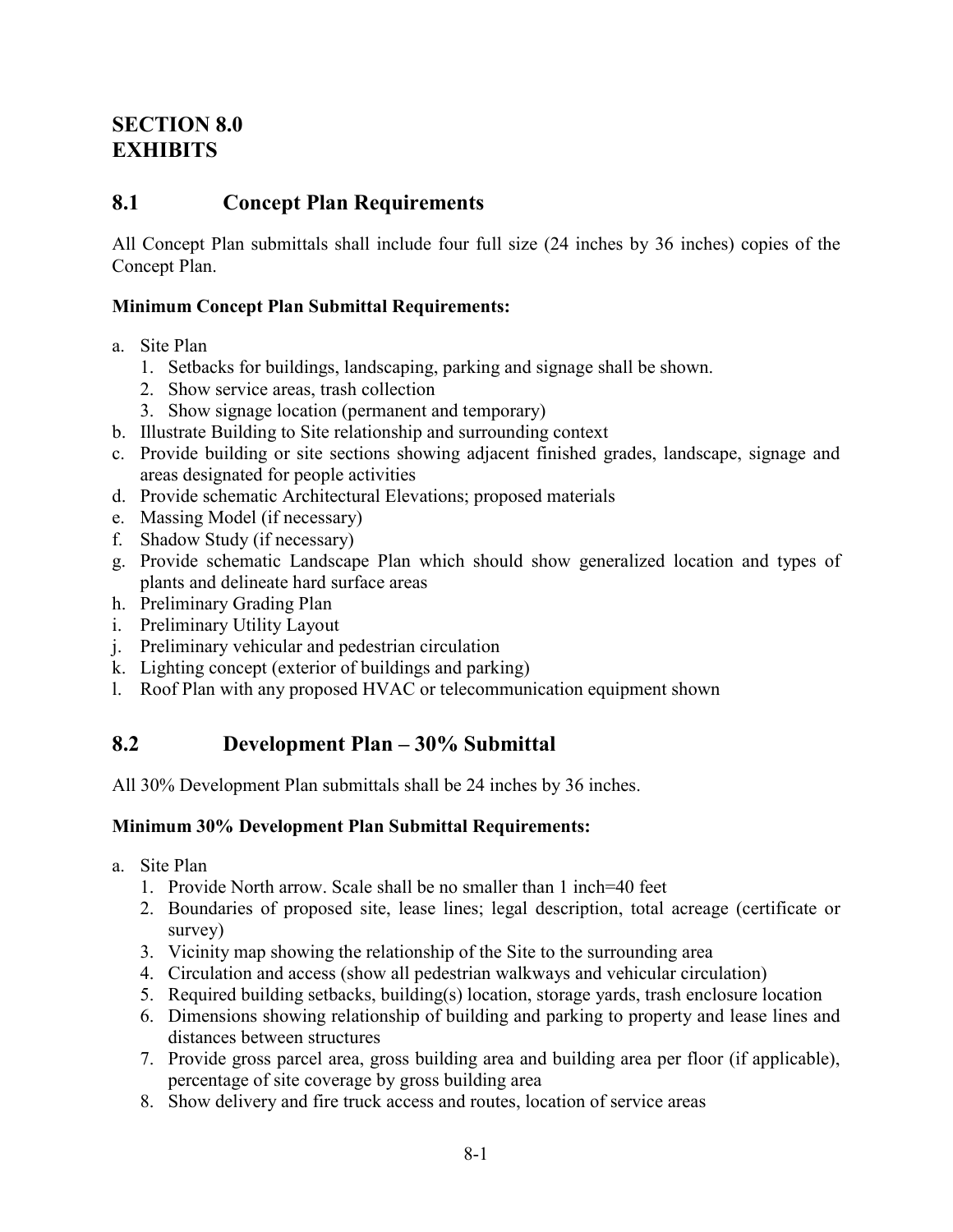- 9. Location of proposed signage
- 10. The location of all parking areas and stalls including handicap accessible spaces with associated landscape areas
- 11. Show surrounding land uses, including all major features of surrounding properties, to include all streets, access points to Site. Illustrate either compatible integration of project to the neighboring land use or the buffer treatments that are proposed.
- b. Engineering
	- 1. Site access, existing streets, right-of-way widths, pavement widths, curb cuts
	- 2. Location and size of existing and proposed easements, utility lines, setbacks
	- 3. Preliminary grading, indicated by proposed and existing topographic contours at 2-foot intervals. A description of the method of providing drainage shall be included (i.e. channelization, retention, detention)
- c. Landscape Plan
	- 1. Preliminary Landscape Plan
	- 2. Required landscape setbacks, buffer treatment and streetscape
	- 3. Show existing site features (i.e. mature vegetation, high value vegetation, drainage ways)
	- 4. Location and identify all landscape structures (including fences, signs, lighting, water features, etc.)
- d. Additional Information
	- 1. Provide schematic Architectural Elevations
	- 2. Proposed development schedule and general timing of phases. If the proposed development is to be phased, sufficient information must be submitted for all phases to define development intent of later phases.
	- 3. Show phase lines (if applicable)
	- 4. Provide written project summary

#### **8.3 Development Plan – 90% Submittal**

In addition to the minimum submittal requirements for the 30% Development Plan, the 90% Development Plan shall include at a minimum the following additional. All 90% Development Plan submittals shall be 24 inches by 36 inches.

- a. Site Plan
	- 1. Applicant name and contact information
	- 2. Wall and fence locations, height, materials and colors
	- 3. Location of sidewalks and hard surface areas
	- 4. Parking areas with the number of spaces provided including handicap accessible
	- 5. Location of site lighting; height; detail or manufacturer cut sheet of light fixtures
	- 6. Provide Site Data
	- 7. Provide Corner Visibility Triangles
- b. Engineering
	- 1. Existing and proposed grades using 2-foot contour intervals minimum and spot elevations as needed. Grades must tie with existing grades at property or lease lines.
	- 2. All utilities and easements
	- 3. Storm drainage facilities and easements
	- 4. Placement and size of all sidewalks and pavement including curb and gutter.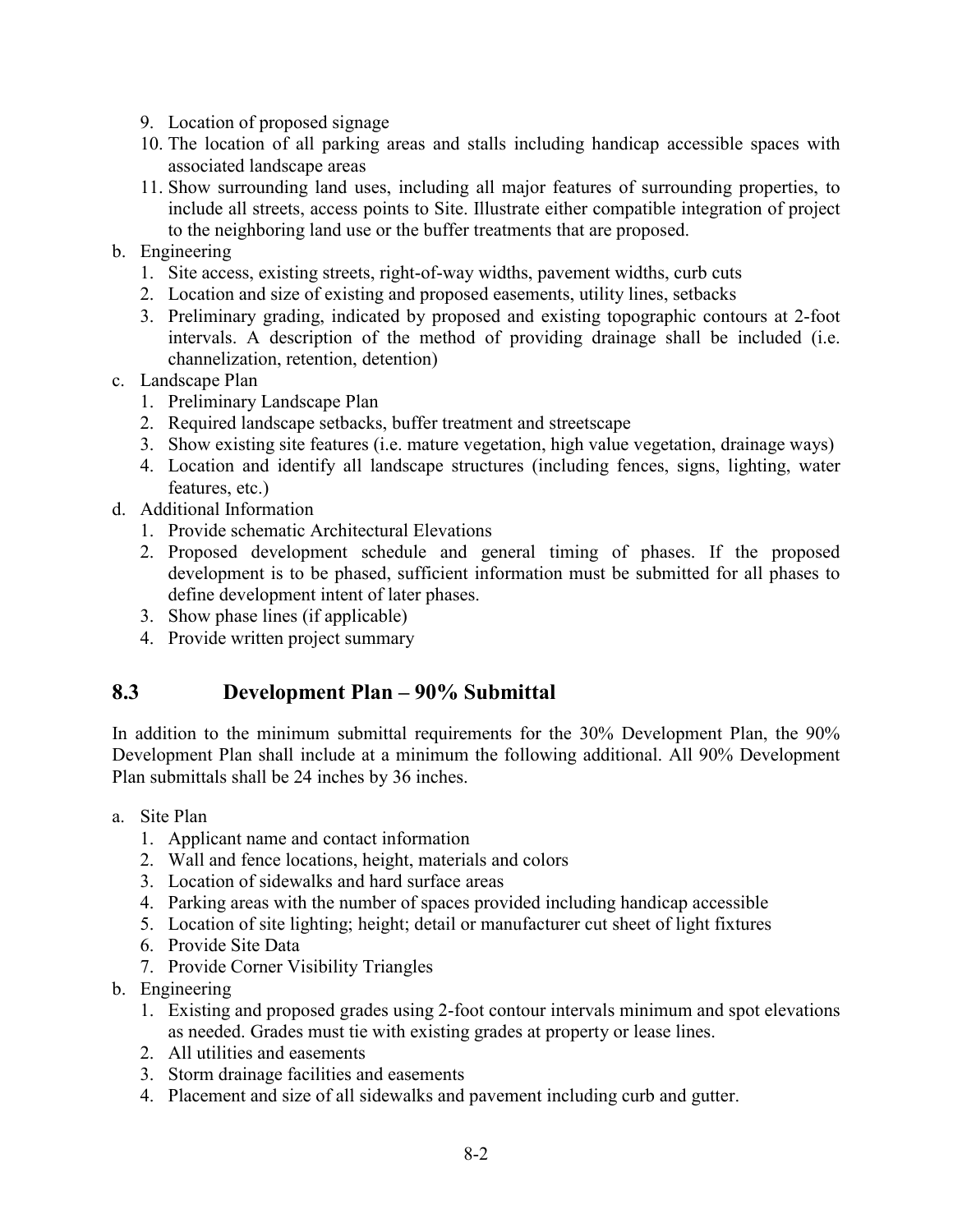- 5. Connections to existing utility systems and off-site storm drainage systems
- 6. Approved Drainage Plan
- c. Building elevations
	- 1. Location of buildings, parking and landscape areas
	- 2. Building elevations for all sides (with material, color and texture identified)
	- 3. Floor plans with finished elevation heights
	- 4. Building materials and colors (provide a sample to DRC)
	- 5. Illustration of architectural screening of mechanical equipment
	- 6. Placement of all exterior building-mounted lighting
- d. Landscape Plan
	- 1. Location of pedestrian circulation including sidewalks.
	- 2. Trash enclosure locations and screening materials
	- 3. Location of trees, shrubs, groundcover, perennials, and turf areas
	- 4. Plant list including species, size and quantity.
	- 5. Planting details
	- 6. Landscape grading plan if different from engineering grading plan
	- 7. Location and detail of site amenities
	- 8. Location, materials, and color of all screen walls and retaining walls
	- 9. Location of permanent and temporary signage. Description of proposed signage.
- e. Additional Information
	- 1. Provide written Project Summary
	- 2. Provide preliminary Traffic, Wastewater and Drainage Reports.
	- 3. Material and Color Boards shall include samples of roof material, stucco, paint and stain color chips, masonry, glazing and mullions, accent materials, awnings or any other materials or colors applied to the exterior of the building. The sample shall indicate the specific name or number of each product and each sample shall not exceed 11 inches by 17 inches.

#### **8.4 Construction Documents Submittal Requirements**

The Developer shall provided one complete construction document set that includes landscape and civil drawings. Plans should be rolled and should have a maximum sheet size of 24 inches by 36 inches.

#### **Minimum Submittal Requirements:**

- a. Construction Document Package:
	- 1. Civil engineering set
	- 2. Architectural set
	- 3. Landscape architectural set
	- 4. Electrical Site Plans:
		- i. Major site luminary locations and general type (e.g. pole mount, bollards, etc.)
		- ii. Major building luminary locations and general type (e.g. wall packs, up lighting, etc.)
		- iii. Brief notes on additional lighting that cannot be clearly noted on the plans (e.g.soffit lighting, pedestrian area lighting, etc.)
		- iv. Transformer and switchgear locations.
		- v. Photometric analysis.